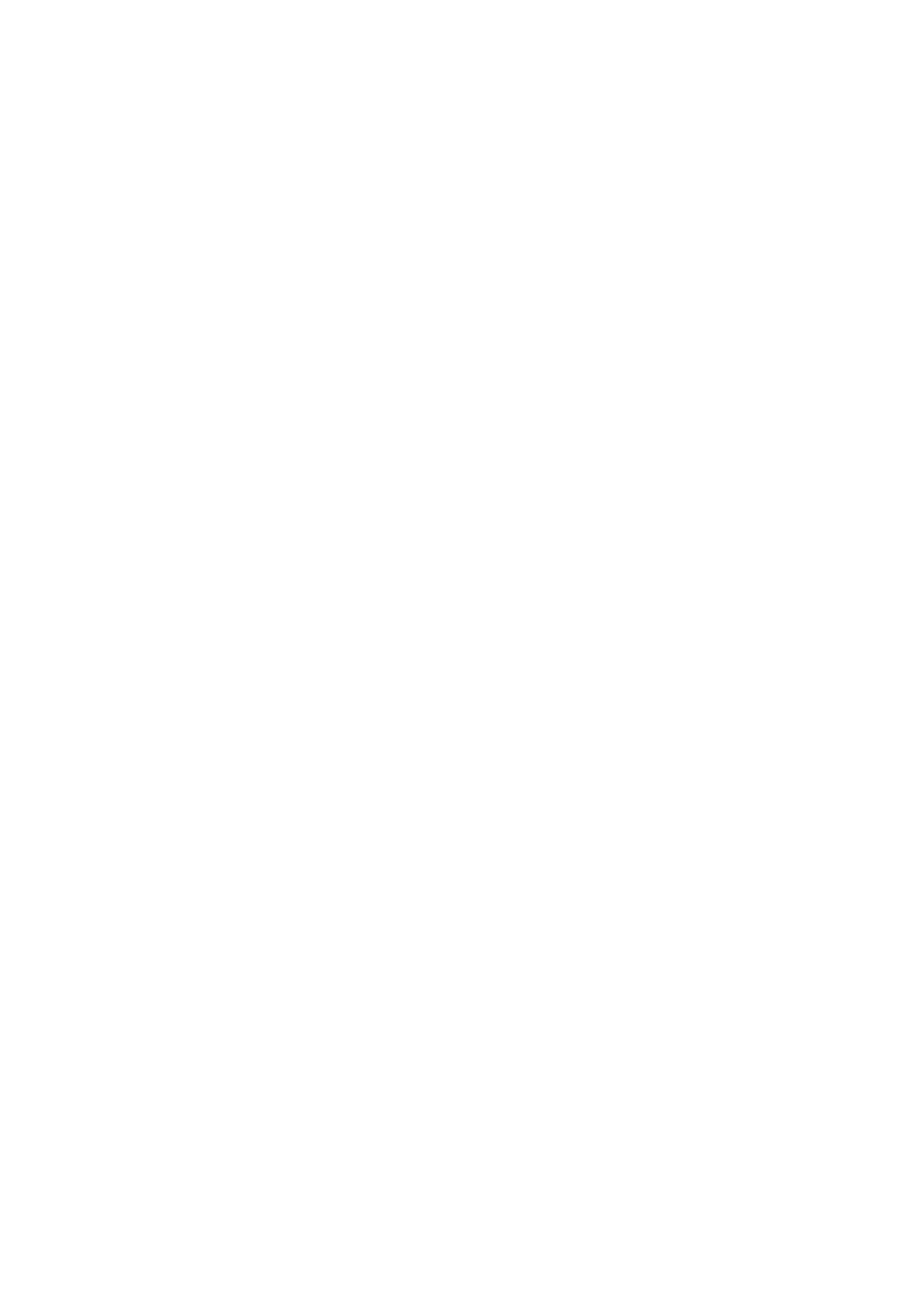#### **In the case of Pichugin v. Russia,**

The European Court of Human Rights (First Section), sitting as a Chamber composed of:

Nina Vajić, *President,* Anatoly Kovler, Peer Lorenzen, Elisabeth Steiner, Khanlar Hajiyev, Mirjana Lazarova Trajkovska, Julia Laffranque, *judges,*

and Søren Nielsen, *Section Registrar,*

Having deliberated in private on 2 October 2012,

Delivers the following judgment, which was adopted on that date:

## **PROCEDURE**

1. The case originated in an application (no. 38623/03) against the Russian Federation lodged with the Court under Article 34 of the Convention for the Protection of Human Rights and Fundamental Freedoms ("the Convention") by a Russian national, Mr Aleksey Vladimirovich Pichugin ("the applicant"), on 19 November 2003.

2. The applicant was represented by Ms K. Kostromina, a lawyer practising in Moscow. The Russian Government ("the Government") were initially represented by Ms V. Milinchuk, former Representative of the Russian Federation at the European Court of Human Rights, and subsequently by their Representative, Mr G. Matyushkin.

3. The applicant alleged, in particular, that he had not been provided with adequate medical assistance, that his detention had been unlawful and excessively long and had not been attended by sufficient procedural guarantees, and that the criminal proceedings against him had been unfair.

4. On 1 June 2007 the application was communicated to the Government. It was also decided to rule on the admissibility and merits of the application at the same time (Article 29  $\S$  1).

# THE FACTS

#### I. THE CIRCUMSTANCES OF THE CASE

5. The applicant was born in 1962. He is serving a prison sentence in the Orenburg region.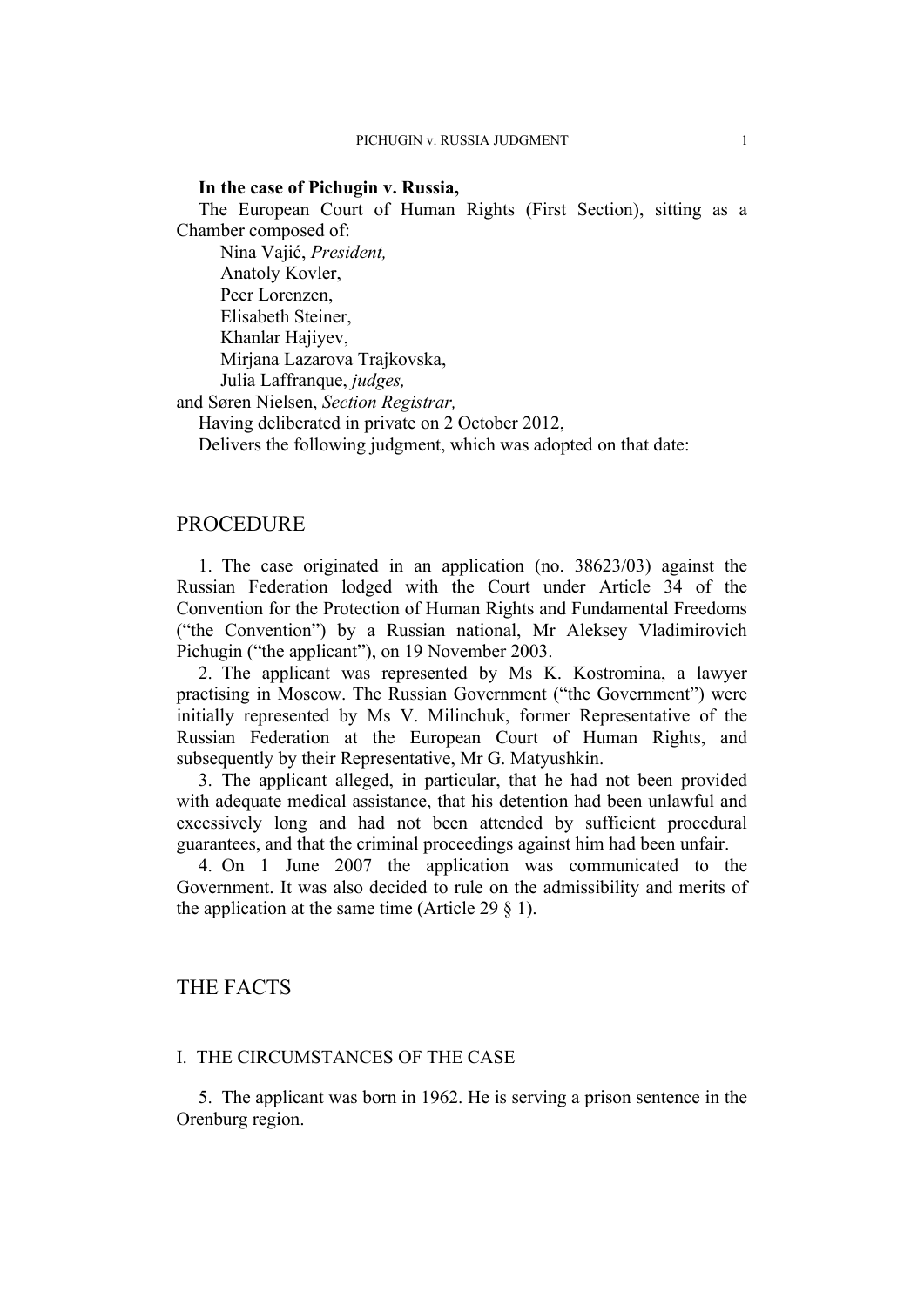6. The applicant was head of the security service of the Yukos oil company.

#### **A. The applicant's arrest and placement in custody**

<span id="page-3-1"></span>7. On 19 June 2003 the applicant was arrested on suspicion of four counts of murder and attempted murder. The report on the arrest indicated that the suspicion was based on "witness testimony and other materials".

8. On 21 June 2003 the prosecutor asked the Basmanniy District Court of Moscow to remand the applicant in custody.

<span id="page-3-0"></span>9. The hearing was held on the same day. Counsel for the applicant asked the prosecutor to submit to the court the materials showing the existence of a reasonable suspicion against the applicant. The prosecutor refused, referring to the confidentiality of the investigation. It appears from the hearing record that the following documents were examined at the hearing: the decisions to open criminal proceedings into the murders and concomitant procedural documents, the report on the applicant's arrest, the record of his questioning and copies of his birth and marriage certificates and medical documents.

10. On 21 June 2003 the Basmanniy District Court of Moscow remanded the applicant in custody. The court found that the applicant was suspected of particularly serious offences, and that he might abscond, interfere with the investigation or re-offend.

11. In his grounds of appeal of 23 June 2003 counsel for the applicant submitted that there was no reasonable suspicion of the applicant's involvement in the commission of the murders. The prosecution had not submitted any materials justifying a reasonable suspicion against the applicant and the court had not taken into account the applicant's character, state of health or family situation.

<span id="page-3-2"></span>12. On 15 July 2003 the Moscow City Court held an appeal hearing in camera. Three lawyers for the applicant and a prosecutor attended the hearing and made submissions. On the same day the City Court confirmed the remand order of 21 June 2003 on appeal. It found that the remand order had been lawful and the District Court had taken into account the applicant's character, state of health and family situation. It further held as follows:

"At this stage the court has no doubt that there are sufficient grounds to suspect Mr Pichugin of the offence under Articles 33 and 105 § 2 (a) of the Russian Criminal Code. The Prosecutor General's office submitted to the Moscow City Court materials confirming that there are sufficient grounds to suspect Mr Pichugin of the above-mentioned offence."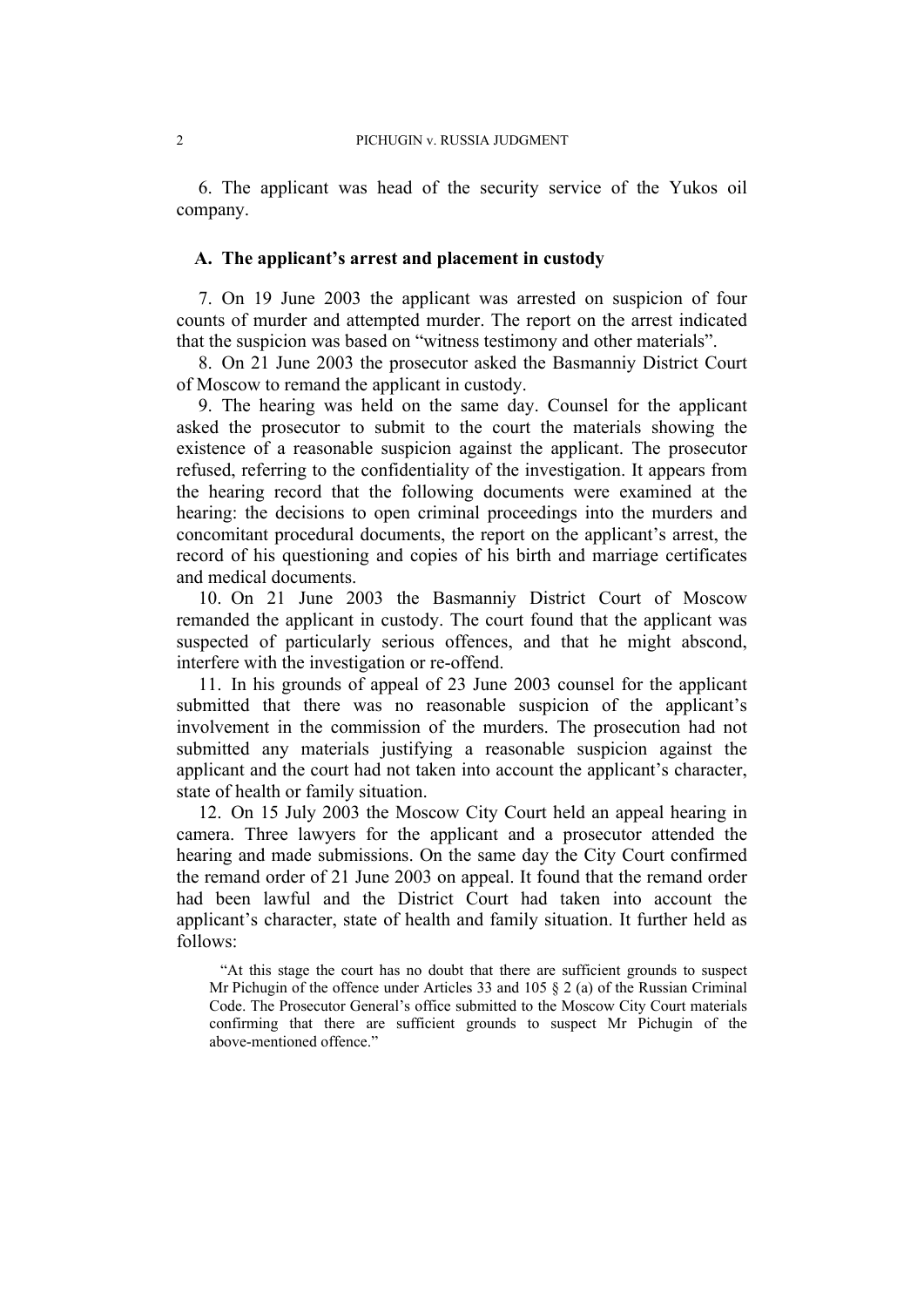#### **B. Decisions concerning the extension of a custodial measure**

13. On 13 August 2003 the Basmanniy District Court extended the applicant's detention until 19 November 2003. It accepted the prosecutor's arguments that the applicant was charged with particularly serious offences and that he might abscond, destroy evidence or put pressure on witnesses. It also referred to the need for further investigation.

14. On 15 August 2003 the applicant appealed. He complained that the prosecution had not demonstrated the existence of concrete facts in support of their argument that the applicant might destroy evidence or put pressure on witnesses. Nor had they justified the need for further investigation. The applicant asked the appeal court to take his frail health into account and to release him on bail or under the personal guarantee of a member of Parliament.

15. On 27 August 2003 the Moscow City Court adjourned the appeal hearing at counsel's request and allowed counsel to study the prosecutor's request for an extension and supporting materials. On the next day one lawyer was given access to the materials.

16. On 1 September 2003 the Moscow City Court upheld the decision of 13 August 2003, finding that it had been lawful, sufficiently reasoned and justified.

17. On 12 November 2003 the Basmanniy District Court ordered an extension of the applicant's detention until 19 February 2004. It appears that the applicant did not appeal.

<span id="page-4-0"></span>18. On 12 February 2004 the Basmanniy District Court extended the applicant's detention until 19 April 2004. It noted that the applicant, the co-defendant Mr P. and their counsel had started to study the case file and that they needed at least two months to go through all the materials. The court found no reason to vary the preventive measure. The applicant was charged with serious criminal offences perpetrated successively and in conspiracy with others. The court inferred from that that the applicant might abscond, re-offend, influence witnesses or destroy evidence, because he had worked in the security services and therefore possessed the technical skills to interfere with the investigation.

19. In their grounds of appeal of 20 February 2004 counsel applied for the applicant's release on bail or under the personal guarantee of a member of Parliament. The finding that the applicant might abscond, re-offend or interfere with the investigation was not supported by facts.

20. On 20 April 2004 the Moscow City Court upheld the decision of 12 February 2003 on appeal.

21. On 8 April 2004 the prosecution petitioned the Basmanniy District Court for an extension of the applicant's detention until 19 June 2004. They submitted that the applicant and his counsel had not finished studying the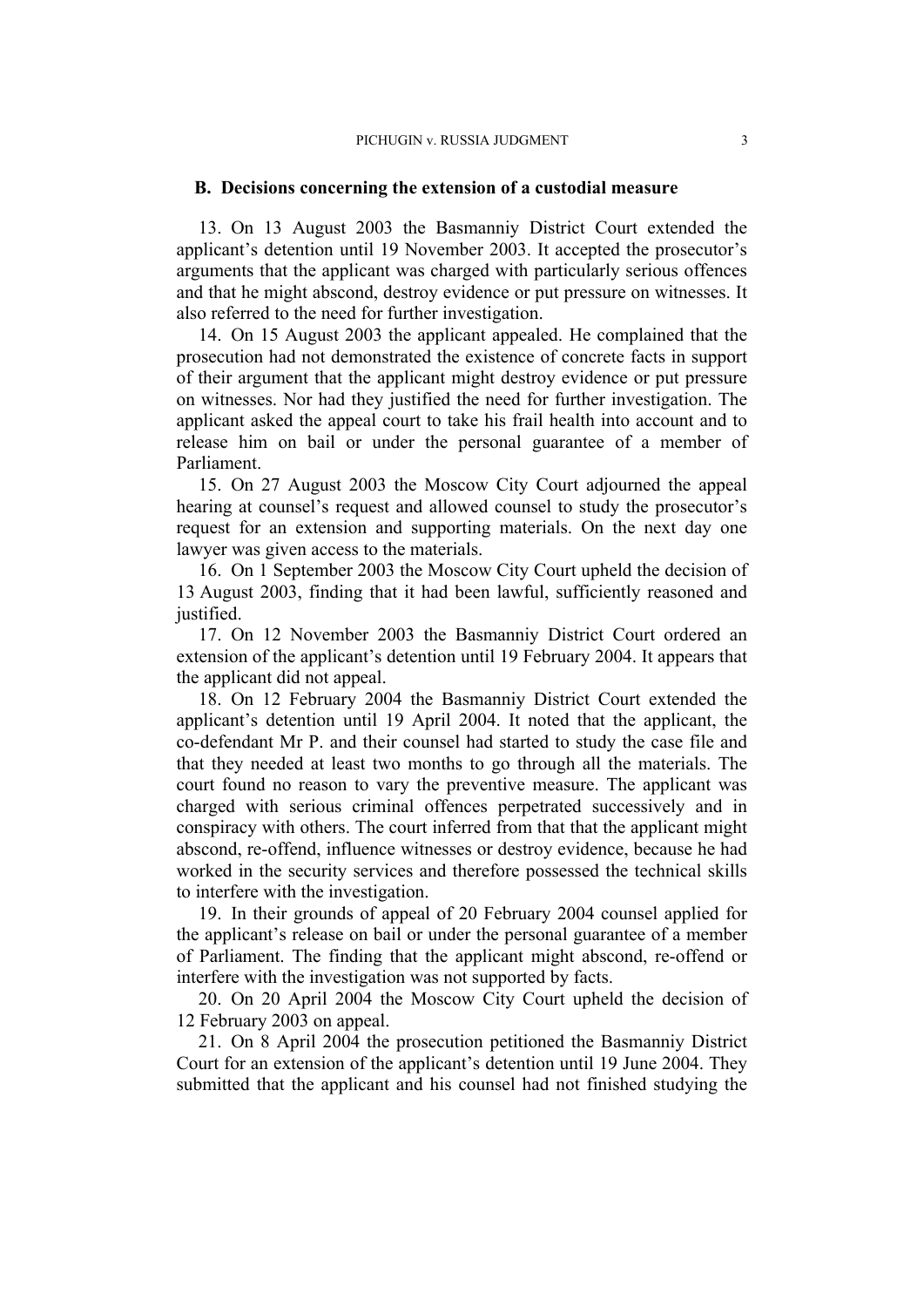case file and referred to the gravity of the charges and the possibility of his absconding, intimidating witnesses or destroying evidence.

<span id="page-5-0"></span>22. The applicant's counsel argued in reply that the prosecution had used a stereotyped formula in all their requests for extension without submitting any evidence in support of their argument that the applicant might abscond or interfere with the investigation. The applicant had no intention of destroying evidence. Nor could he threaten witnesses, all of whom were in custody. They also requested that the applicant's poor health be taken into account.

23. On 13 April 2004 the Basmanniy District Court endorsed the prosecutor's arguments and extended the applicant's detention until 19 June 2004.

24. On 23 April 2004 counsel lodged an appeal. They submitted that the detention order had not been based on relevant and sufficient reasons as required by Article 5 § 3 of the Convention. The court's conclusions had been hypothetical, it had not taken into account the applicant's situation and had not considered the possibility of applying a more lenient preventive measure.

25. On 20 May 2004 the Moscow City Court upheld the decision of 13 April 2004 on appeal.

26. On 17 June 2004 the Moscow City Court ordered that the applicant and the co-defendant should remain in custody pending trial.

27. In their grounds of appeal of 22 June 2004 counsel complained that the court had unlawfully extended the applicant's detention of its own motion and in the absence of the applicant and his counsel. The court had given no grounds for the applicant's continued detention, had not set a timelimit for the detention and had not taken into account that the applicant was seriously ill.

28. On 11 August 2004 the Supreme Court of the Russian Federation upheld the decision of 17 June 2004 on appeal.

29. On 29 July 2004 the applicant asked to be released on bail or under an undertaking not to leave his place of residence. He alleged that his detention was unlawful and complained of frail health and a lack of adequate medical care in the detention facility. On the same day the Moscow City Court rejected his petition.

30. On 30 July 2004 the Moscow City Court ordered that the defendants should remain in custody pending trial. It referred to the gravity of the charges. It also found that there was no evidence that their state of health prevented them from being held in custody or that they required urgent treatment.

31. On 9 December 2004 the Moscow City Court extended the applicant's and the co-defendant's detention until 11 March 2005 with reference to the gravity of the charges. On 17 December 2004 the applicant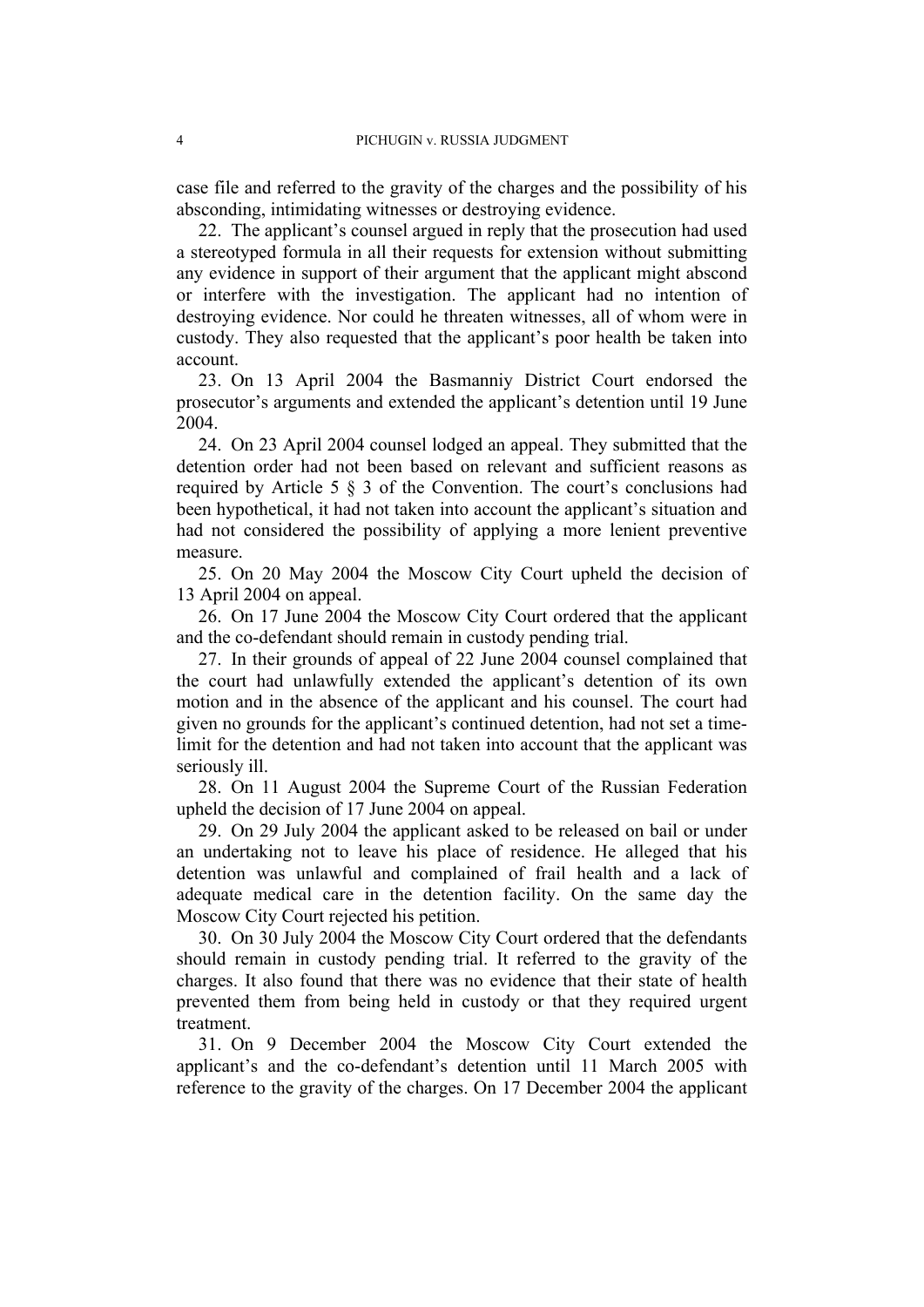appealed. On 31 January 2005 the Supreme Court upheld the detention order.

32. On 10 March 2005 the Moscow City Court ordered a new extension of the defendants' detention, referring to the gravity of the charges. The applicant appealed on 22 March 2005.

33. On 13 May 2005 the Supreme Court discontinued the appeal proceedings against the detention order of 10 March 2005 on the ground that the applicant had already been convicted and sentenced.

# **C. The course of the investigation and the trial**

34. On 26 June 2003 the applicant and another person, Mr P., were formally charged with the attempted murder of Mr Kl. and Ms Ks. and the murder of Mr and Mrs G.

35. The applicant denied his involvement in the murders and refused to testify.

36. His co-accused Mr P. stated to the investigator that he had worked as a driver for Mr G. In August 1998 Mr G. had told him that the applicant had hired him to intimidate Mr Kl. and Ms Ks. He put Mr G. in contact with his acquaintances Mr K., Mr Pp., Mr Kb. and Mr E., who agreed to do the job. They were then asked to kill Mr Kl. and Ms Ks. They refused to take charge of Mr Kl., who had a personal guard. Later Mr G. told them that other persons had severely beaten Mr Kl. and had received a considerable reward for that. Mr K., Mr Pp., Mr Kb. and Mr E. then exploded a device in front of Ms Ks.' flat. No one was injured. In 1999 the relationship between Mr G. and the applicant deteriorated. In 2000 Mr G. started blackmailing the applicant, threatening to disclose his involvement in the attempted murder of Mr Kl. and Ms Ks. and other criminal offences. Mr G. was afraid of the applicant and stated on several occasions that he was in danger of being murdered by him. He and his wife disappeared in November 2002.

37. Mr K. stated that Mr P. had put him in contact with Mr G., who had asked him at first to intimidate Mr Kl. and Ms Ks. and then to murder them. He had refused to take charge of Mr Kl. but had agreed to intimidate Ms Ks. He later learnt from Mr G. that Mr Kl. had been assaulted by some other persons. On the eve of the planned attack on Ms Ks. he had a talk with Mr G. in his car. During the talk Mr G. went several times to ask for instructions from the applicant, who was waiting in a car parked nearby. He and his friends then exploded a hand-made device in front of Ms Ks.' flat. As they did not receive the promised monetary consideration Mr K. phoned the applicant in January 1999 and asked for a meeting. During the meeting the applicant praised him for the explosion but insisted that Ms Ks.' murder should be brought to completion. The applicant then cursed Mr G., who had received considerable sums of money to organise the murders of Mr Kl. and Ms Ks. but had not done the job properly. The applicant asked him to kill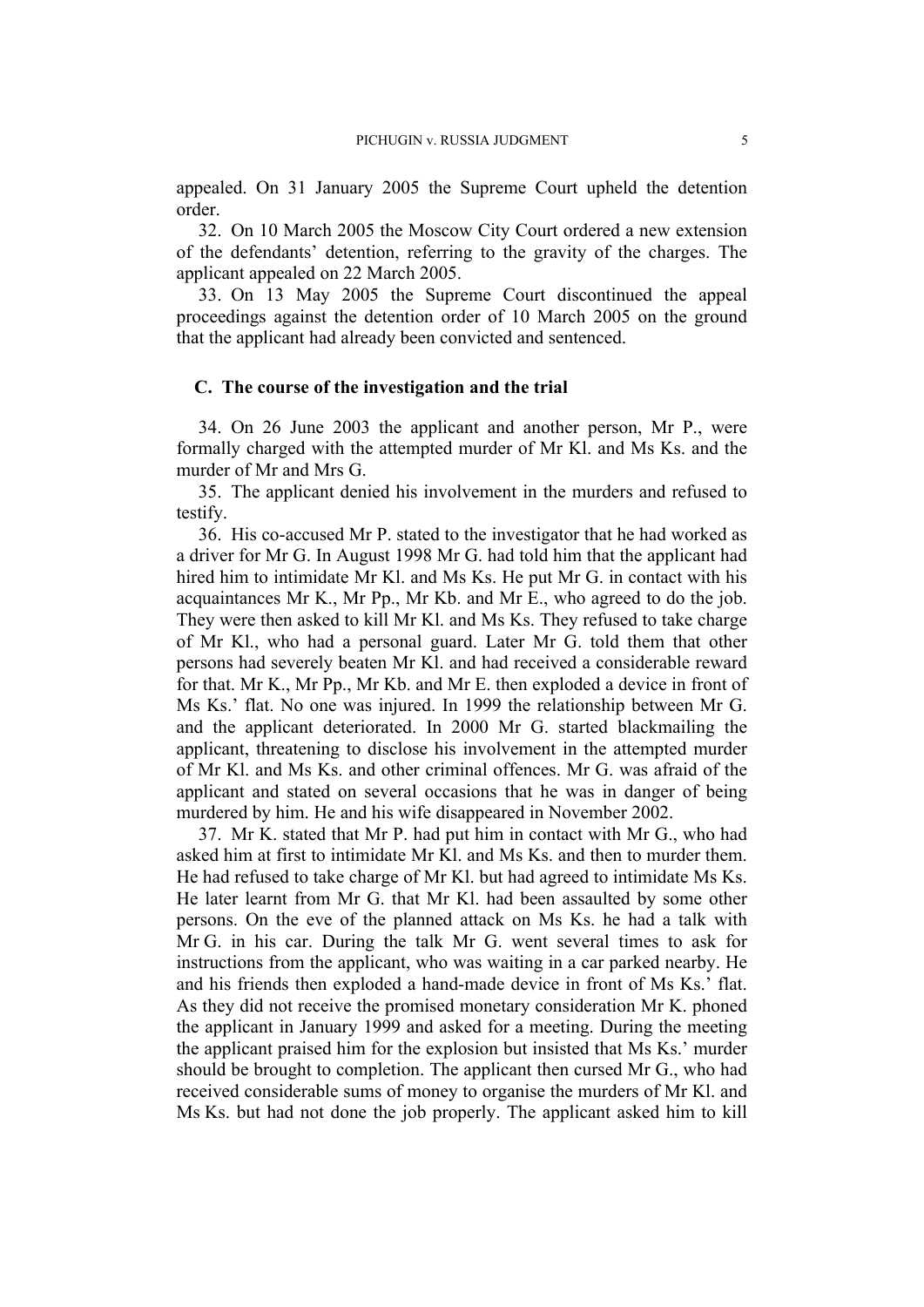Mr G. and his wife and promised a reward of 50,000 dollars. Several days later Mr G. gave Mr K. a folder containing some documents and photographs. Mr G. said that he was afraid of being murdered by the applicant and asked Mr K. to give the folder to the police in the event of his murder or disappearance.

38. Mr Pp., Mr Kb. and Mr E. confirmed Mr K.'s statements about the circumstances in which the explosion had occurred. However, they stated that they did not know the person who had hired them to kill Mr Kl. and Ms Ks. They did not give any testimony about the applicant's involvement in the imputed offences.

39. Mr S. stated that he had been Mr G.'s driver. Mr G. had told him that he was in conflict with the applicant, who had hired him to kill Mr Kl., Ms Ks. and others. Mr G. wanted payment for the job he had done but the applicant refused to pay. On 21 November 2002 he was supposed to drive Mr G. to Moscow for a meeting with the applicant. When he arrived at his house at the appointed time, he had learnt that Mr G. and his wife had been kidnapped by unknown persons the previous evening. He had seen blood in the yard. Mr and Mrs G. had not been seen since.

40. The investigator questioned other witnesses who described the circumstances in which Mr Kl. and Ms Ks. had been attacked or Mr and Mrs G. had disappeared. None of them knew who had hired the killers, however, or gave any testimony implicating the applicant.

41. The investigator also obtained a number of expert reports and collected material evidence that helped to establish the circumstances in which the imputed murders and the attempted murders had taken place.

42. On 30 January 2004 the investigation was completed and the applicant and his counsel started to study the case file.

43. On 17 May 2004 the investigator asked the court to set a time-limit for the applicant's examination of the case file. On 21 May 2004 the Basmanniy District Court allowed the prosecutor's request. It found that the applicant and his counsel had intentionally procrastinated in studying the materials and ordered that the applicant finish studying the case file by 4 June 2004. On 21 June 2004 the Moscow City Court upheld the decision on appeal.

44. On 11 June 2004 the applicant and Mr P. were committed for trial.

45. The applicant asked for a trial by jury. On 17 June 2004 the Moscow City Court fixed a preliminary hearing to examine the request.

46. The preliminary hearing started on 28 July 2004. During the preliminary hearing the applicant's counsel complained that they had been denied access to certain documents from the case file which allegedly contained state secrets. They asked to be given a reasoned decision by which the documents had been classified as secret and argued that those documents should not be admitted in evidence. They also reiterated their request that the applicant be tried by jury and asked that the trial be public.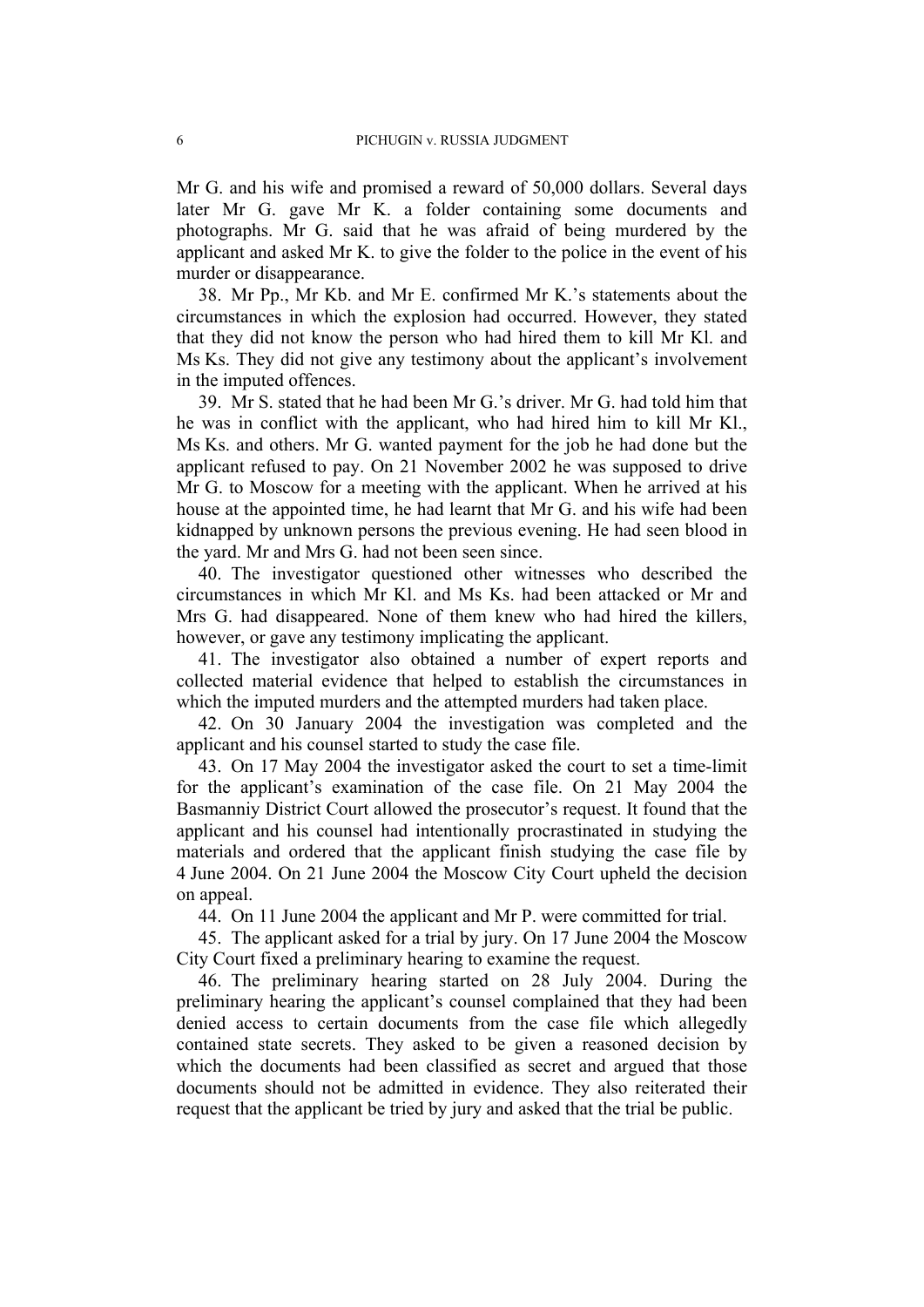47. The judge asked the counsel to give an undertaking not to disclose the secret documents. The counsel refused to give such an undertaking because they had never been informed exactly which documents were secret and why they had been classified as secret.

<span id="page-8-2"></span>48. On 30 July 2004 the Moscow City Court ordered that the applicant be tried by jury, that the trial be held in camera because materials containing state secrets would be discussed during the trial, and that the applicant and his counsel be allowed access to those materials. It rejected the counsel's request for a copy of the decision by which the materials had been classified as secret as having no basis in domestic law.

<span id="page-8-0"></span>49. On 22 September 2004 counsel for the applicant asked the presiding judge for a copy of the list of jurors of the Moscow City Court, arguing that the list had been published only in part. The prosecutor objected, stating that the defence could have obtained a copy of the list from the Moscow Government. The presiding judge rejected the defence's request. Counsel then asked for the trial to be adjourned until the entire list of jurors had been published. That request was also rejected as having no basis in domestic law.

50. On the same day the applicant was informed of the defendant's rights, including the right to participate in the oral pleadings.

<span id="page-8-3"></span>51. The defence also asked that the trial be public. They submitted that only 60 documents out of more than 7,000 had been classified secret. They asked the court to ensure that only hearings in which the secret documents were examined remained closed to the public. The court dismissed the request, finding that it had already decided to hold the trial in camera and there were no reasons to reconsider that decision.

<span id="page-8-1"></span>52. On 1 October 2004 the jury was selected. The applicant filed several reasoned and unreasoned objections to the candidates, all of which were allowed by the presiding judge. After the jury was composed, the applicant was given an opportunity to file an objection to the entire jury, but he did not avail himself of that opportunity.

<span id="page-8-4"></span>53. On 4 October 2004 the court started the examination of witnesses. Before going to the witness stand each witness was informed of his rights and obligations under Article 56 of the Code of Criminal Procedure (hereafter "the CCrP", see paragraph [103](#page-15-0) below). All of them, except Mr K., Mr Pp., Mr Kb. and Mr E., signed declarations that they had been warned about criminal liability under Articles 307 and 308 of the Criminal Code for giving false testimony or refusing to testify. Mr K., Mr Pp., Mr Kb. and Mr E. signed declarations that they had been warned about criminal liability under Article 307 of the Criminal Code for giving false testimony.

<span id="page-8-5"></span>54. Mr K. confirmed his testimony given to the investigator at the pretrial stage. Counsel for the applicant put many questions to him. Mr K. refused to answer one of the questions concerning Mr G.'s car. In reply to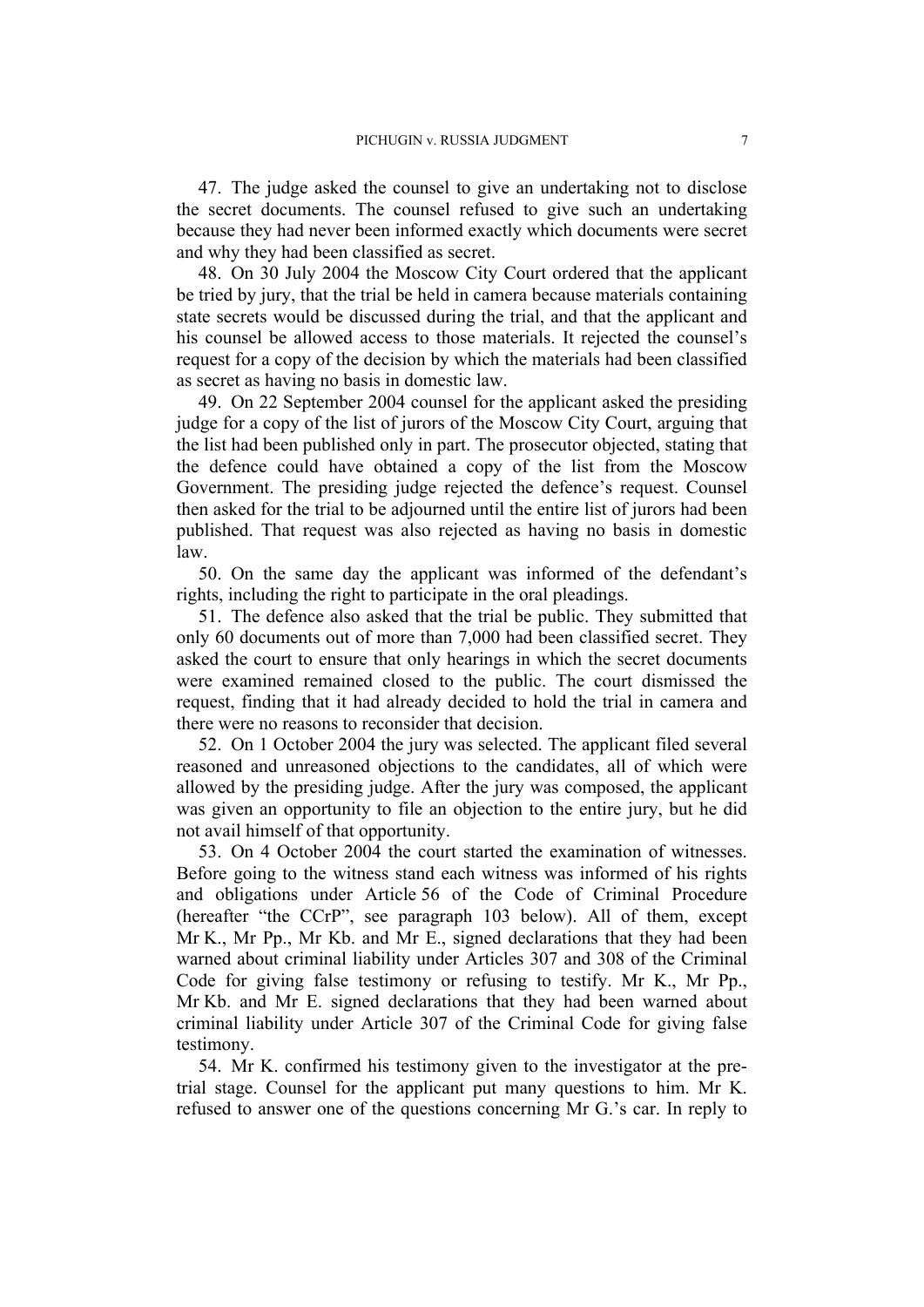counsel's question as to whether that refusal was motivated by fear, Mr K. stated that he did not wish to testify on that matter.

<span id="page-9-2"></span>55. Counsel for the applicant asked that Mr K. be reminded that refusal to answer questions could be criminally punishable. The presiding judge replied that the witness was entitled to refuse to answer questions.

<span id="page-9-3"></span>56. The defence asked the presiding judge for permission to question Mr K. about his character and the offences for which he was serving a sentence. This information was necessary to challenge his credibility. The prosecutor objected, referring to Article 335 of the CCrP (see paragraph [105](#page-15-1) below). The presiding judge refused the permission, finding that the witness's personality and previous criminal record were not relevant to the applicant's case. She then warned counsel for the applicant that "they were not allowed to cast doubts on witness statements because it was for the jury to decide on their credibility in the deliberations room".

57. On 9 December 2004 the presiding judge dismissed the jury because seven jurors had refused to participate in the proceedings and the jury became inquorate.

<span id="page-9-0"></span>58. On 25 January 2005 a new jury was formed. The applicant again filed reasoned and unreasoned objections to the candidates, all of which were allowed by the presiding judge. He did not file an objection to the entire jury. On the same day the trial started afresh.

59. On 3 February 2005 the President of the Moscow City Court asked the Ministry of Justice to apply to the Bar Council to disbar three of the applicant's counsel who had failed to appear at the hearings scheduled for 28 January and 3 February 2005. On 18 April 2005 the Bar Council rejected the request to disbar them as unsubstantiated.

60. On 14 February 2005 the defence again requested that the trial be public. The request was rejected.

<span id="page-9-1"></span>61. The court re-examined all the witnesses. They were again informed of their rights and obligations under Article 56 of the CCrP and signed declarations that they had been warned about criminal liability under Articles 307 and 308 of the Criminal Code for giving false testimony or refusing to testify. Mr K., Mr Pp., Mr Kb. and Mr E. were informed only about their rights under Article 56 of the CCrP and signed declarations that they had been warned about criminal liability under Article 307 of the Criminal Code for giving false testimony.

62. The applicant's co-accused, Mr P., and the prosecution witnesses confirmed their testimony given at the pre-trial stage.

<span id="page-9-4"></span>63. Counsel for the applicant again asked for permission to question Mr K. about his criminal record. He argued that the jurors should be informed that Mr K. had been convicted on many counts of murder and rape because that fact might undermine the credibility of his testimony. He further argued that while Russian law prohibited referring before the jury to the previous criminal record of the accused (see paragraph [105](#page-15-1) below), no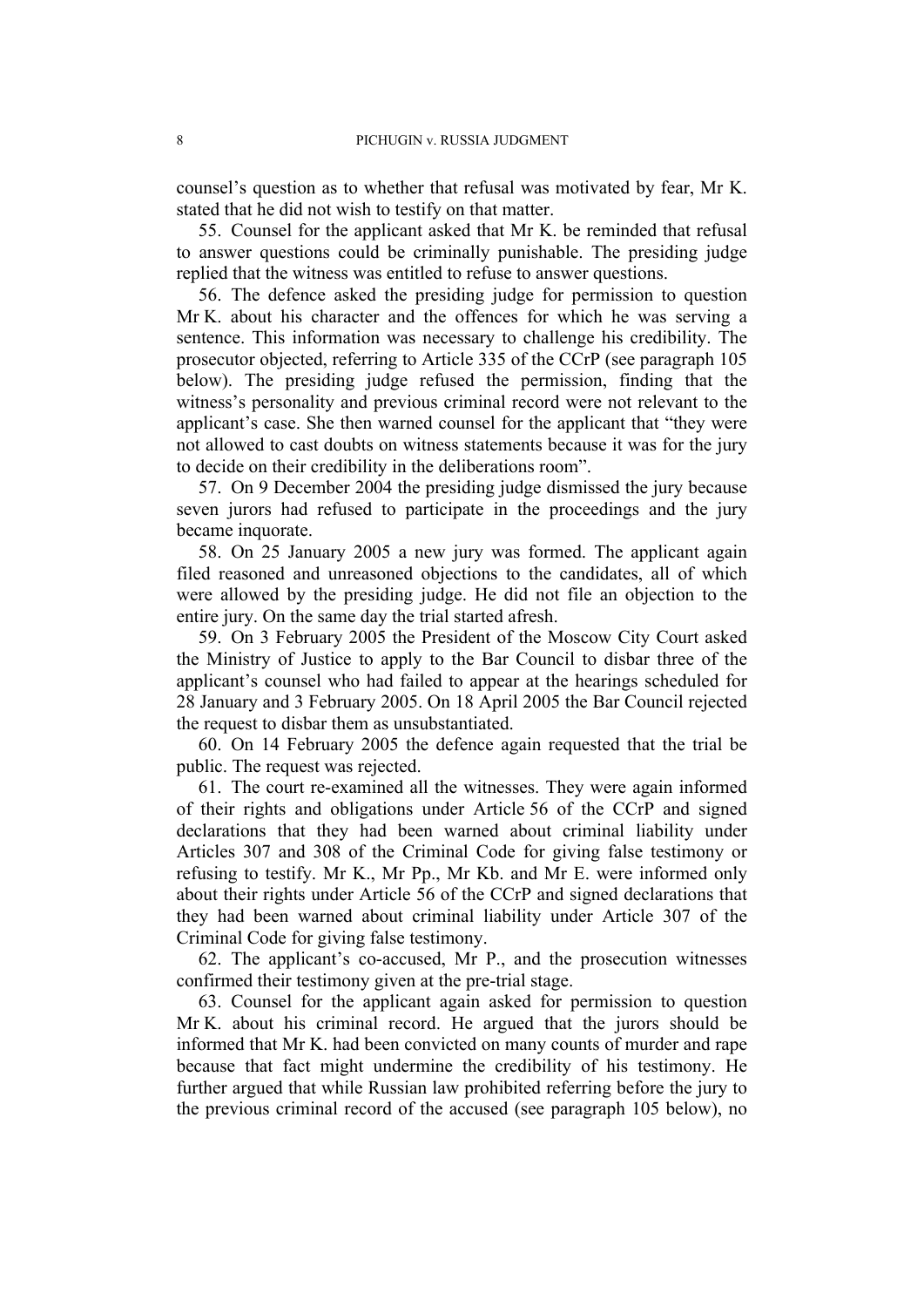such prohibition existed in respect of a witness. The presiding judge rejected the request, finding that Mr K.'s criminal record was not relevant to the applicant's case.

<span id="page-10-1"></span>64. Counsel for the applicant also asked Mr K. why he had not given any evidence against the applicant when questioned in 1999 and had not started to testify against him until 2003. He argued that that question was necessary to determine whether the witness had been subjected to pressure. The presiding judge dismissed the question as having no bearing on the case. She then addressed the jury, saying that the only question they had to answer was whether the witness's testimony was truthful. They need not know his motivation for giving that testimony.

<span id="page-10-0"></span>65. Counsel for the applicant then asked Mr K. whether anyone had requested to see the folder with photographs and documents Mr G. had entrusted to him before his disappearance, why he had started giving testimony against the applicant five years after the murders and why he had asked the applicant to turn his head in profile during the identification parade. Mr K. refused to answer those questions.

66. During the questioning of Mr S. the prosecutor asked him why Mr G. had visited Mr R. Counsel for the applicant objected, stating that the applicant had not been charged with Mr R.'s murder and that references to it might portray him negatively before the jury. The presiding judge dismissed counsel's objection and allowed the question. Mr S. stated that he had heard from Mr G. that the applicant had hired him to murder Mr R.

67. The remaining witnesses were also questioned and confirmed their statements given at the pre-trial stage.

68. During the trial the defence filed many objections against the presiding judge, claiming that she was biased. The judge dismissed some of the objections and refused to examine the others because they did not contain new arguments.

69. On 22 March 2005 the examination of evidence was completed. The prosecutor asked the court to adjourn the hearing until the next day so that he could prepare his closing speech. The defence asked to adjourn the hearing until 24 March 2005 for the same reasons. The court ordered an adjournment until 23 March 2005.

70. In his closing speech the prosecutor referred to Mr S.'s depositions made at the pre-trial stage and before the first jury, which he had not repeated before the present jury. In particular, the prosecutor referred to Mr S.'s statements that Mr G. had killed a woman on the applicant's order, that the applicant was a coward who had made a career thanks to his wife, a relative of some high-ranking manager of the Yukos oil company, and that after Mr G.'s disappearance he had phoned the applicant and had told him that Mr G. had left some documents which would be disclosed to the police in the event of his death.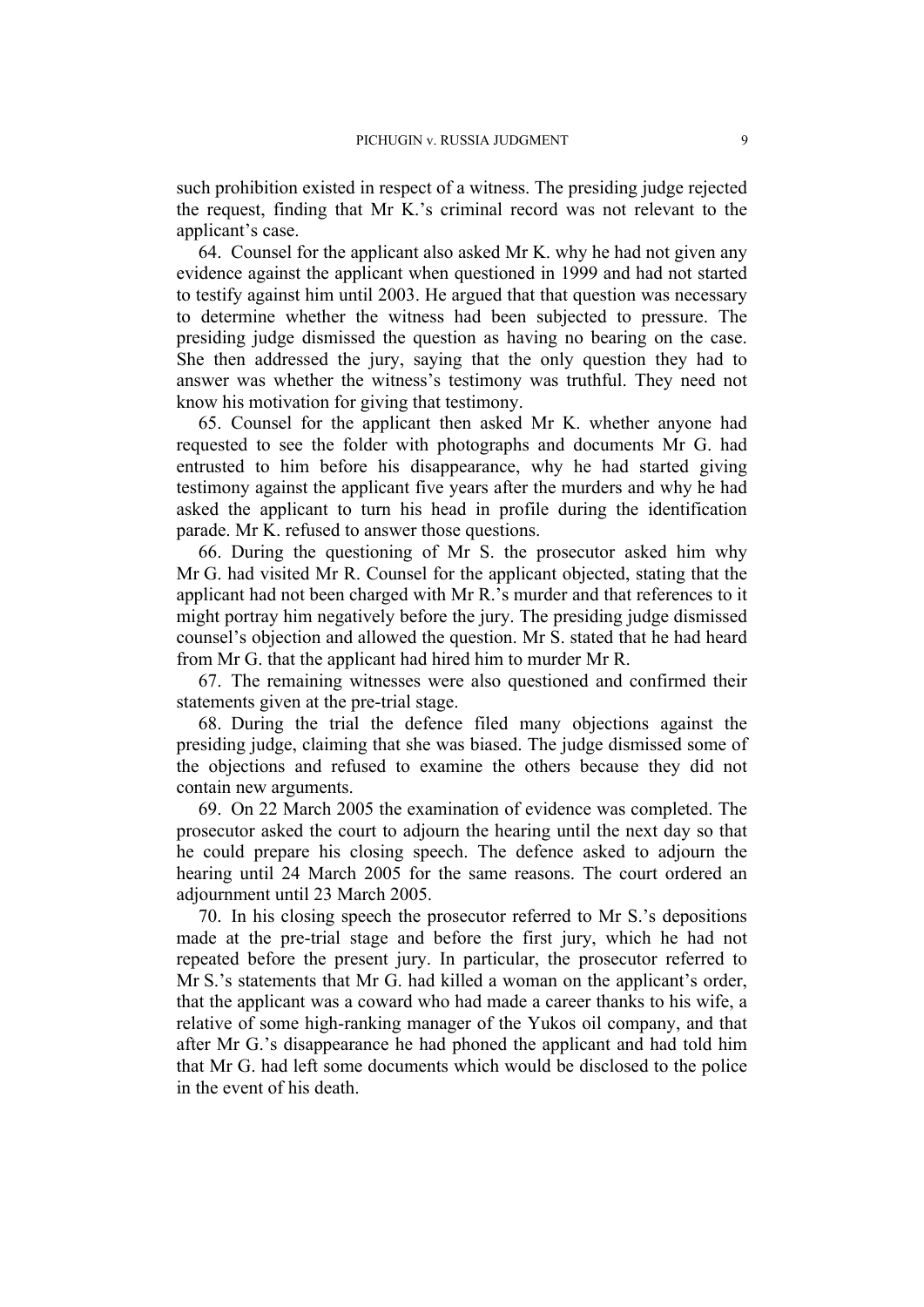71. In her address to the jury the presiding judge said, in particular, that the arguments and statements made by the parties in their pleadings could not serve as evidence.

72. On 24 March 2005 the jury pronounced the applicant and Mr P. guilty on four counts of murder and attempted murder.

73. On 30 March 2005 the Moscow City Court sentenced the applicant to twenty years' imprisonment. It ordered that he should remain in custody pending the appeal proceedings.

<span id="page-11-0"></span>74. On 14 July 2005 the Supreme Court upheld the conviction on appeal. It held that the trial had taken place in camera because the case file contained documents classified as secret. Those documents had not been examined during the trial because the parties had not asked for their examination. It further held that the trial court had been composed lawfully. There was no evidence that the jurors who had participated in the applicant's case had been included in the list of jurors in violation of the procedure prescribed by law. The mere fact that the list of jurors had not been published in its entirety had not rendered the court's composition unlawful. The only reason for its publication was to afford citizens an opportunity to lodge a request for exclusion from the list or for rectification of their personal data. Lastly, the Supreme Court found that the witnesses had been questioned in accordance with the procedure prescribed by law.

#### **D. The complaints of ill-treatment**

75. On 14 July 2003 the applicant was allegedly brought to the investigator's office, where he was met by two officers of the Federal Security Service who refused to give their names. They offered him a cup of coffee. He took a sip and fainted. He regained consciousness four or five hours later and was taken back to his cell. As he felt sick, he asked for a doctor. The doctor measured his blood pressure, said that he was in good health and left. After the incident the applicant found two injection marks: one on his left elbow and the other between his right thumb and index finger.

76. On 16 July 2003 the applicant complained to the investigator that on 14 July 2003 he had been injected with psychotropic drugs to make him confess, and asked for a medical examination. On 18 July 2003 the investigator rejected the request.

77. On an unspecified date an investigation was opened into the applicant's allegations of ill-treatment. On 24 July 2003 the applicant was examined by medical experts who found no injection marks on his body.

78. On 30 September 2003 counsel challenged the investigator's decision of 18 July 2003 before the Basmanniy District Court. On 17 October 2003 that court dismissed the complaint. It found that it had no right to interfere with the investigation and advised the applicant to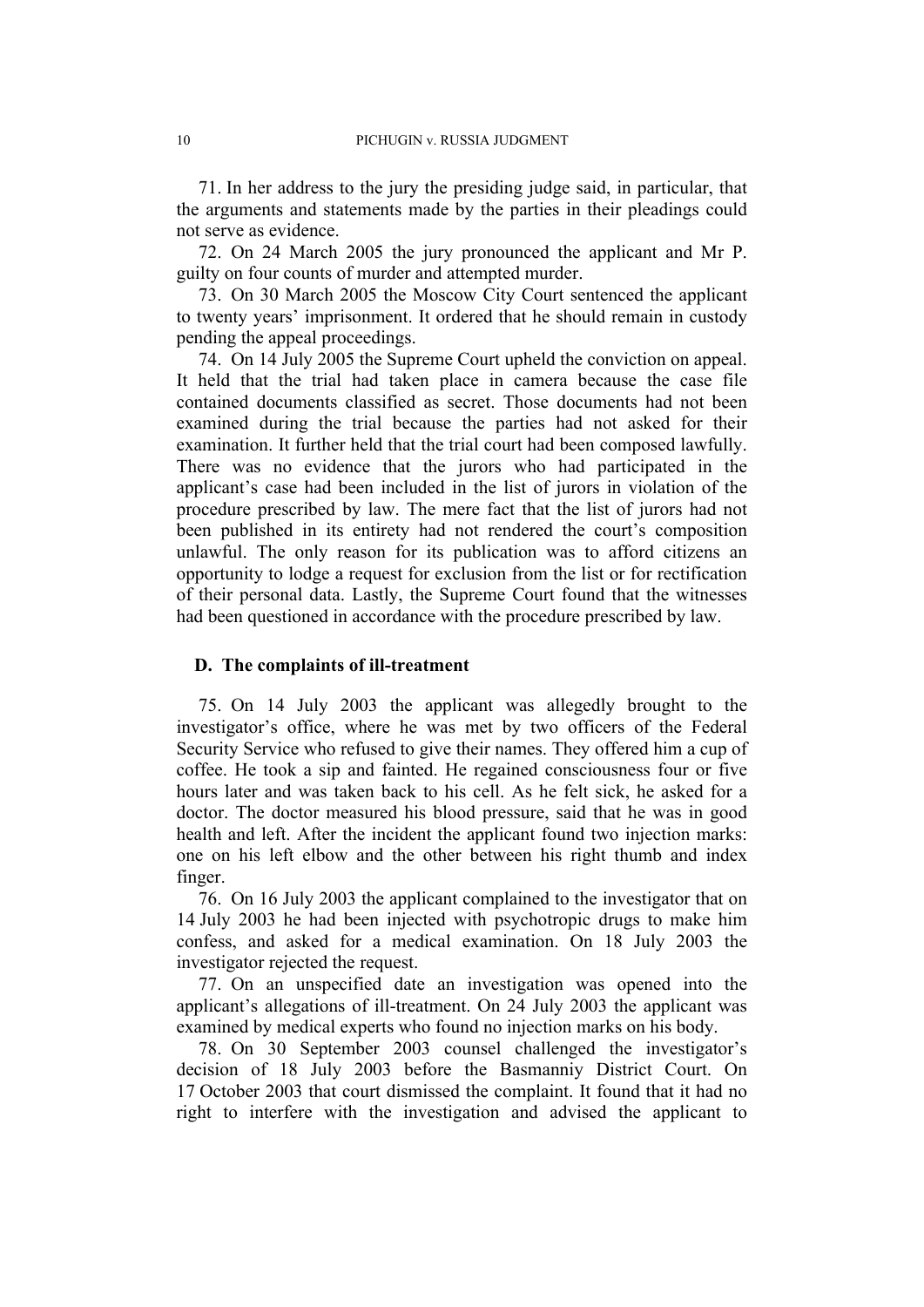complain to the prosecutor. On 3 December 2003 the Moscow City Court upheld the decision on appeal.

79. On 8 February 2004 the Prosecutor General's Office discontinued the criminal proceedings against the two officers of the Federal Security Service who had questioned the applicant on 14 July 2003. It found that there was no evidence that the officers had injected the applicant with psychotropic drugs or had ill-treated him in any other way. The applicant did not challenge that decision before a court.

#### **E. The applicant's medical documents**

80. On 19 June 2003 the applicant was placed in the Lefortovo detention centre in Moscow.

81. On 20 June 2003 he was examined by the detention centre doctor, who noted that he suffered from chronic gastroduodenitis, duodenal ulcer, chronic haemorrhoids, and hypertension. On the same day a cardiogram, an X-ray examination and a blood sugar test were performed. His blood sugar level was found to be within the normal limits.

82. On 23 June 2003 the applicant was again examined by a doctor, who prescribed him treatment for hypertension.

83. On 24 June 2003 the applicant's counsel complained to the director of the detention centre and to the Prosecutor General that the applicant had been given unidentified pills and drops in a white and blue bottle. After taking them he had slept all day long, urinated every hour and a half and had high blood pressure. Counsel suspected that the applicant had been given psychotropic drugs and asked for an inquiry. They also expressed concern about the applicant's bad health.

84. On 14 July 2003 the director of the detention centre replied that the applicant had been given pills and drops for hypertension. The frequent urination could be explained by his chronic prostatitis.

85. On 18 November 2003 counsel complained to the Prosecutor General that the applicant was not receiving treatment for his numerous ailments. They asked the Prosecutor General to order the applicant's medical examination by a panel of doctors. By letter of 9 December 2003 the Prosecutor General's office informed the applicant's counsel that their complaint had been dismissed. The applicant was receiving treatment and had been put on a special diet.

86. According to the applicant's medical records, during his stay in the Lefortovo detention centre he regularly complained of various ills, such as heartburn, haemorrhoids, hypertension, sore throat, and so on. He was examined every time by the detention centre's general practitioner and prescribed treatment.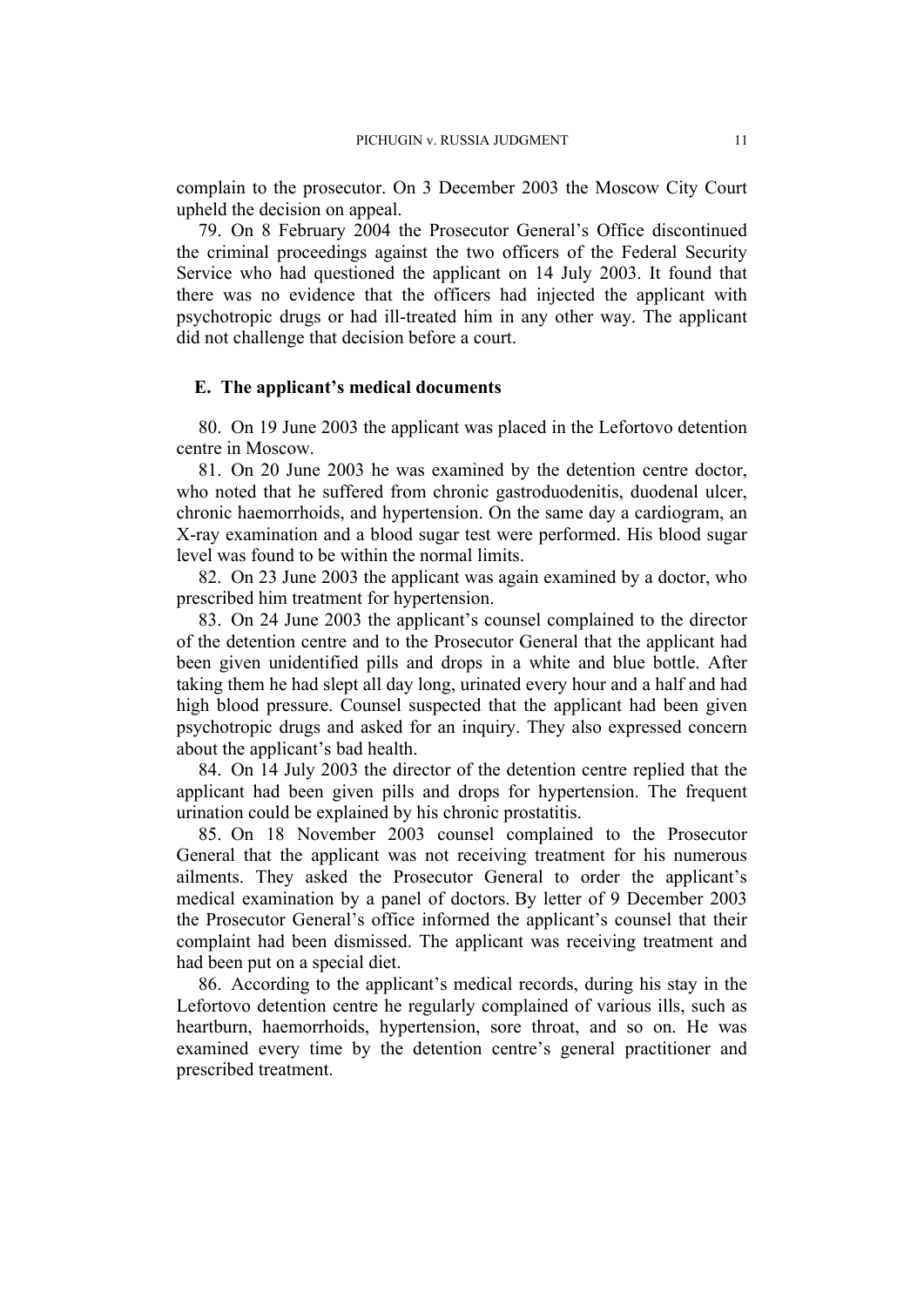87. He was also examined on several occasions by a surgeon and a dentist. Several cardiograms, X-ray examinations and blood and urine tests were performed.

88. On 10 February 2004 Dr B., a doctor from Moscow City hospital no. 11, examined the applicant's medical documents and concluded that he probably suffered from diabetes, which could cause a diabetic coma.

89. On 2 March 2004 the applicant was examined by an endocrinologist, who found no indication of diabetes.

90. On 24 September 2004 the applicant was transferred to a correctional colony.

#### II. RELEVANT DOMESTIC LAW

#### **A. Arrest and detention**

91. Since 1 July 2002 criminal law matters have been governed by the Code of Criminal Procedure of the Russian Federation (Law no. 174-FZ of 18 December 2001, "the CCrP").

<span id="page-13-0"></span>92. An investigating authority may arrest a person on suspicion of having committed a criminal offence punishable by imprisonment if at least one of the following conditions is met: (i) if the person has been caught in the act of committing an offence or immediately thereafter; (ii) if victims or eyewitnesses pointed to him as the perpetrator of the offence; or (iii) if the person bore or was in possession of evident traces of the crime or if such traces were found on his clothes or at his home (Article 91 § 1 of the CCrP). If there are other grounds to suspect a person of having committed an offence, he may be arrested if he has attempted to abscond, does not have a permanent place of residence, his identity cannot be identified, or if an investigator has lodged an application for custody in respect of that person with a court (Article 91  $\S$  2 of the CCrP).

93. "Preventive measures" (*меры пресечения*) include an undertaking not to leave a town or region, personal surety, bail and detention (Article 98). If necessary, the suspect or accused may be asked to give an undertaking to appear (*обязательство о явке*) (Article 112).

94. When deciding on a preventive measure, the competent authority is required to consider whether there are "sufficient grounds to believe" that the accused would abscond during the investigation or trial, reoffend or obstruct the establishment of the truth (Article 97). It must also take into account the gravity of the charge, information on the accused's character, and his or her profession, age, state of health, family status and other circumstances (Article 99).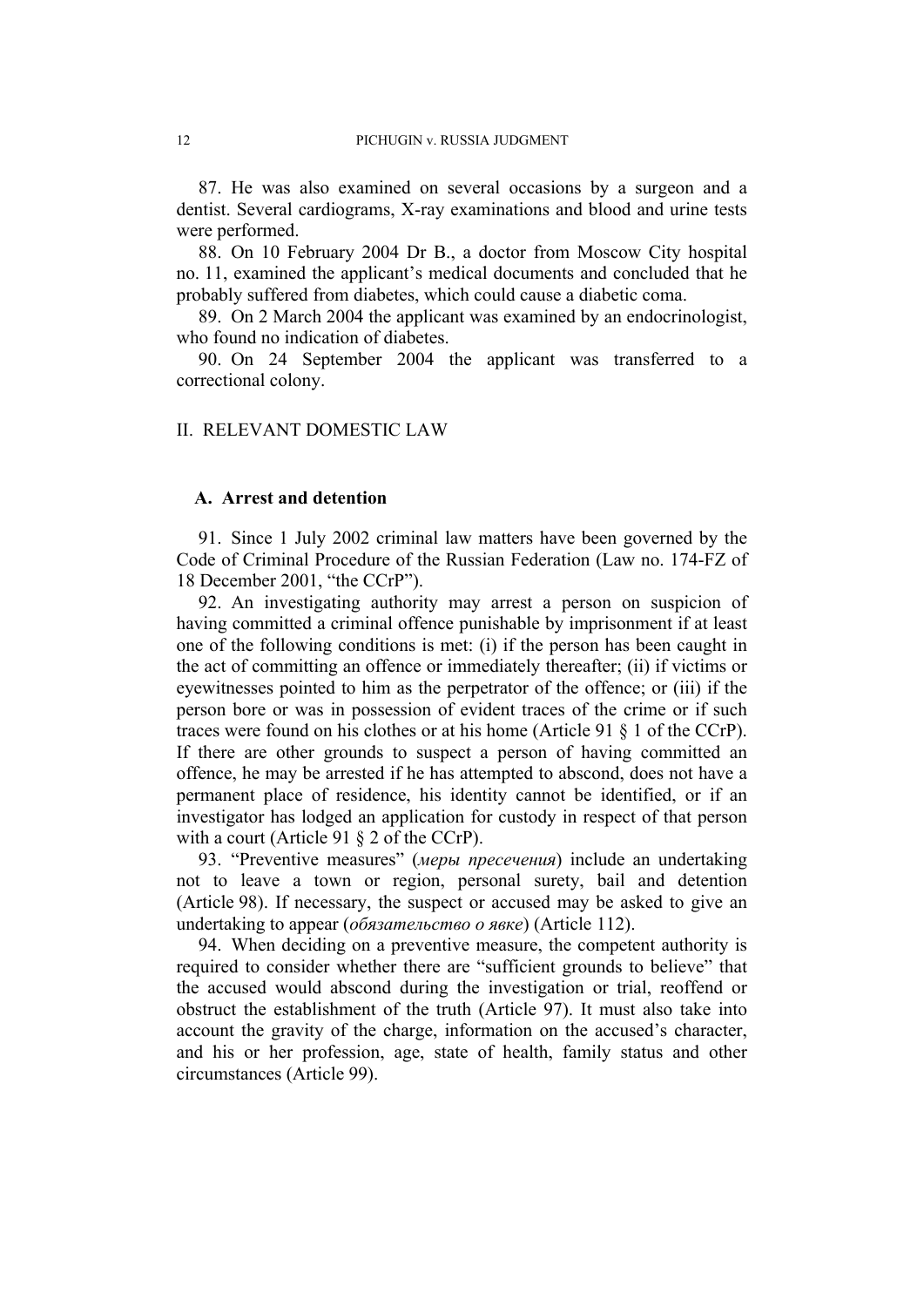95. Detention may be ordered by a court if the charge carries a sentence of at least two years' imprisonment, provided that a less restrictive preventive measure cannot be applied (Article 108 § 1).

96. After arrest the suspect is placed in custody "during the investigation". The period of detention during the investigation may be extended beyond six months only if the detainee is charged with a serious or particularly serious criminal offence. No extension beyond eighteen months is possible (Article 109 §§ 1-3). The period of detention "during the investigation" is calculated up to the day when the prosecutor sends the case to the trial court (Article 109  $\S$  9).

97. From the date the prosecutor forwards the case to the trial court, the defendant's detention is "before the court" (or "during the trial"). The period of detention "during the trial" is calculated up to the date the judgment is given. It may not normally exceed six months, but if the case concerns serious or particularly serious criminal offences, the trial court may approve one or more extensions of no longer than three months each (Article 255 §§ 2 and 3).

98. An appeal may be lodged with a higher court within three days against a judicial decision ordering or extending detention (Article 108 § 10). A statement of appeal should be submitted to the first-instance court (Article 355 § 1 of the CCrP). The CCrP contains no time-limit during which the first-instance court should send the statement of appeal and the case file to the appeal court. The appeal court must decide the appeal within three days after its receipt (Article 108 § 10).

<span id="page-14-0"></span>99. The operative part of the judgment convicting the accused must contain a decision on the preventive measure to be applied to the accused pending the appeal proceedings (Article 308 § 1 (10)).

### **B. Trials in camera**

100. Trials are public. The court may order that all or part of the trial be held in camera if the examination of the criminal case by the court would result in disclosure of state secrets or other sensitive data (Article 241 of the CCrP).

## **C. Selection of the jury**

101. The Jurors Act (Law no. 113-FZ of 20 August 2004) provides that a district list of jurors is to be made up by the district council. The jurors are to be chosen at random from the electoral register. The regional government has to compile a regional list from the district lists. The lists of jurors must be sent to the relevant courts and be published for the public's information. A citizen may apply to the regional government with a request for his name to be deleted from the list or for his personal data to be rectified (section 5).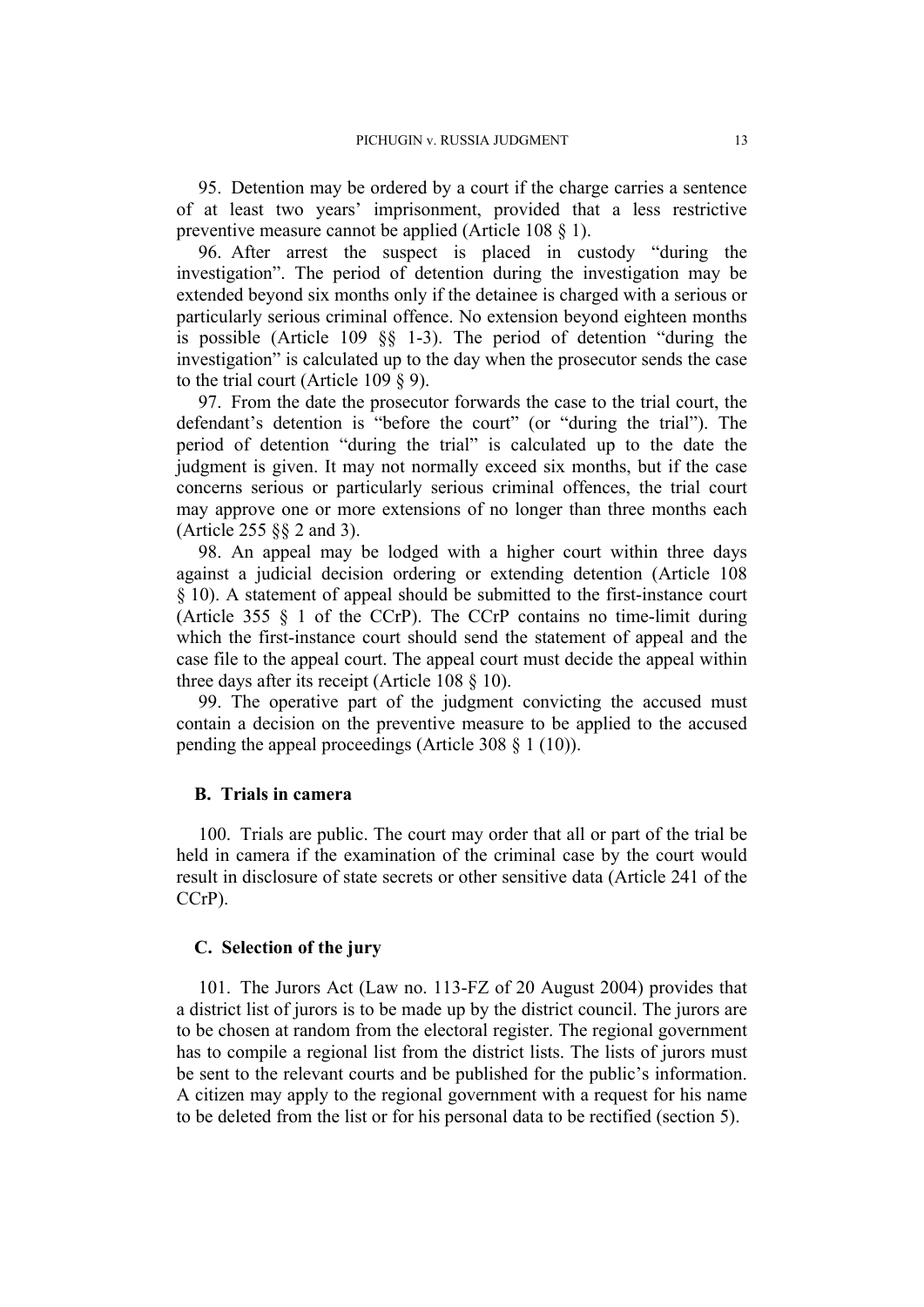<span id="page-15-3"></span>102. The Code of Criminal Procedure provides that a court secretary or the judge's assistant has to compile a list of jury candidates for the trial. The candidates are to be drawn at random from the district or regional list of jurors. The candidates' names are entered in the list in the order in which their lots were drawn. The list of jury candidates is then served on the parties. The parties have the right to put questions to the candidates with a view to identifying any reasons that might preclude them from examining the case at issue, and to file reasoned and unreasoned objections to the candidates. The presiding judge decides on the objections. After deleting the names of the excluded candidates, the court secretary or the judge's assistant makes up the list of the remaining jury candidates, whose names are to appear in the same order as in the first list. The twelve candidates whose names appear first on the list form the jury, the two candidates whose names appear next become substitutes (Articles 326 to 328 of the CCrP). The parties may then file an objection to the entire jury. The presiding judge decides on the objection (Article 330 of the CCrP)

#### **D. Jury trial**

<span id="page-15-0"></span>103. A witness has the following rights: (1) to refuse to give statements which might incriminate him or her, his or her spouse or other close relatives ... (6) to be assisted by a lawyer; (7) to request special protection. He or she may not: (1) avoid appearing for questioning when summoned; (2) give false testimony or refuse to testify; (3) disclose confidential information that has become known to him in connection with his participation in criminal proceedings. Giving false testimony or refusing to testify are punishable under Articles 307 and 308 of the Criminal Code (Article 56 of the CCrP). Before calling a witness to a witness stand, the presiding judge must inform him about his rights, obligations and possible liability established by Article 56. The witness must sign a declaration to this effect (Article 278 § 2 of the CCrP).

<span id="page-15-4"></span>104. The presiding judge must take all necessary measures provided by law to ensure that the principles of adversarial proceedings and equality of arms are respected (Article 243 § 1 of the CCrP).

<span id="page-15-1"></span>105. Only those factual circumstances which are relevant for the establishment of the defendant's guilt may be examined in the presence of the jury (Article 335 § 7 of the CCrP). The defendant's personality may be explored before the jury only insofar as it is necessary to establish the constituent elements of the offence with which he or she is charged. It is prohibited to refer to factors which could portray the defendant negatively before the jury, such as a previous criminal record, an addiction to alcohol or drugs, and so on (Article 335 § 8 of the CCrP).

<span id="page-15-2"></span>106. The parties may not refer in their closing speeches to evidence which has not been examined during the hearing. The judge has to interrupt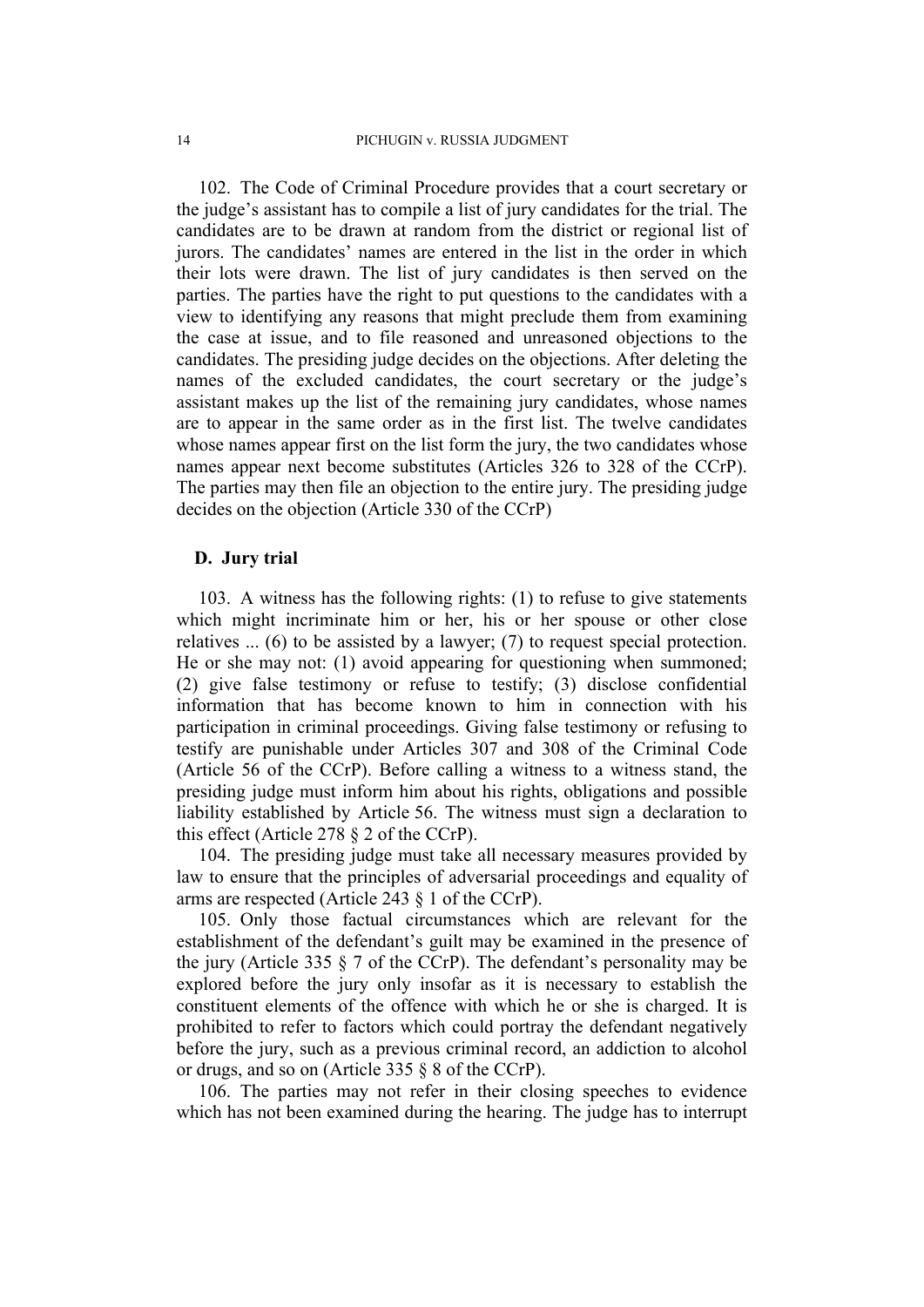the speech and explain to the jurors that they must disregard that evidence when deciding on the verdict (Article 336 § 3).

# **E. Re-opening of criminal cases due to new or newly discovered circumstances**

<span id="page-16-0"></span>107. Article 413 of the Code of Criminal Procedure provides for a possibility to re-open criminal proceedings on the basis of a finding of a violation of the Convention made by the European Court of Human Rights.

# THE LAW

# I. ALLEGED VIOLATION OF ARTICLES 3 AND 13 OF THE **CONVENTION**

108. The applicant complained under Articles 3 and 13 of the Convention that he had not been provided with adequate medical assistance in the Lefortovo detention centre. In addition he complained that the conditions of his detention in that centre had been inhuman, that on 14 July 2003 he had been injected with psychotropic drugs and that no effective investigation had been conducted into that incident. Articles 3 and 13 read as follows:

#### **Article 3**

"No one shall be subjected to torture or to inhuman or degrading treatment or punishment."

#### **Article 13**

"Everyone whose rights and freedoms as set forth in [the] Convention are violated shall have an effective remedy before a national authority notwithstanding that the violation has been committed by persons acting in an official capacity."

#### **A. Medical assistance**

109. The Government submitted that the applicant had received medical assistance appropriate to his condition. He had been regularly examined by the detention centre doctor as well as by specialist doctors, had undergone the necessary medical examinations, such as X-rays and blood and urine tests, and had received treatment, a special diet and vitamins. His state of health had been monitored by the medical staff and had remained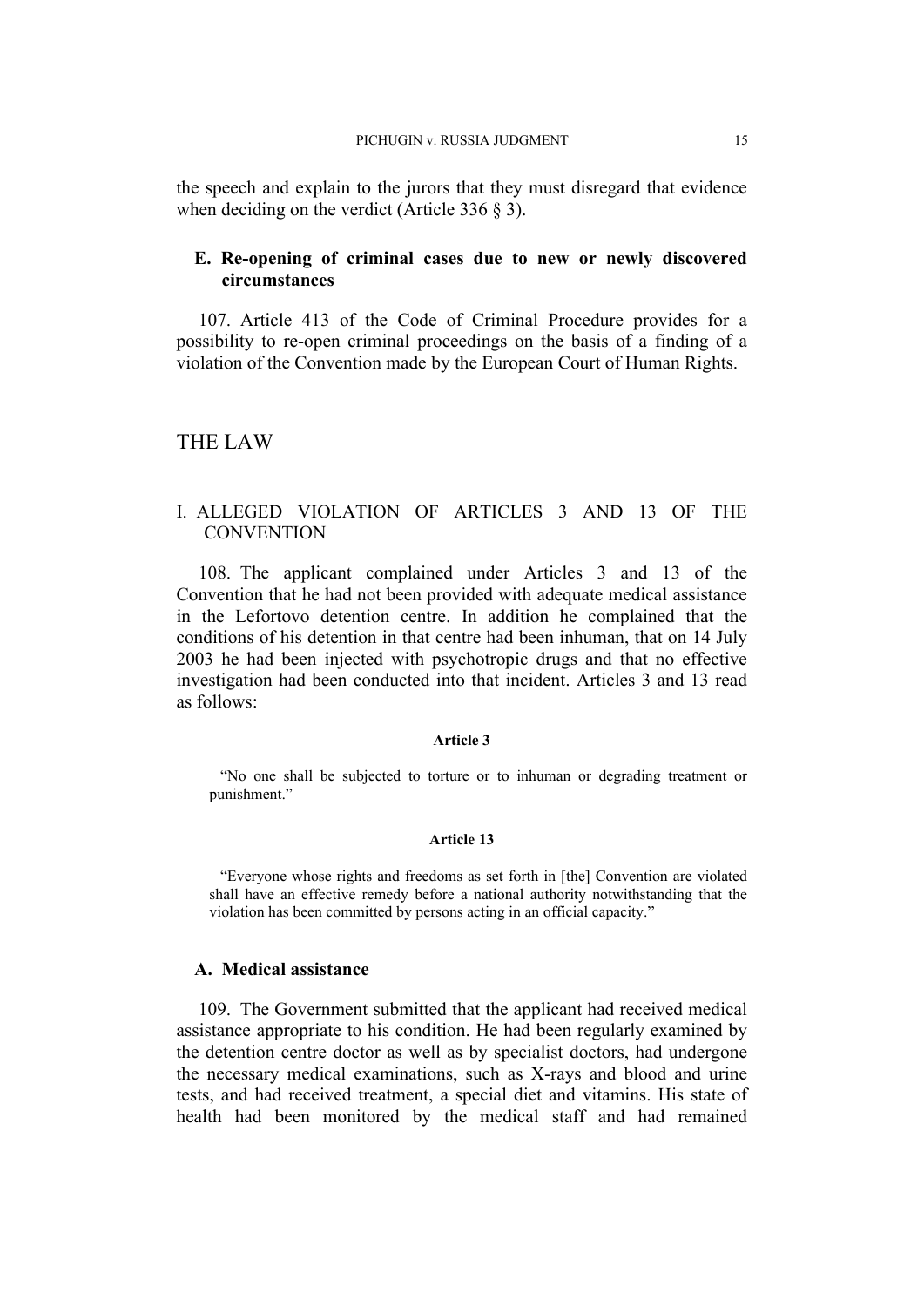satisfactory during his entire stay in the detention centre. The doctors had reacted without delay to all his complaints and symptoms by providing adequate treatment.

110. The applicant maintained his claims.

111. The Court reiterates that although Article 3 of the Convention cannot be construed as laying down a general obligation to release detainees on health grounds, it nonetheless imposes an obligation on the State to protect the physical well-being of persons deprived of their liberty by, among other things, providing them with the requisite medical assistance (see *Khudobin v. Russia*, no. 59696/00, § 93, ECHR 2006-XII (extracts); *Mouisel v. France*, no. 67263/01, § 40, ECHR 2002-IX; and *Kudła v. Poland* [GC], no. 30210/96, § 94, ECHR 2000-XI). The Court has held on many occasions that the lack of appropriate medical care may amount to treatment contrary to Article 3 (see, for example, *Wenerski v. Poland*, no. 44369/02, §§ 56 to 65, 20 January 2009; *Popov v. Russia*, no. 26853/04, §§ 210 to 213 and 231 to 237, 13 July 2006; and *Nevmerzhitsky v. Ukraine*, no. 54825/00, §§ 100-106, ECHR 2005-II (extracts)).

112. It was not contested that both before his arrest and during his detention in the Lefortovo detention centre the applicant had suffered from gastroduodenitis, duodenal ulcer, haemorrhoids, and hypertension. It was also not disputed that the applicant had a chronic rather than an acute form of these diseases.

113. The medical records show that the applicant was examined by a doctor immediately after his arrest and was prescribed treatment. During the entire period of his detention in the Lefortovo detention centre the applicant regularly sought, and obtained, medical attention. His medical record shows that each time he was unwell he was examined by a doctor and was prescribed treatment. There is no reason to believe that the treatment administered to him was inadequate.

114. The applicant was also regularly examined by specialists, including by an endocrinologist immediately after the detention centre authorities had been notified of Dr B.'s opinion that the applicant might suffer from diabetes. The endocrinologist found no indication of diabetes, however. In these circumstances the Court finds it unsubstantiated that treatment against diabetes was indicated in the applicant's case (see, for similar reasoning, *Zakharkin v. Russia*, no. 1555/04, § 137, 10 June 2010).

115. Given that the applicant's health was monitored by a doctor and he received regular treatment, the Court considers that during the entire period of his detention the applicant was provided with the requisite medical assistance.

116. It follows from the above that this complaint is manifestly ill-founded and must be rejected in accordance with Article 35 §§ 3 and 4 of the Convention.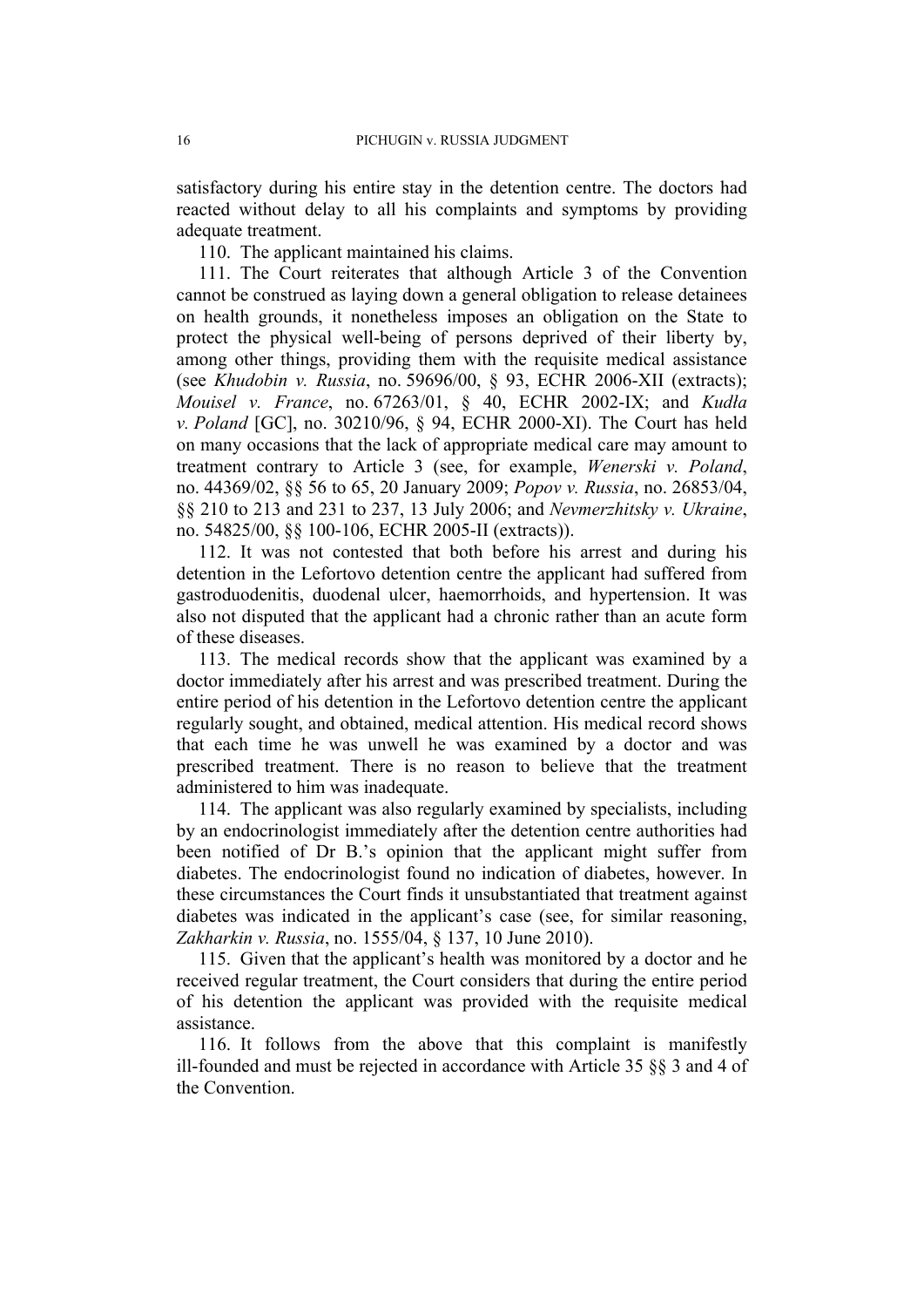## **B. Conditions of detention and the alleged injection of psychotropic drugs**

117. As regards the applicant's complaint about the alleged injection with psychotropic drugs, the Court reiterates that in the Russian legal system the power of a court to reverse a decision not to institute criminal proceedings is a substantial safeguard against the arbitrary exercise of powers by the investigating authorities. An appeal to a court of general jurisdiction against a prosecutor's decision not to investigate complaints of ill-treatment constitutes therefore an effective domestic remedy which must be exhausted (see *Belevitskiy v. Russia*, no. 72967/01, § 61, 1 March 2007). The Court notes that the applicant did not appeal to a court against the prosecutor's decision of 8 February 2004 to discontinue the criminal proceedings against the officers of the Federal Security Service.

118. In the light of the above considerations, the Court finds that the applicant's complaints concerning the alleged ill-treatment must be rejected for non-exhaustion of domestic remedies pursuant to Article 35 § 1 of the Convention.

119. Lastly, the Court has examined the applicant's remaining complaints under Articles 3 and 13. However, having regard to all the material in its possession, and in so far as these complaints fall within the Court's competence, it finds that they do not disclose any appearance of a violation of the rights and freedoms set out in the Convention or its Protocols. It follows that this part of the application must be rejected as being manifestly ill-founded, pursuant to Article 35 §§ 3 and 4 of the Convention.

#### II. ALLEGED VIOLATION OF ARTICLE 5 § 1 OF THE CONVENTION

120. The applicant complained that at the time of his arrest there had been no reasonable suspicion of his involvement in the imputed offences. He relied on Article 5  $\S$  1 (c) of the Convention which reads as follows:

"1. Everyone has the right to liberty and security of person. No one shall be deprived of his liberty save in the following cases and in accordance with a procedure prescribed by law:

...

(c) the lawful arrest or detention of a person effected for the purpose of bringing him before the competent legal authority on reasonable suspicion of having committed an offence or when it is reasonably considered necessary to prevent his committing an offence or fleeing after having done so ..."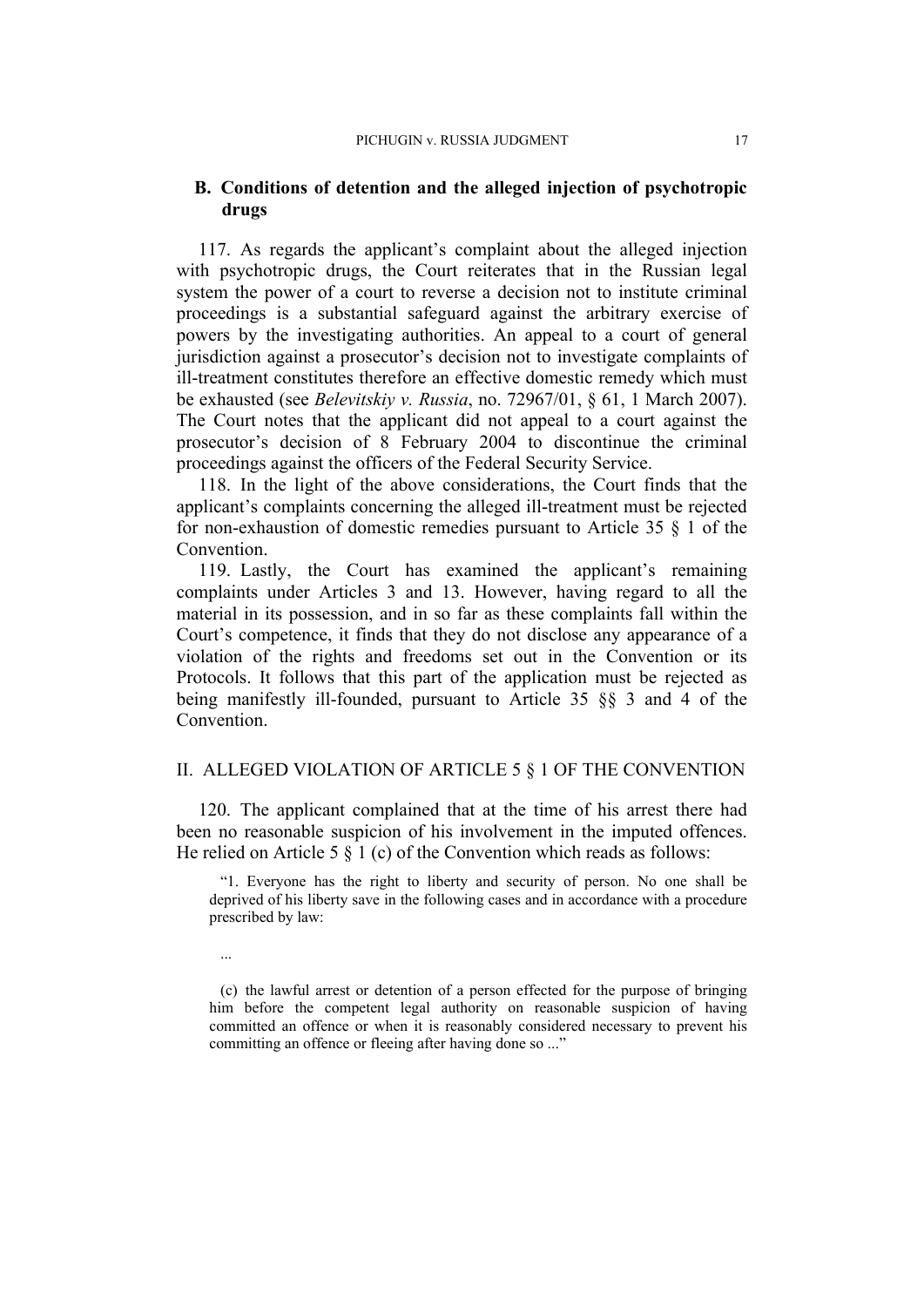#### **A. Admissibility**

121. The Court notes that this complaint is not manifestly ill-founded within the meaning of Article 35  $\S$  3 (a) of the Convention. It further notes that it is not inadmissible on any other grounds. It must therefore be declared admissible.

# **B. Merits**

<span id="page-19-0"></span>122. The Government submitted that the applicant had been arrested on the basis of Article 91 § 2 of the CCrP (see paragraph [92](#page-13-0) above). At the time of his arrest the prosecution had been in possession of witness statements and other materials confirming his involvement in the imputed offences. The prosecution had produced those materials to the domestic courts. In particular, they had submitted reports on the crime scene inspection, an expert opinion and testimony by seven witnesses. Given the gravity of the imputed offences, the need to place the applicant in custody had been obvious and his arrest had therefore been in compliance with Article 5 § 1 (c).

123. The applicant maintained that the prosecution had not submitted any documents confirming the suspicion against him to the Basmanniy District Court. He relied on the minutes of the hearing of 21 June 2003 (see paragraph [9](#page-3-0) above), which enumerated all the documents examined at that hearing and which did not mention the inspection reports, the expert opinion or the witness statements to which the Government referred. Nor had the Government submitted those documents to the Court. The applicant further argued that the expert opinion mentioned by the Government had never existed in the case file.

124. The Court reiterates that the "reasonableness" of the suspicion on which an arrest must be based forms an essential part of the safeguard against arbitrary arrest and detention laid down in Article 5 § 1 (c) of the Convention. This requires the existence of some facts or information which would satisfy an objective observer that the person concerned may have committed the offence, though what may be regarded as reasonable will depend on all the circumstances of the case (see *O'Hara v. the United Kingdom*, no. 37555/97, § 34, ECHR 2001-X, and *Fox, Campbell and Hartley v. the United Kingdom*, judgment of 30 August 1990, Series A no. 182, p. 16, § 32). Facts which raise a suspicion need not be of the same level as those necessary to justify a conviction, or even the bringing of a charge, which is the next stage of the process of criminal investigation. It is precisely the purpose of the official investigation and detention that the concrete suspicion grounding the arrest be confirmed or dispelled (see *Brogan and Others v. the United Kingdom*, judgment of 29 November 1988,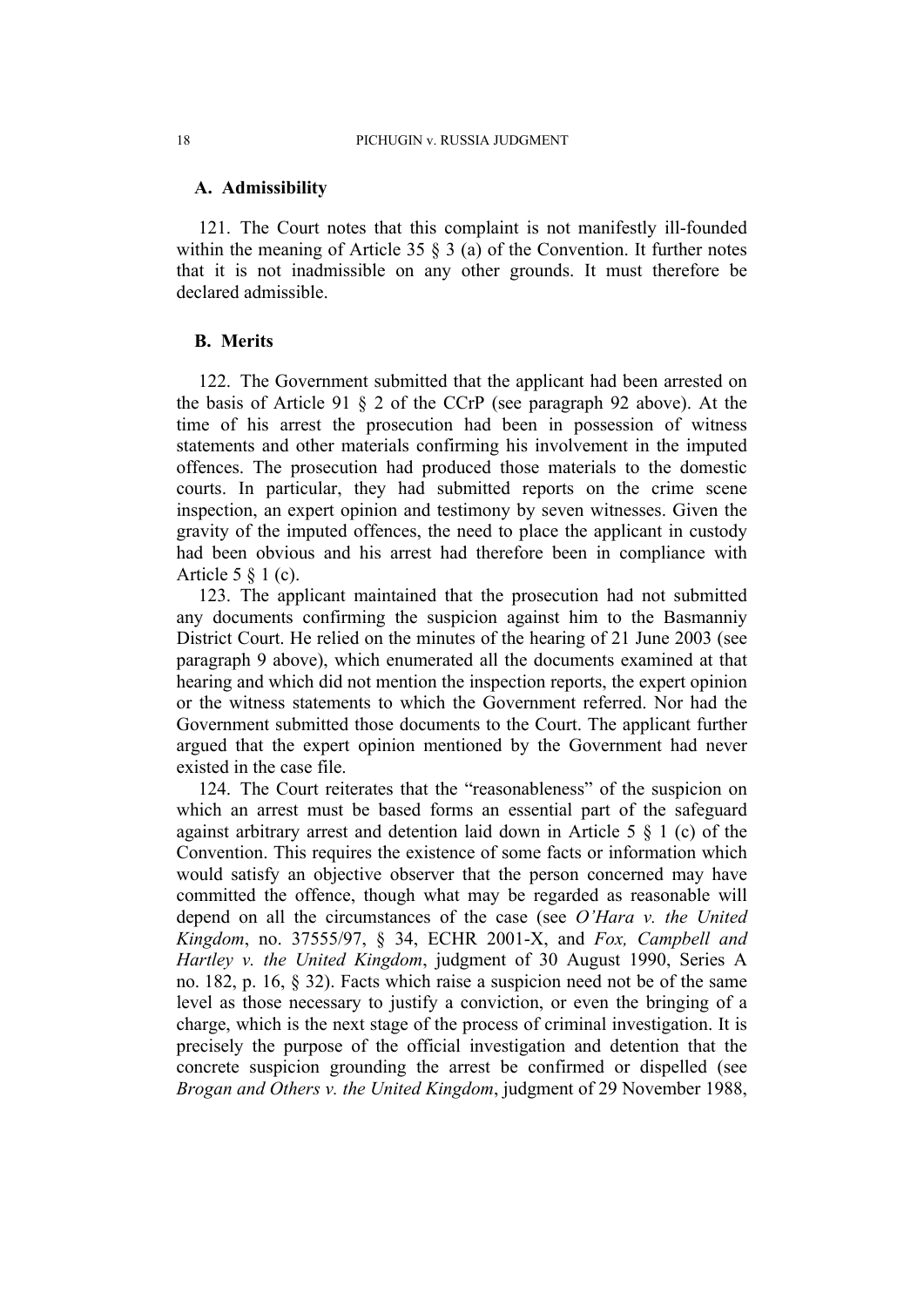Series A no. 145-B, p. 29, § 53, and *Murray v. the United Kingdom*, judgment of 28 October 1994, Series A no. 300-A, p. 27, § 55).

125. Turning to the circumstances of the present case, the Court observes that the report on the applicant's arrest indicated that the suspicion against him was based on witness testimony and "other material" (see paragraph [7](#page-3-1) above). No further details as to the names of the witnesses, the content of their testimony or the nature and content of "other material" were disclosed in the report. Nor was that information submitted to the Basmanniy District Court which ordered the applicant's placement in custody. Indeed, it follows from the minutes of the hearing of 21 June 2003 that the prosecutor refused to produce documents showing the existence of a reasonable suspicion against the applicant, referring to the confidentiality of the investigation. No witnesses were questioned at that hearing and the only documents examined by the court were the report on the arrest, the decision to open criminal proceedings into the murders, the record of the applicant's questioning and his birth, marriage and medical certificates (see paragraph [9](#page-3-0) above). No other documents that might have confirmed the suspicion against the applicant were produced to the District Court. Nor is there any indication in the text of the remand order of 21 June 2003 that the District Court examined whether the suspicion against the applicant was "reasonable". In such circumstances, the Court can only conclude that the reasonableness of the suspicion was not verified by the Basmanniy District Court.

126. At the same time, the Court notes that the applicant's claim that his arrest was not justified by a suspicion, based on reasonable grounds, that he had committed an offence was examined on appeal by the Moscow City Court. Its decision of 15 July 2003 shows that the documents supporting the suspicion against the applicant were submitted to the City Court by the prosecutor (see paragraph [12](#page-3-2) above). As stated by the Government, those documents included reports on the crime scene inspection, an expert opinion and testimony by seven witnesses (see paragraph [122](#page-19-0) above). The applicant did not complain that his counsel, who participated in the appeal hearing, had not been given access to those documents or had been deprived of an opportunity to refute them. The fact that evidence was produced and that the applicant was able to challenge it must be regarded as providing an important safeguard against arbitrary arrest (see, for similar reasoning, *O'Hara,* cited above, § 38).

127. Further, it is significant that the City Court examined the evidence submitted to it and concluded that there were sufficient grounds to suspect the applicant of murder (see paragraph [12](#page-3-2) above). Although the Court considers it regrettable that the appeal decision of 15 July 2003 did not contain a detailed exposition and analysis of the evidence on the basis of which that finding had been reached, it does not see any reason to doubt it. The applicant, who limited his complaint to the defects of the proceedings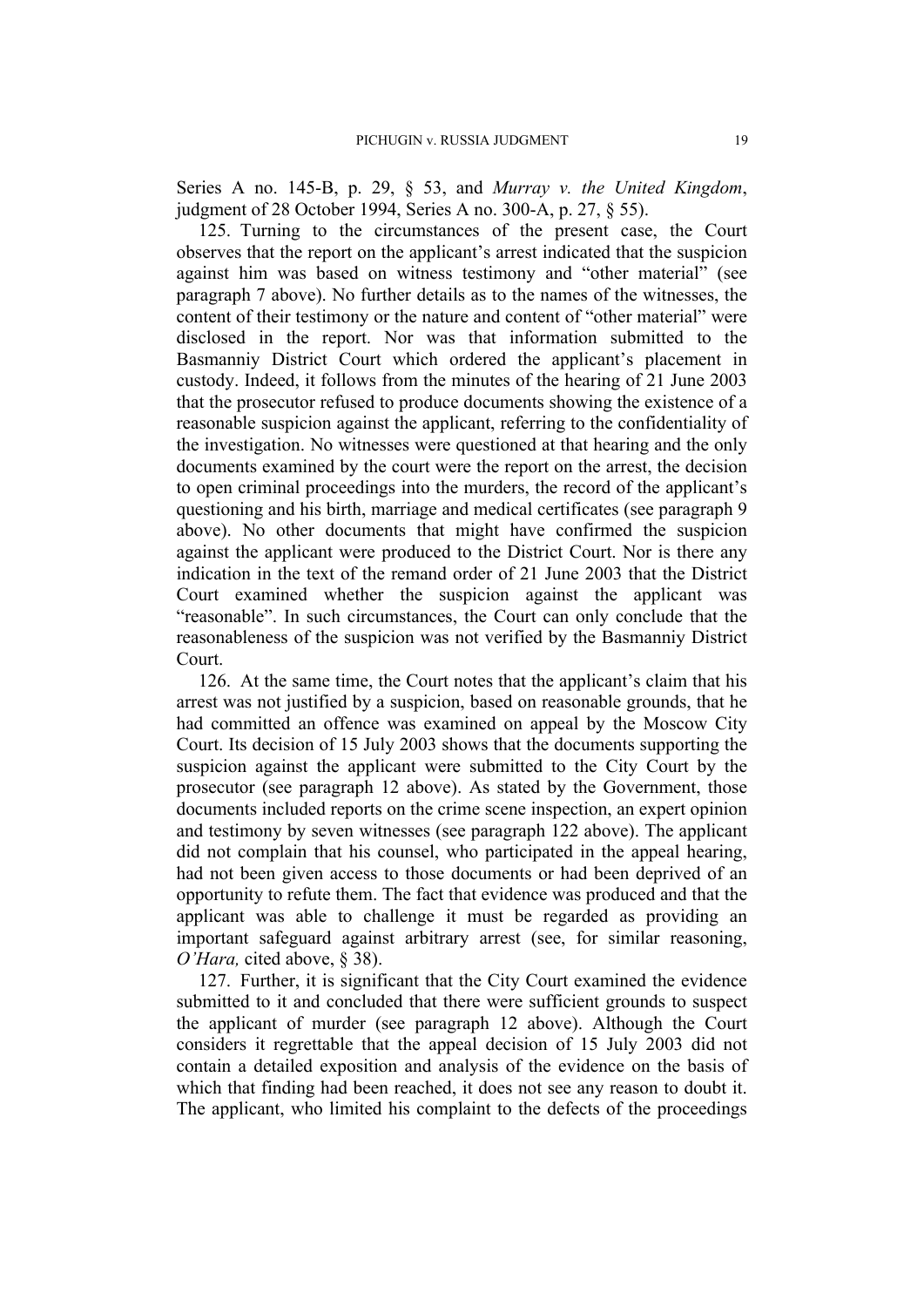before the District Court, did not argue that the evidence produced before the City Court was insufficient to show the existence of a reasonable suspicion against him.

<span id="page-21-0"></span>128. In view of the above, the Court is satisfied that the applicant can be said to have been arrested and detained on "reasonable suspicion" of having committed a criminal offence, within the meaning Article 5  $\S$  1 (c). There has therefore been no violation of that Convention provision.

# III. ALLEGED VIOLATION OF ARTICLE 5 § 3 OF THE **CONVENTION**

129. The applicant further complained that his right to trial within a reasonable time had been infringed and alleged that the orders for his detention had not been founded on sufficient reasons. He relied on Article 5 § 3 of the Convention, which reads as follows:

"Everyone arrested or detained in accordance with the provisions of paragraph 1 (c) of this Article shall be ... entitled to trial within a reasonable time or to release pending trial. Release may be conditioned by guarantees to appear for trial."

### **A. Admissibility**

130. The Court notes that this complaint is not manifestly ill-founded within the meaning of Article 35  $\frac{8}{3}$  (a) of the Convention. It further notes that it is not inadmissible on any other grounds. It must therefore be declared admissible.

#### **B. Merits**

131. The applicant submitted that the domestic courts had not advanced "relevant and sufficient" reasons to hold him in custody. They had extended his detention without demonstrating the existence of specific facts in support of their conclusion that he might abscond, interfere with the investigation or reoffend. His character had never been examined and his family situation had not been taken into account. In his opinion the fact that he had a wife and three children and that all his relatives lived in Russia excluded the risk of his absconding.

132. The Government submitted that the detention orders had been based mainly on the gravity of the charges against the applicant. The domestic courts had also referred to the risk of his absconding and interfering with witnesses. They had taken into account that the applicant had been head of security at the Yukos oil company, was experienced in investigative measures thanks to his previous employment with the security services and had a travel passport. After examining the applicant's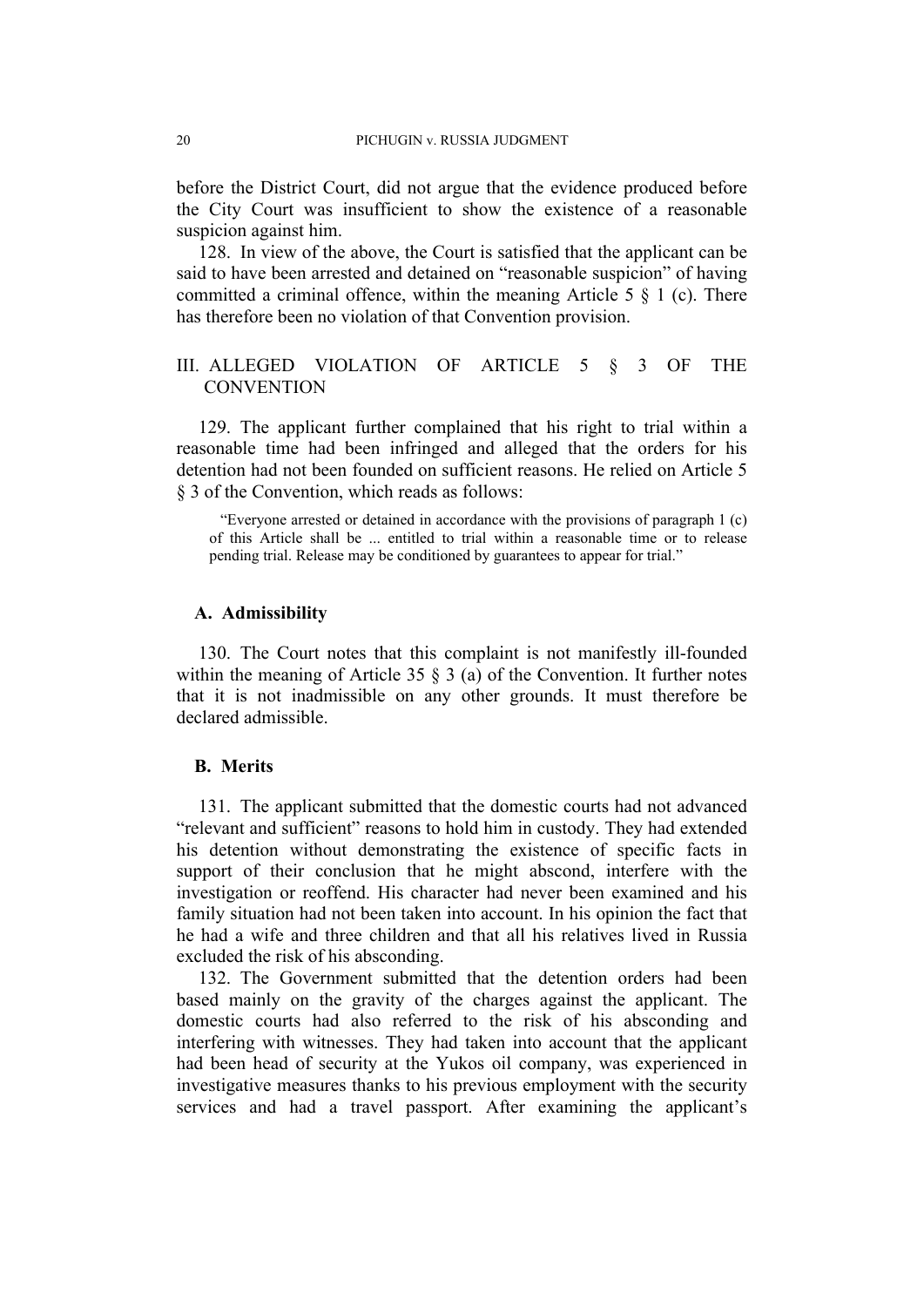character, the prosecutor and the judges had been convinced that he might abscond or destroy evidence. His health and family situation did not argue against his placement in custody. His detention had therefore complied with the requirements of Article 5 § 3 of the Convention.

133. The Court notes that the applicant was taken into custody on 19 June 2003. On 30 March 2005 he was convicted. Thus, the period to be taken into consideration lasted just over one year and nine months.

134. The Court has already found that the applicant's detention was initially warranted by a reasonable suspicion of his involvement in several murders and attempted murders (see paragraph [128](#page-21-0) above). The Court reiterates that the persistence of reasonable suspicion that the person arrested has committed an offence is a condition *sine qua non* for the lawfulness of that person's continued detention. However, after a certain lapse of time it no longer suffices. In such cases, the Court must establish whether the other grounds given by the judicial authorities continued to justify the deprivation of liberty. Where such grounds were "relevant" and "sufficient", the Court must also ascertain whether the competent national authorities displayed "special diligence" in the conduct of the proceedings (see *Labita v. Italy* [GC], no. 26772/95, §§ 152 and 153, ECHR 2000-IV).

135. The domestic courts consistently relied on the gravity of the charges as the main factor for the assessment of the applicant's potential to abscond, reoffend or obstruct the course of justice. The Court has repeatedly held that, although the severity of the sentence faced is a relevant element in the assessment of the risk of an accused absconding or reoffending, the need to continue the deprivation of liberty cannot be assessed from a purely abstract point of view, taking into consideration only the gravity of the offence. Nor can continuation of the detention be used to anticipate a custodial sentence (see *Letellier v. France*, judgment of 26 June 1991, Series A no. 207, § 51; see also *Panchenko v. Russia*, no. 45100/98, § 102, 8 February 2005; *Goral v. Poland*, no. 38654/97, § 68, 30 October 2003; and *Ilijkov v. Bulgaria*, no. 33977/96, § 81, 26 July 2001).

136. The only other ground for the applicant's continued detention was the fact that he had worked in the security services and therefore possessed technical skills allowing him to hamper the investigation by destroying evidence or interfering with witnesses (see paragraph [18](#page-4-0) above). The Court notes at the outset that the domestic courts did not point to any factor capable of showing that the risks relied on actually existed, except a vague reference to some technical skills that the applicant might possess. They did not explain how these unspecified technical skills could help him destroy evidence. Nor did the domestic courts address his argument that he could not interfere with witnesses because they were all in custody (see paragraph [22](#page-5-0) above).

137. That being said, the Court understands that the authorities may consider it necessary to keep a suspect in prison, at least at the beginning of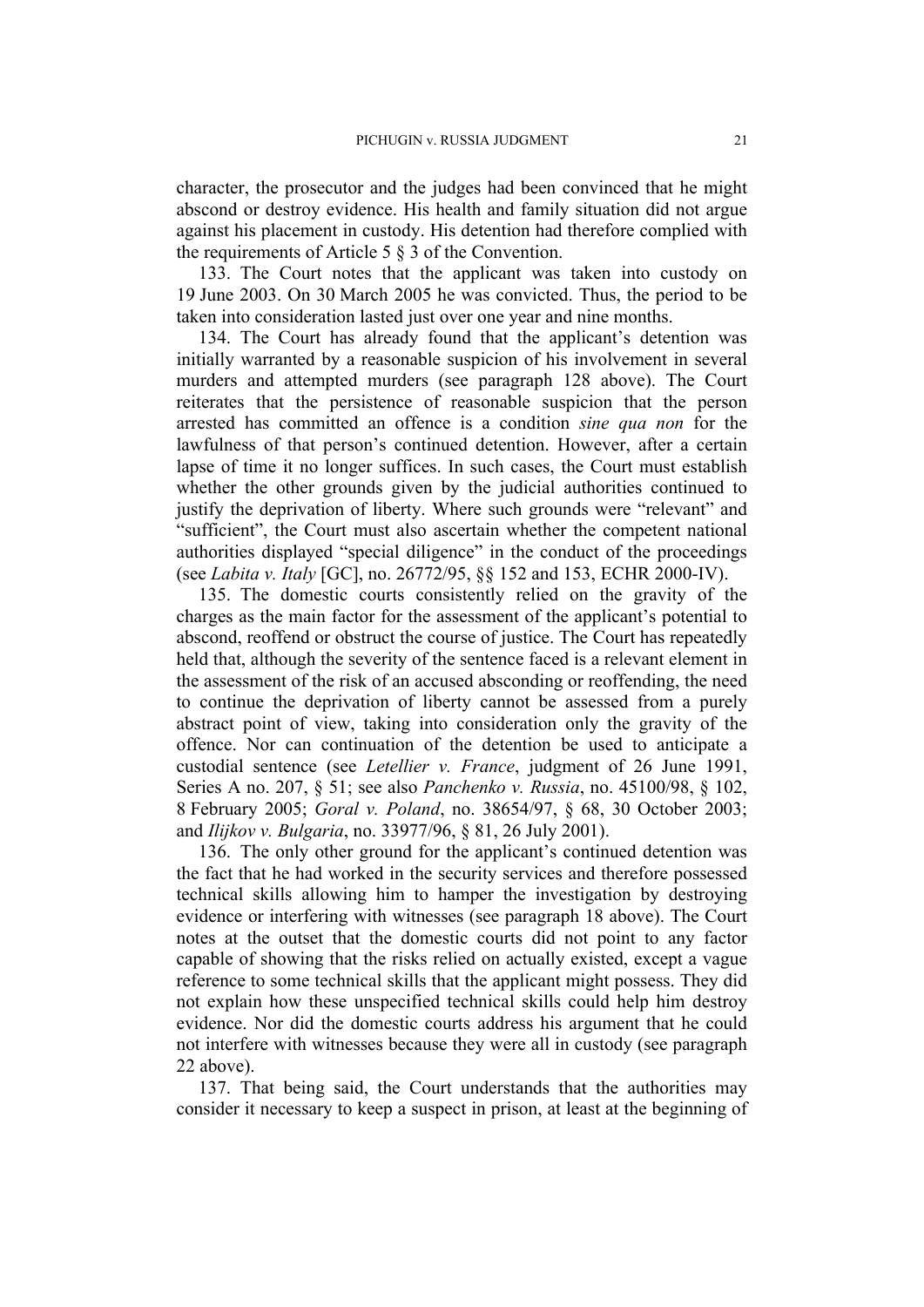an investigation, in order to prevent him from obstructing it, especially in a complicated case like this one where manifold difficult inquiries are necessary. In the long term, however, the requirements of the investigation no longer suffice to justify continued detention: in the normal course of events the risks alleged diminish with the passing of time as inquiries are effected, witness statements taken and evidence collected. The reference to the risk of interfering with the proceedings therefore becomes less relevant. After the completion of the investigation it may no longer be sufficient to outweigh, on its own, the applicant's right to trial within a reasonable time or release pending trial (see *Kemmache v. France (no. 1 and no. 2)*, 27 November 1991, § 54, Series A no. 218; *Clooth v. Belgium*, 12 December 1991, §§ 43 and 44, Series A no. 225; *W. v. Switzerland*, 26 January 1993, § 35, Series A no. 254-A; *Debboub alias Husseini Ali v. France*, no. 37786/97, § 44, 9 November 1999; and *Kokoshkina v. Russia*, no. 2052/08, § 79, 28 May 2009). The Court considers that, even assuming the risk of interference with the proceedings initially existed, after the evidence had been collected, the witnesses interviewed and the investigation completed it could no longer justify, on its own, the applicant's continued detention.

138. No other grounds were invoked by the domestic courts. The Government argued that the applicant had bad references and possessed a travel passport. It is not necessary, however, for the Court to determine whether those grounds could justify the applicant's continued detention. It is not its task to assume the place of the national authorities who ruled on the applicant's detention or to supply its own analysis of facts arguing for or against detention (see *Nikolov v. Bulgaria*, no. 38884/97, § 74, 30 January 2003, and *Labita*, cited above, § 152). Those grounds were advanced for the first time in the proceedings before the Court and the domestic courts never mentioned them in their decisions.

139. The Court further observes that after the case had been submitted for trial in June 2004 the trial court used the same summary formula to extend the pre-trial detention of the applicant and his co-accused, without describing their personal situation in any detail. The Court has already found that the practice of issuing collective detention orders without a case-by-case assessment of the grounds for detention in respect of each detainee was incompatible, in itself, with Article 5 § 3 of the Convention (see *Shcheglyuk v. Russia*, no. 7649/02, § 45, 14 December 2006; *Korchuganova v. Russia*, no. 75039/01, § 76, 8 June 2006; and *Dolgova v. Russia*, no. 11886/05, § 49, 2 March 2006). By extending the applicant's detention by means of collective detention orders the domestic authorities had no proper regard to his individual circumstances.

140. Lastly, the Court notes that when deciding whether a person should be released or detained the authorities have an obligation under Article 5 § 3 to consider alternative measures of ensuring his or her appearance at trial.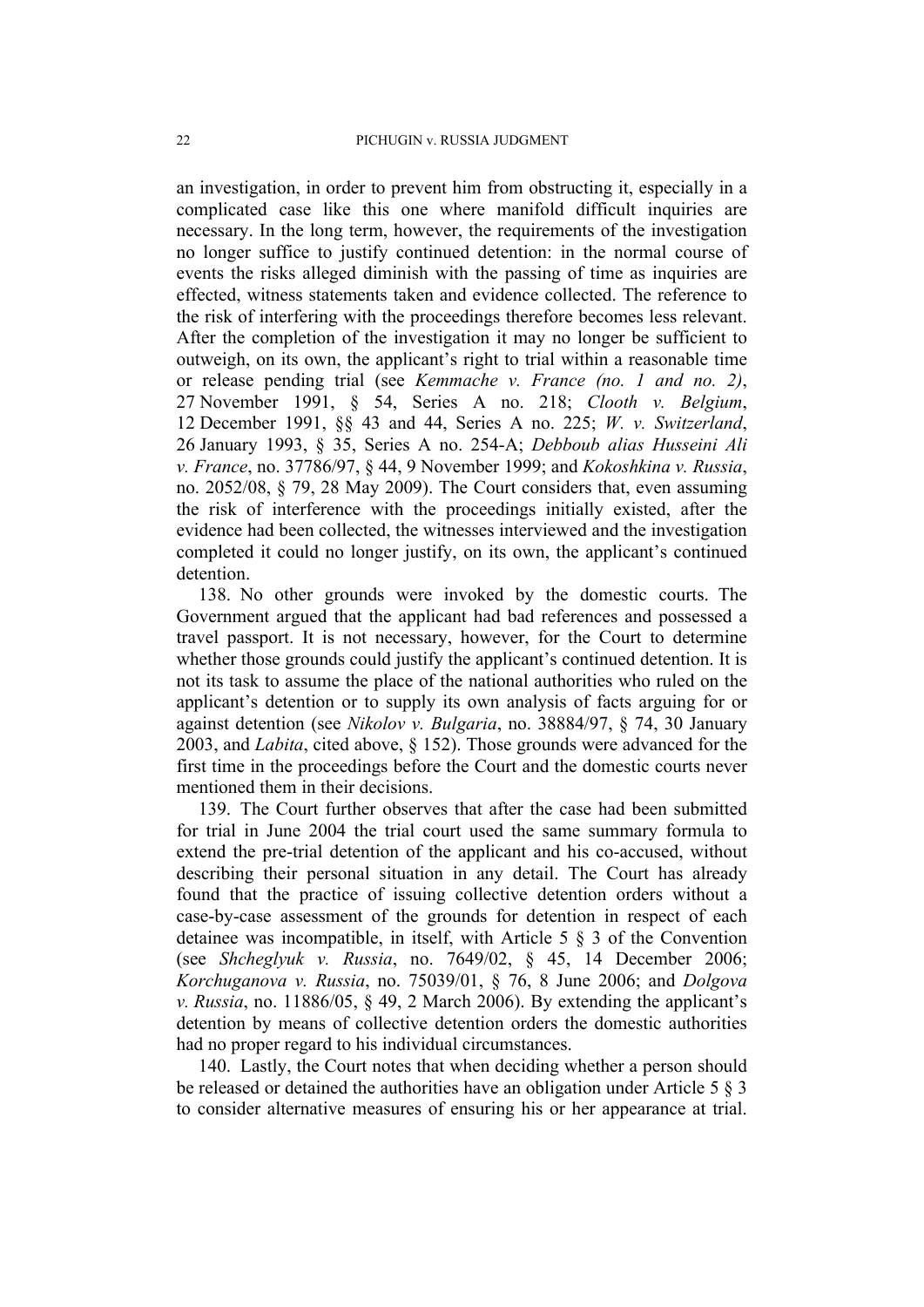This Convention provision proclaims not only the right to "trial within a reasonable time or to release pending trial" but also lays down that "release may be conditioned by guarantees to appear for trial" (see *Sulaoja v. Estonia*, no. 55939/00, § 64 *in fine*, 15 February 2005, and *Jabłoński v. Poland*, no. 33492/96, § 83, 21 December 2000). In the present case the authorities never considered the possibility of ensuring the applicant's attendance by using a more lenient preventive measure, although he asked to be released on bail and provided the domestic courts with the personal surety of a member of Parliament.

141. The Court has frequently found a violation of Article 5 § 3 of the Convention in Russian cases where the domestic courts extended an applicant's detention relying essentially on the gravity of the charges and using stereotyped formulae without addressing specific facts or considering alternative preventive measures (see *Belevitskiy v. Russia*, cited above, §§ 99 et seq., *Khudobin,* cited above, §§ 103 et seq.; *Mamedova v. Russia*, no. 7064/05, §§ 72 et seq., 1 June 2006; *Dolgova v. Russia*, cited above, §§ 38 et seq.; *Khudoyorov v. Russia*, no. 6847/02, §§ 172 et seq., ECHR 2005-X (extracts); *Rokhlina v. Russia*, no. 54071/00, §§ 63 et seq., 7 April 2005; *Panchenko v. Russia*, cited above, §§ 91 et seq.; and *Smirnova v. Russia*, nos. 46133/99 and 48183/99, §§ 56 et seq., ECHR 2003-IX (extracts)).

142. Having regard to the above, the Court considers that by failing to address specific facts or consider alternative "preventive measures" and by relying essentially on the gravity of the charges, the authorities extended the applicant's detention on grounds which, although "relevant", cannot be regarded as "sufficient" for the entire period of detention. In these circumstances it is not necessary to examine whether the proceedings were conducted with "special diligence".

143. There has accordingly been a violation of Article 5 § 3 of the **Convention** 

## IV. ALLEGED VIOLATION OF ARTICLE 5 § 4 OF THE **CONVENTION**

144. The applicant further complained under Article 5 § 4 of the Convention that the hearings concerning the extension of his detention had not been public, that his appeals against the detention orders had not been examined speedily and that the appeal proceedings against the extension order of 10 March 2005 had been discontinued. Article 5 § 4 reads as follows:

<sup>&</sup>quot;Everyone who is deprived of his liberty by arrest or detention shall be entitled to take proceedings by which the lawfulness of his detention shall be decided speedily by a court and his release ordered if the detention is not lawful."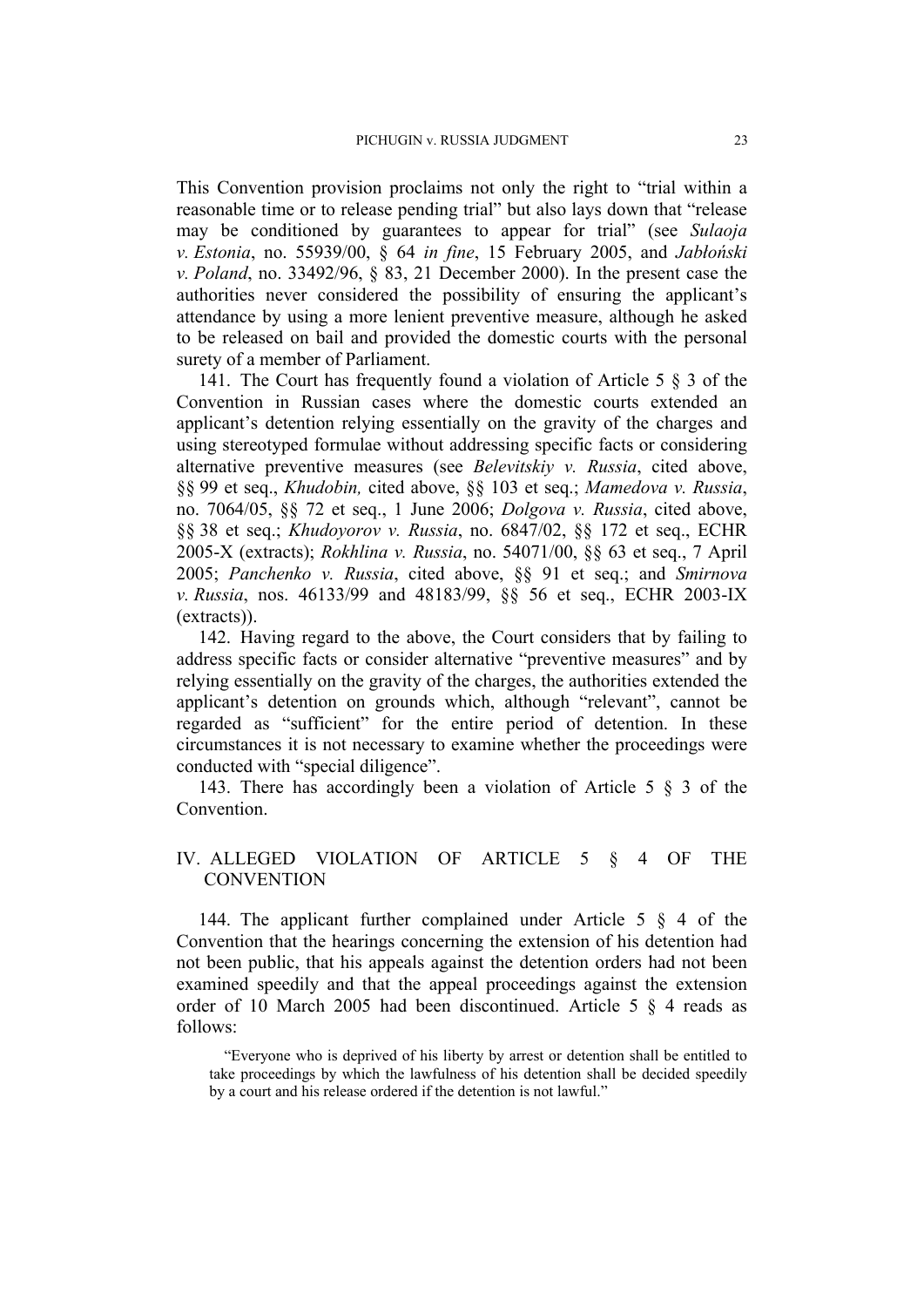#### **A. Admissibility**

145. As regards the applicant's complaint that the hearings concerning the extension of his detention had not been public, the Court reiterates that Article 5 § 4, though requiring a hearing for the review of the lawfulness of pre-trial detention, does not as a general rule require such a hearing to be public (see *Reinprecht v. Austria*, no. 67175/01, § 41, ECHR 2005-...). The applicant has not shown that there existed any particular circumstances which warranted an exception to the general rule.

146. It follows that this complaint is manifestly ill-founded and must be rejected in accordance with Article 35 §§ 3 and 4 of the Convention.

147. The Court notes that the remaining complaints are not manifestly ill-founded within the meaning of Article 35  $\S$  3 (a) of the Convention. It further notes that they are not inadmissible on any other grounds. They must therefore be declared admissible.

#### **B. Merits**

### *1. Speediness of review*

148. The Government submitted that the applicant's appeals had been examined within the time-limit established by domestic law. After the applicant had submitted his appeal submissions to the first-instance court, they had been sent to the other parties for comment and then to the appeal court for examination. Russian law did not impose any time-limit on the first-instance court in respect of the transmission of the appeal submissions to the appeal court. After the appeal submissions had been received by the appeal court, they had been promptly examined by it.

149. The applicant submitted that the absence in the domestic law of a time-limit for transmission of the appeal submissions from the first-instance to the appeal court could not provide an acceptable justification for the failure to examine the appeals speedily. The Convention required the Contracting States to organise their legal systems so as to enable the courts to comply with its various requirements (he referred to *Bezicheri v. Italy*, 25 October 1989, § 25, Series A no. 164).

150. The Court reiterates that Article 5 § 4 of the Convention, in guaranteeing detained persons a right to institute proceedings to challenge the lawfulness of their detention, also proclaims their right, following the institution of such proceedings, to a speedy judicial decision concerning the lawfulness of detention and ordering its termination if it proves unlawful (see *Baranowski v. Poland*, no. 28358/95, § 68, ECHR 2000-III). There is a special need for a swift decision determining the lawfulness of detention in cases where a trial is pending, because the defendant should benefit fully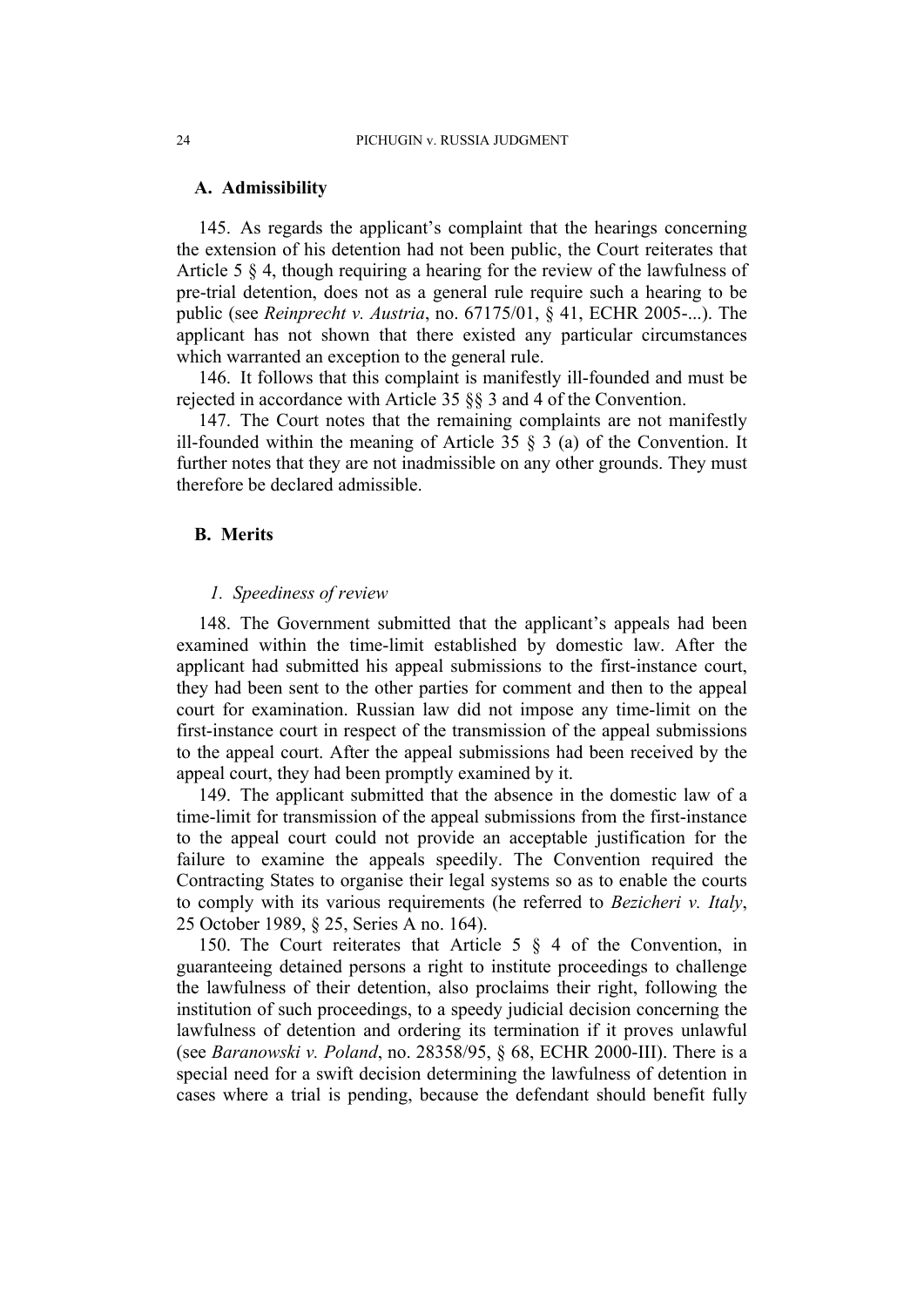from the principle of the presumption of innocence (see *Iłowiecki v. Poland*, no. 27504/95, § 76, 4 October 2001).

<span id="page-26-0"></span>151. Where domestic law provides for a system of appeal, the appellate body must also comply with the requirements of Article 5 § 4, in particular, as concerns the speediness of the review by the appellate body of a detention order imposed by the lower court. At the same time, the standard of "speediness" is less stringent when it comes to the proceedings before the court of appeal. The Court reiterates in this connection that the right of judicial review guaranteed by Article 5 § 4 is primarily intended to avoid arbitrary deprivation of liberty. However, if the detention is confirmed by a court it must be considered to be lawful and not arbitrary, even where appeal is available. Subsequent proceedings are not so much concerned with arbitrariness, but provide additional guarantees aimed primarily at an evaluation of the appropriateness of continuing the detention. Therefore, the Court would be less concerned with the speediness of the proceedings before the court of appeal if the detention order under review was imposed by a court and on condition that the procedure followed by that court had a judicial character and gave the detainee the appropriate procedural guarantees (see, *Lebedev v. Russia*, no. 4493/04, § 96, 25 October 2007).

152. The Court notes at the outset that the present case concerns the "speediness" of the appeal proceedings. It is therefore different from the case of *Rehbock v. Slovenia* (no. 29462/95, §§ 85-86, ECHR 2000-XII, where the review proceedings, which lasted twenty-three days, were not "speedy" within the meaning of Article 5 § 4). The *Rehbock* case related to the examination of an application for release at the first instance and there was therefore a special need for a swift decision determining the lawfulness of the detention.

153. In the present case the lawfulness of the applicant's detention had already been examined and confirmed by a court. The applicant did not complain that he had not been afforded appropriate procedural guarantees at first instance. He and his counsel had attended the first-instance hearings and had had an opportunity to make written and oral submissions. A less stringent standard of "speediness" therefore applied to the subsequent appeal proceedings at issue in the present case (see case-law in paragraph [151](#page-26-0) above). The Court notes that in the case of *Mamedova v. Russia*, which, like the present case, concerned appeal proceedings, it found that the "speediness" requirement was not complied with where the appeal proceedings lasted thirty-six, twenty-six, thirty-six, and twenty-nine days, stressing that their entire duration was attributable to the authorities (see *Mamedova,* cited above, § 96; see also, for longer delays, *Ignatov v. Russia*, no. 27193/02, §§ 112-114, 24 May 2007; *Lebedev*, cited above, §§ 98-102; and *Lamazhyk v. Russia*, no. 20571/04, §§ 104-106, 30 July 2009). In another case the length of the appeal proceedings that lasted ten and eleven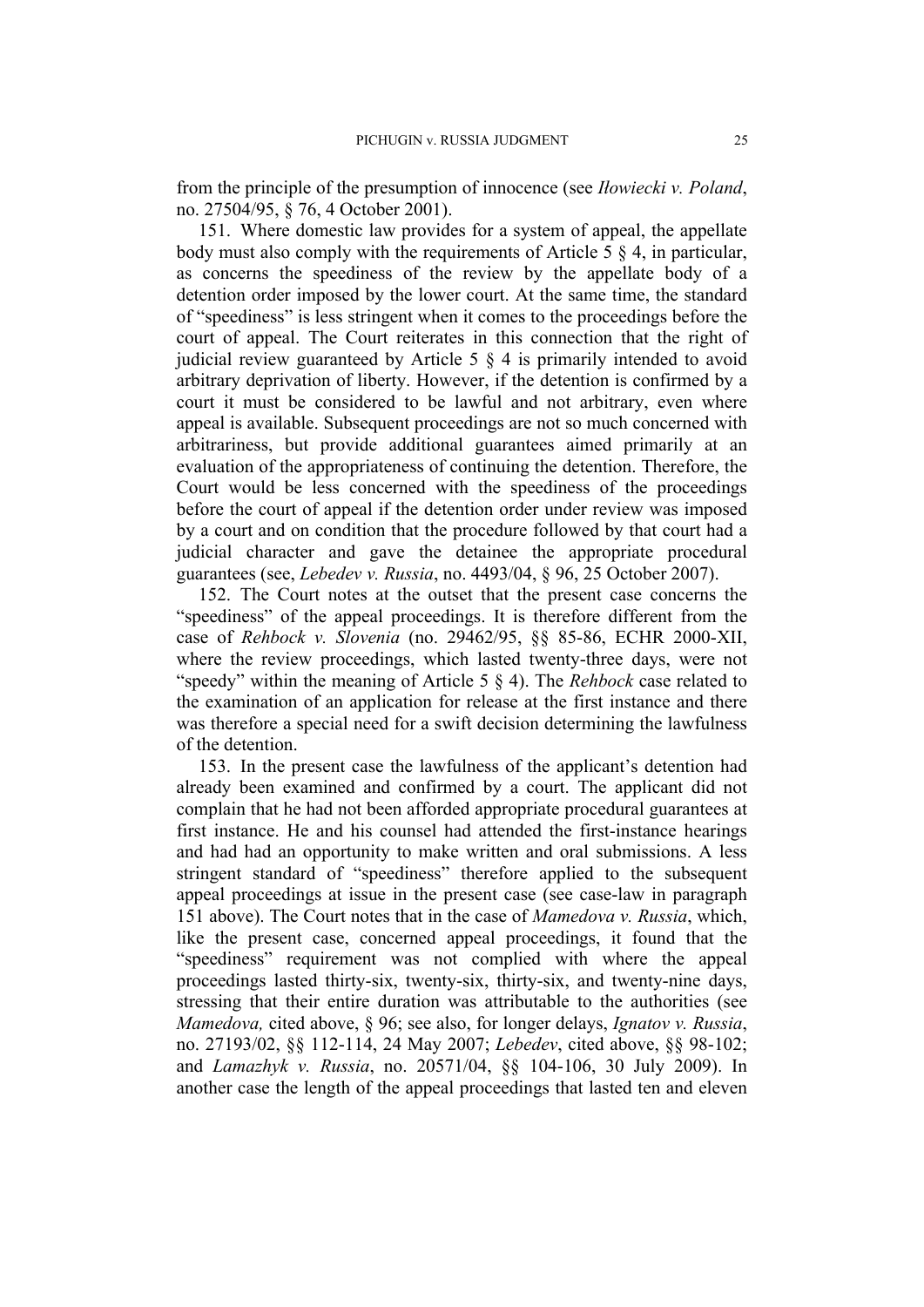days was compatible with the "speediness" requirement of Article 5  $\S$  4 (see *Yudayev v. Russia*, no. 40258/03, §§ 84-87, 15 January 2009).

154. The Court observes that the appeals against the detention orders of 21 June and 13 August 2003 were examined twenty-two and seventeen days later. During that time the prosecutor's comments on the appeal submissions were obtained and the file was sent to the appeal court. Moreover, an appeal hearing scheduled for 27 August 2003 was adjourned at the request of counsel for the applicant, which caused a five-day delay in the examination of the appeal against the detention order of 13 August 2003. The Court considers that the length of the appeal proceedings was compatible with the "speediness" requirement contained in Article 5 § 4.

155. The appeals against the detention orders of 12 February, 13 April, 17 June and 9 December 2004, on the other hand, were examined fifty-nine, twenty-seven, forty-nine and forty-four days later. Nothing suggests that the applicant, having lodged the appeals, caused delays in their examination. The Court considers that these four periods cannot be considered compatible with the "speediness" requirement of Article 5  $\S$  4, especially taking into account that their entire duration was attributable to the authorities.

156. In view of the above, the Court finds that there has been no violation of Article 5 § 4 of the Convention on account of the length of proceedings in the applicant's appeals against the detention orders of 21 June and 13 August 2003, but that there has been a violation of that Article on account of the failure to examine "speedily" the appeals against the detention orders of 12 February, 13 April, 17 June and 9 December 2004.

# *2. The failure to examine the appeal against the detention order of 10 March 2005*

157. The Government submitted that the examination of the applicant's appeal against the detention order of 10 March 2005 had been discontinued because on 30 March 2005 he had been convicted and sentenced to imprisonment. Further examination had become meaningless because the applicant could no longer be released. Moreover, the term of his pre-trial detention had been deducted from the term of his sentence.

158. The applicant submitted that his conviction had not yet been final and that under Russian law a more lenient preventive measure could have been applied pending appeal proceedings against the conviction (see paragraph [99](#page-14-0) above). In his appeal against the detention order of 10 March 2005 he had challenged the lawfulness of that order. The issues to be examined in the appeal proceedings against the detention order were different from those examined in the main criminal proceedings. Their discontinuation on the ground that a conviction had been pronounced had therefore not been justified.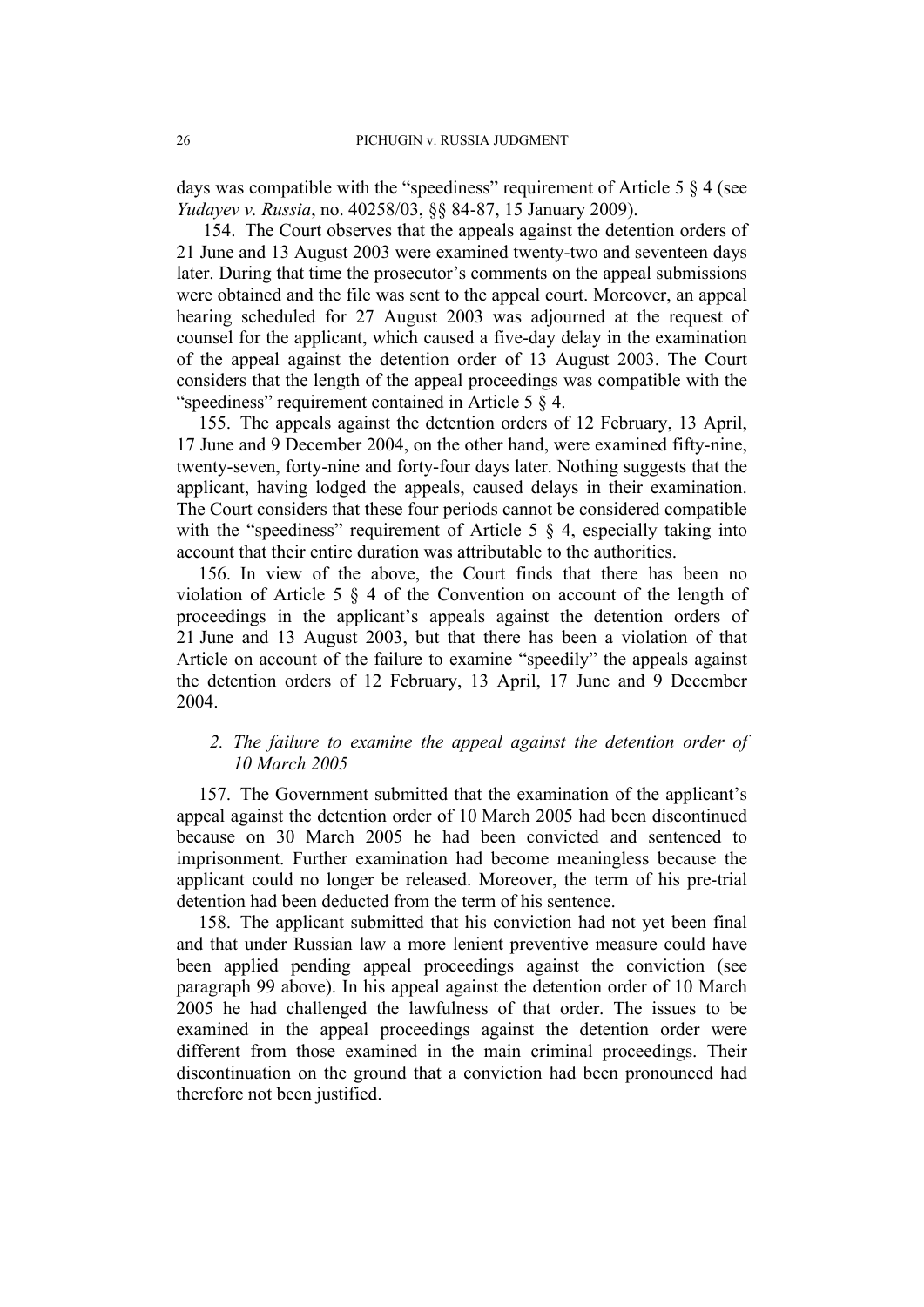159. The Court observes that the examination of the applicant's appeal against the extension order of 10 March 2005 was discontinued by the Supreme Court on 13 May 2005 on the ground that the applicant had in the meantime been convicted. The Court reiterates that it has already found a violation of Article 5 § 4 of the Convention in a case where appeal proceedings against detention orders were discontinued on the same grounds (see *Gubkin v. Russia*, no. 36941/02, § 153, 23 April 2009, and also *Bednov v. Russia*, no. 21153/02, § 33, 1 June 2006, concerning a refusal to examine an application for release).

160. The Court is not convinced by the Government's argument that following the applicant's conviction the examination of his appeal against the detention order became meaningless because he could no longer be released. It notes that under Russian law a convicted person does not begin to serve his sentence until his conviction is confirmed on appeal. Pending the appeal proceedings a preventive measure continues to apply (see paragraph [99](#page-14-0) above). A judge therefore has discretion either to extend custody or to order release and apply a more lenient preventive measure instead.

161. Moreover, in discontinuing the examination of the applicant's appeal the Supreme Court deprived it of whatever further effect it might have had. The Court has earlier stated in this connection that a detainee may well have a legal interest in the determination of the lawfulness of his or her detention even after the relevant period of detention has ended. The issue can arise, for example, in giving effect to the "enforceable right to compensation" guaranteed by Article 5  $\S$  5 of the Convention, when it may be necessary to secure a judicial decision which will override any presumption under domestic law that a detention order given by a competent authority is *per se* lawful (see *S.T.S. v. the Netherlands*, no. 277/05, § 61, 7 June 2011).

162. As to the Government's argument that the term of the applicant's detention pending trial was deducted from his sentence, the Court has already examined and rejected it (see *Bednov,* cited above, § 33). It does not find any reason to depart from that finding in the present case.

163. Finally, it is significant that the Government did not indicate any domestic legal provision which permitted the Supreme Court to discontinue the examination of the applicant's appeal. Nor did the decision of 13 May 2005 set out such a legal basis.

164. In view of the above considerations, the Court finds that the applicant was denied the right to a final judicial decision concerning the lawfulness of his detention pending trial.

165. There has therefore been a violation of Article 5 § 4 of the **Convention**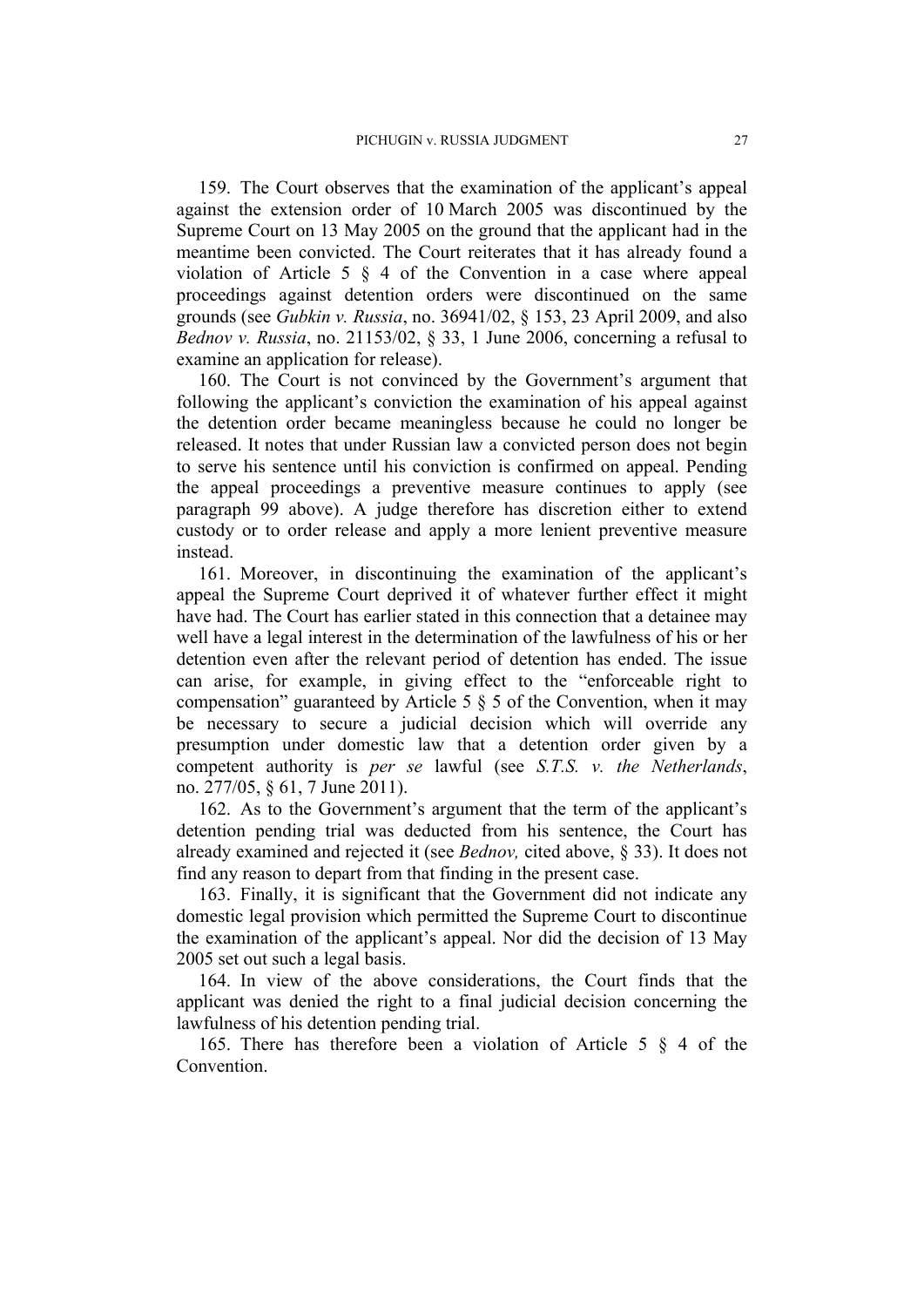#### 28 PICHUGIN v. RUSSIA JUDGMENT

## V. ALLEGED VIOLATION OF ARTICLE 6 §§ 1 AND 3 OF THE **CONVENTION**

166. The applicant further complained that he had been tried and convicted by a court which was not composed in accordance with the law and which was not impartial, that his case had not been heard in public and that there had been various procedural defects in the criminal proceedings against him. He relied on Article 6 §§ 1 and 3, which reads as follows:

"1. In the determination of ... any criminal charge against him, everyone is entitled to a fair and public hearing ... by an independent and impartial tribunal established by law. Judgment shall be pronounced publicly but the press and public may be excluded from all or part of the trial in the interests of morals, public order or national security in a democratic society, where the interests of juveniles or the protection of the private life of the parties so require, or to the extent strictly necessary in the opinion of the court in special circumstances where publicity would prejudice the interests of justice.

...

3. Everyone charged with a criminal offence has the following minimum rights:

(a) to be informed promptly, in a language which he understands and in detail, of the nature and cause of the accusation against him;

(b) to have adequate time and facilities for the preparation of his defence;

(c) to defend himself in person or through legal assistance of his own choosing or, if he has not sufficient means to pay for legal assistance, to be given it free when the interests of justice so require;

(d) to examine or have examined witnesses against him and to obtain the attendance and examination of witnesses on his behalf under the same conditions as witnesses against him;

(e) to have the free assistance of an interpreter if he cannot understand or speak the language used in court."

#### **A. The parties' submissions**

#### *1. "Independent and impartial tribunal established by law"*

167. The applicant submitted that the trial court had not been composed in accordance with domestic law. Domestic law required that lists of jurors be published. The requirement of publication aimed not only at affording citizens the possibility of requesting exclusion from the list or rectification of personal data, as stated by domestic courts and the Government, but also, and more importantly, at providing parties to proceedings with access to an official list in order to verify whether the jurors selected to sit in their case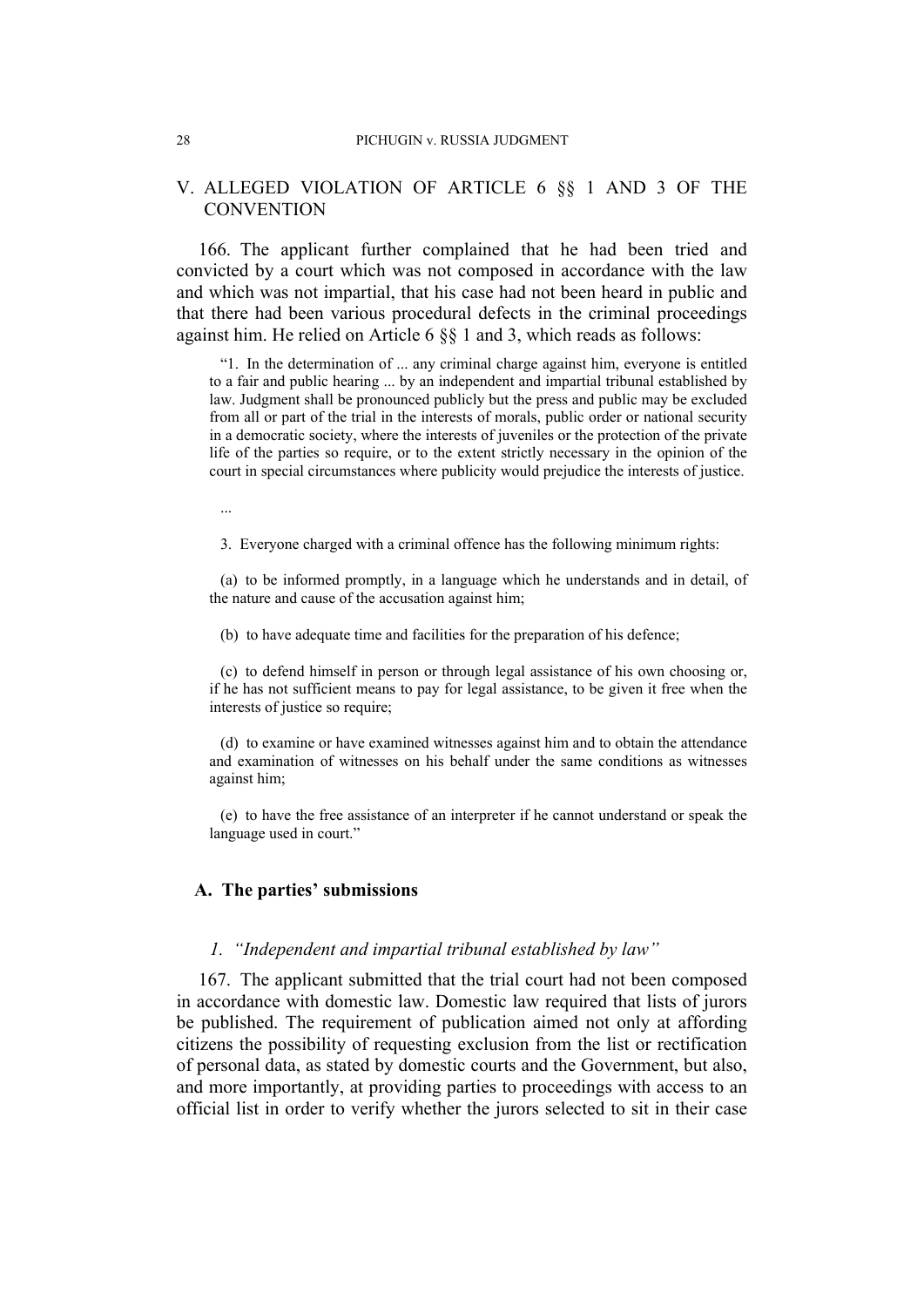were indeed on the list. As the list of jurors of the Moscow City Court that had tried the applicant had not been published in its entirety before the commencement of his trial, the City Court could not be considered "a tribunal established by law". This situation had been further aggravated by the fact that the defence had not been present at the selection by the presiding judge of jury candidates to sit in the applicant's case. In addition, the applicant complained that the presiding judge had been biased and that the jurors had been subjected to pressure.

168. The Government submitted that Russian law did not make the validity of a list of jurors conditional on its prior publication. The only aim of the requirement of publication was to afford citizens an opportunity to lodge a request for exclusion from the list or for rectification of personal data. The fact that the list of jurors had not been published prior to the applicant's trial had therefore had no impact on its validity under domestic law or on the authority of the jurors selected to sit in the applicant's case. The lawfulness of the jury was therefore not open to doubt.

#### *2. Public hearing*

169. The applicant maintained that there had been a breach of Article 6 § 1 because the proceedings had not been public. Only about sixty documents out of more than seven thousand in the case file had been classified as containing state secrets. It would therefore have been possible to hold in camera only those hearings during which the secret documents were to be examined, while opening all the remaining hearings to the public. Moreover, none of the secret documents had been examined at the trial. The domestic courts had not cited any other reasons in support of the decision to hold the trial in camera.

170. The Government submitted that the domestic courts had decided to exclude the media and members of the public from the trial because the case file contained information classified as State secrets. It had also been necessary to ensure the safety of the participants in the proceedings in view of the fact that the case was related to the case of the Yukos oil company, and had received extensive media coverage and stirred considerable public interest, some of which had been hostile. Finally, the disclosure of the information collected during the investigation could have prejudiced the impartiality of the trial.

#### *3. Fair hearing*

171. The applicant submitted, firstly, that witnesses Mr K., Mr Pp., Mr Kb. and Mr E. had been informed of their procedural rights but not of their obligations. They had been warned only about criminal liability for false testimony and not about liability for refusing to testify, although such a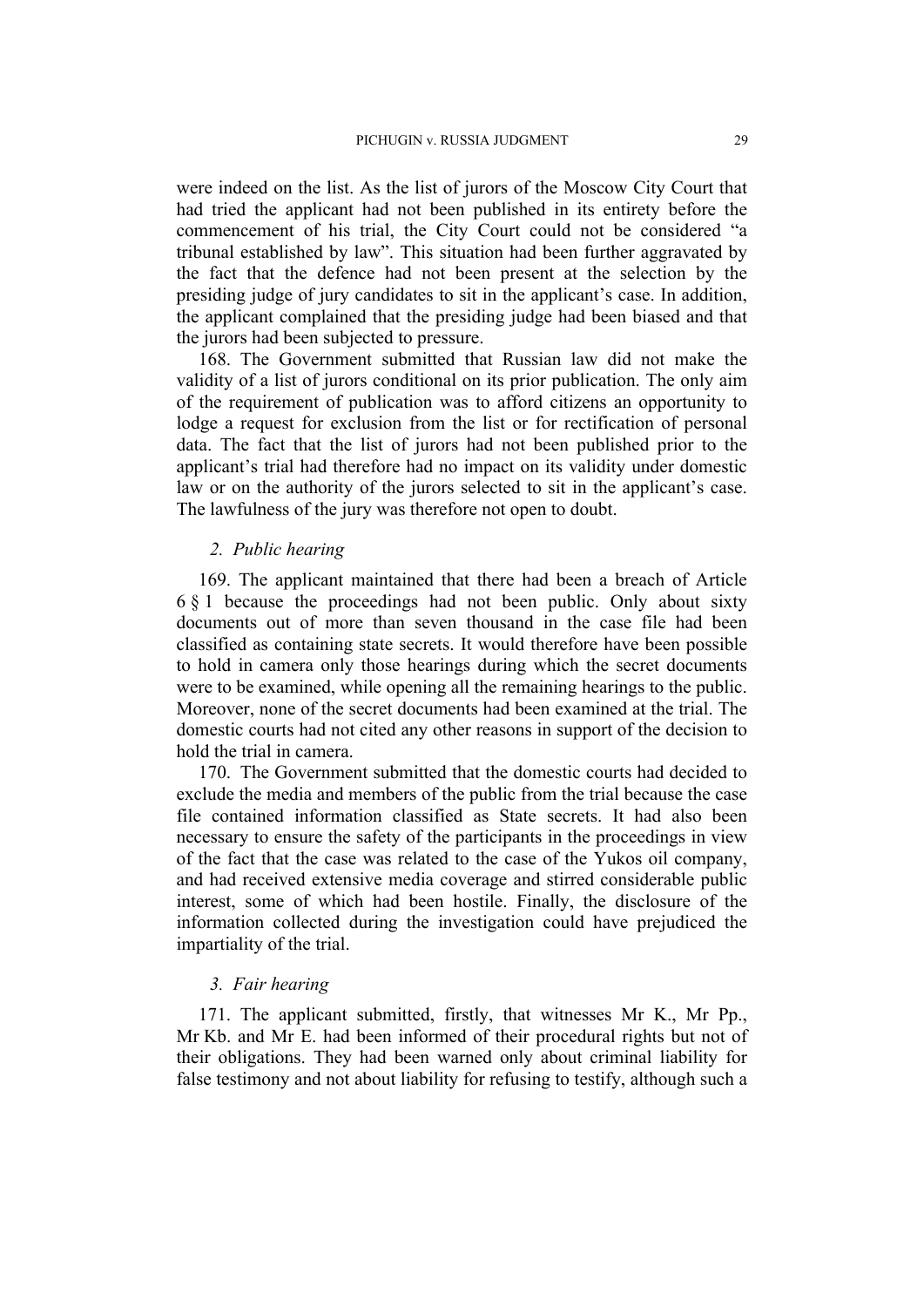warning was required under domestic law (see paragraph [103](#page-15-0) above). As a result Mr K. had refused to reply to certain questions of the defence.

172. Secondly, the applicant complained that the defence had not been allowed to ask Mr K. questions about his personality and previous criminal record. They had thereby been denied an opportunity to challenge Mr K.'s credibility before the jury. Indeed, the fact that Mr K. had been convicted of many serious criminal offences might have cast doubt on his integrity and consequently on the credibility of his testimony. It was also possible that he had agreed to testify against the applicant in return for some concession from the prison authorities. Fairness required that Mr K. be questioned about these factors before the jury. The prohibition on questions relating to Mr K.'s personality and criminal record imposed by the presiding judge was unlawful. Under Russian law it was prohibited to refer to factors which could portray the defendant negatively before the jury, such as, in particular, his previous criminal record. No such prohibition existed in respect of witnesses, however (see paragraph [105](#page-15-1) above).

173. The applicant further submitted that witness Mr S. had been questioned by the prosecutor about the murder of Mr R. The applicant had not been charged with that murder and Mr S.'s testimony about the applicant's alleged involvement in it had portrayed him negatively before the jury. The presiding judge had not stopped the prosecutor and the witness from discussing that information, had not explained to the jury that they should not take it into account and had dismissed the objection by the defence in that respect. The prosecutor had moreover referred in his closing speech to statements given by Mr S. at the pre-trial stage which he had not repeated before the jury. The presiding judge had not interrupted the prosecutor or explained to the jurors that they should disregard those statements when deciding on the verdict, as she was required to do by Article 336 § 3 of the CCrP (see paragraph [106](#page-15-2) above).

174. Finally, the applicant alleged that that there had been many other procedural defects. In particular, he and his counsel had been afforded insufficient time to study the case materials and to prepare for the closing speeches, he had not been informed of his right to participate in the oral pleadings and the trial court had unlawfully admitted certain pieces of evidence.

175. The Government submitted that witnesses Mr K., Mr Pp., Mr Kb. and Mr E. had been informed of their procedural rights and obligations under Article 56 of the CCrP. The text of that Article made reference to Articles 307 and 308 of the Criminal Code imposing liability for false testimony or refusal to testify (see paragraph [103](#page-15-0) above). Moreover, given that Mr K., Mr Pp., Mr Kb. and Mr E. had been witnesses for the defence, the applicant's complaint about their refusal to answer his counsel's questions was misconceived. Mr K.'s criminal record was not relevant to the applicant's case. The presiding judge had therefore lawfully dismissed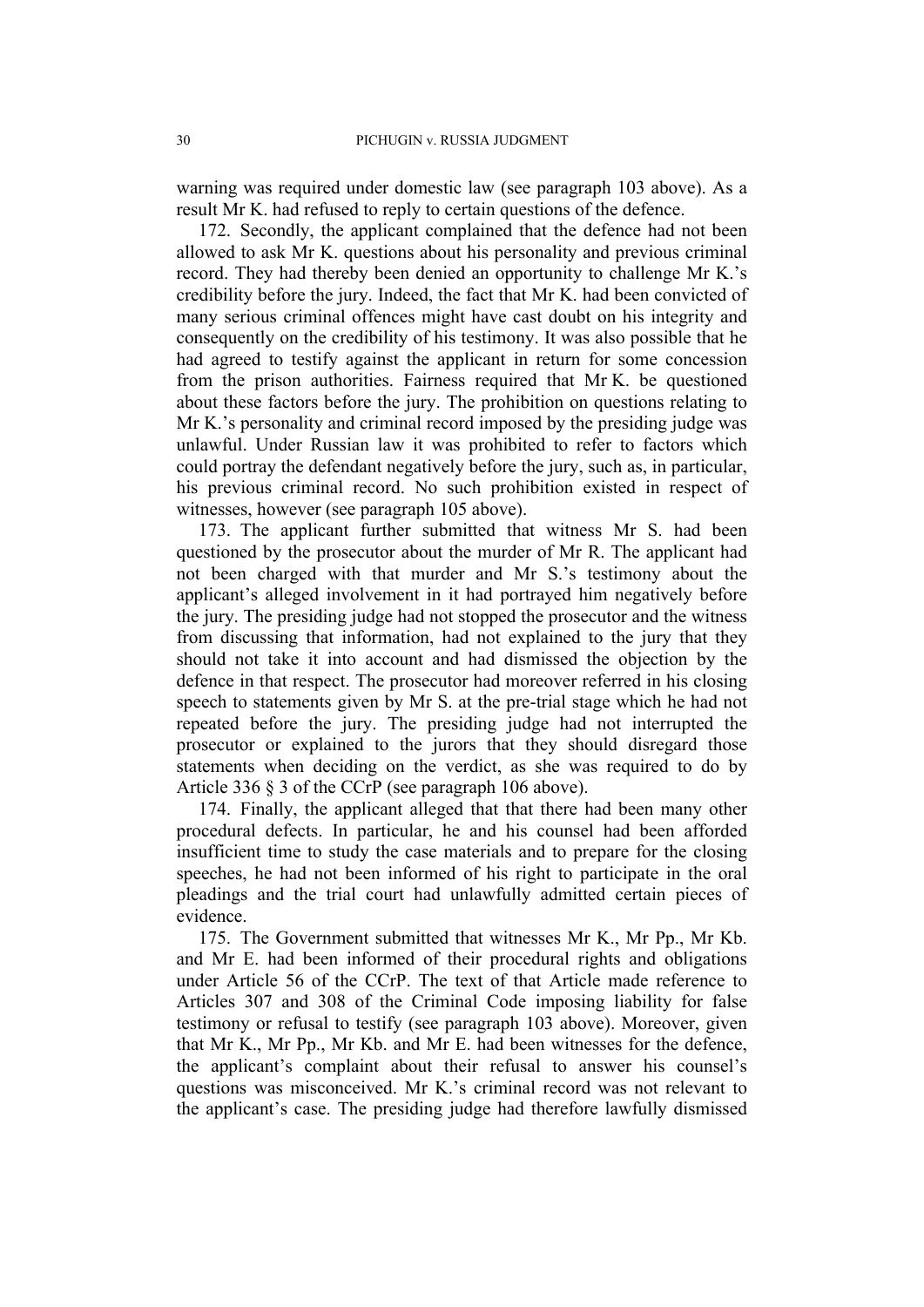the defence's questions relating to Mr K.'s previous record, as she was required to do by Article 335 of the CCrP (see paragraph [105](#page-15-1) above), because those questions could have prejudiced the jury against the witness.

176. The Government further submitted that the circumstances relating to the murder of Mr R. had not been discussed during the applicant's trial. Moreover, the presiding judge had explained to the jury that they should only take into account the circumstances relating to the murders and attempted murders of Mr Kl., Ms Ks. and Mr and Mrs G. As regards any inaccuracies in the prosecutor's closing speech concerning Mr S.'s statements, the applicant and his counsel had had an opportunity to correct the prosecutor in their speeches in reply. The presiding judge had explained to the jury that the parties' closing speeches could not serve as evidence and that their verdict should be based on the evidence examined during the trial. Mr S. had testified in the presence of the jury and they could therefore rely on his statements given in circumstances compatible with the adversarial principle.

#### **B. The Court's assessment**

#### *1. Admissibility*

#### **(a) "Independent and impartial tribunal established by law"**

177. The Court reiterates that the phrase "established by law" covers not only the legal basis for the very existence of a "tribunal" but also the composition of the bench in each case (see *Buscarini v. San Marino* (dec.), no. 31657/96, 4 May 2000, and *Posokhov v. Russia*, no. 63486/00, § 39, ECHR 2003-IV). It is therefore required to examine whether the domestic legal rules for the appointment of judicial officers were breached and whether the applicable domestic law was itself in conformity with the Convention and notably the requirement of impartiality that appears in Article 6 § 1 (see *Piersack v. Belgium*, 1 October 1982, § 33, Series A no. 53).

178. The Court notes that the applicant never contested the fact that the list of jurors of the Moscow City Court which tried him had been compiled and approved by the Moscow Government in accordance with the procedure prescribed by law. The gist of his complaint was the fact that the list of jurors had not been published in its entirety as required by law, which in his opinion rendered the composition of the jury in his case unlawful. The Court is not convinced by that argument. It appears from the judgment of the Supreme Court which interpreted the applicable provisions of Russian law that the validity of the list of jurors was not conditional on its prior publication (see paragraph [74](#page-11-0) above). The Court has no reason to disagree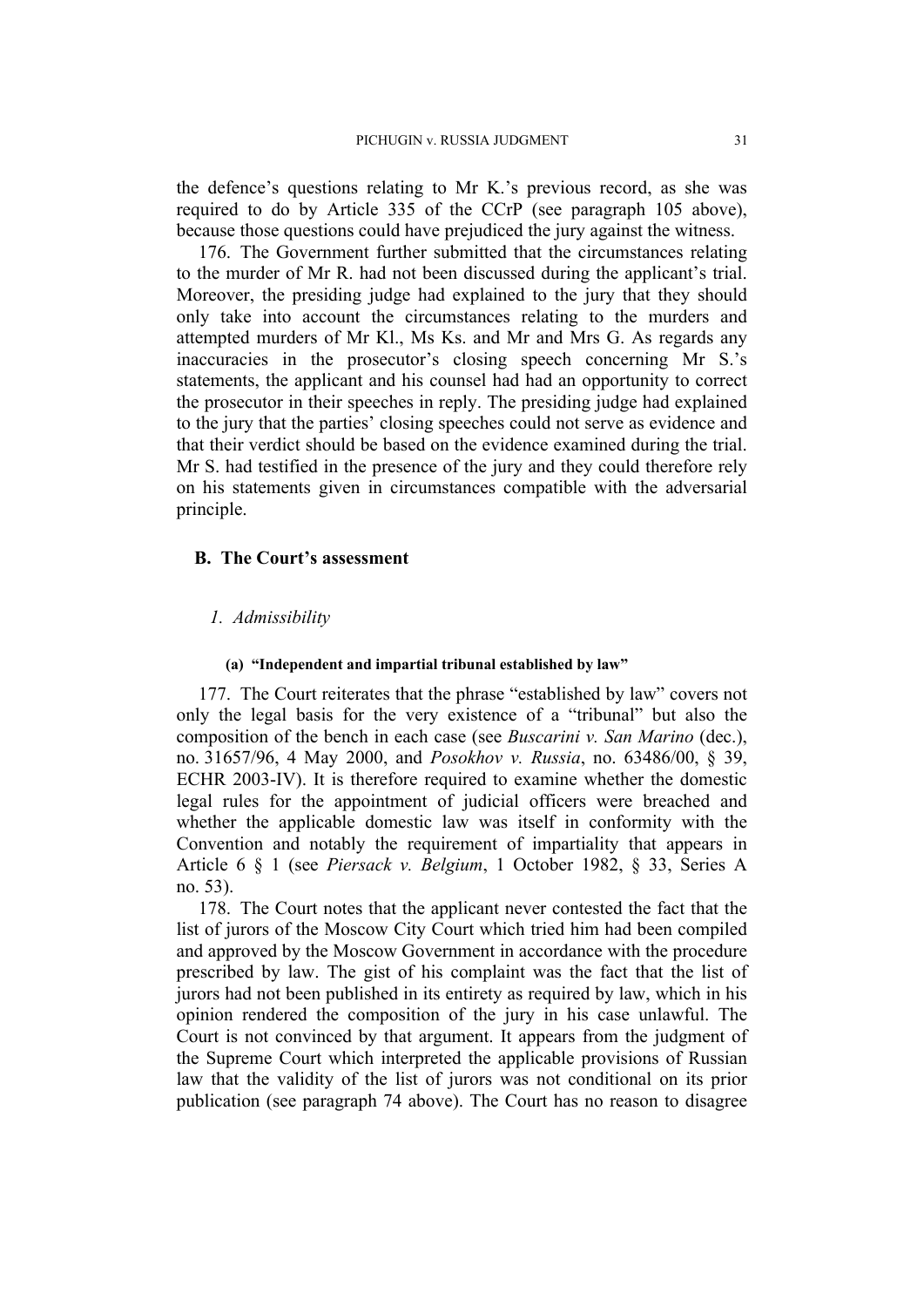with that interpretation. It reiterates that it is primarily for the domestic courts to interpret national law, including the rules governing their own constitution and procedure, and that its supervisory role will only come into play in cases of flagrant disregard of the applicable laws (see *Lavents v. Latvia*, no. 58442/00, § 114, 28 November 2002, with further references).

179. As regards the applicant's complaint that he had not been able to verify whether the jurors selected to sit in his case had indeed been on the list, the Court is not persuaded that the official list was not accessible to the public. It reiterates that it is incumbent on the interested party to display special diligence in the defence of his interests (see *Sukhorubchenko v. Russia*, no. 69315/01, § 48, 10 February 2005; *Shatunov and Shatunova v. Russia* (dec.), no. 31271/02, 23 July 2002; and *Teuschler v. Germany* (dec.), no. 47636/99, 4 October 2001). The applicant did ask the presiding judge for a copy, but to no avail, as this was apparently not an appropriate avenue for seeking access to the list. The prosecutor informed counsel for the applicant that the list could be obtained from the Moscow Government (see paragraph [49](#page-8-0) above). There is however no evidence that the applicant or his counsel ever attempted to obtain a copy from the Moscow Government, which was responsible for compiling and approving the list.

180. Lastly, as to the composition of the jury which sat in the applicant's case, the applicant did not dispute that it had been selected by the judge in accordance with the procedure prescribed by law. The Court reiterates that it is not contrary to Article 6 § 1 that domestic law does not provide for the participation of the parties in the selection of the jury (see *Kremzow v. Austria*, no. 12350/86, Commission decision of 5 September 1990). It notes that under Russian law the applicant had the right to put questions to the candidate jurors with a view to identifying any reasons that might disqualify them from examining his case, and to file reasoned and unreasoned objections to the candidates or to the entire jury (see paragraph [102](#page-15-3) above). The applicant made use of his right to object to the candidates about whose independence and impartiality he had doubts and all of his objections were allowed. He did not file any objection to the entire jury (see paragraphs [52](#page-8-1) and [58](#page-9-0) above).

181. The Court therefore finds that the applicant's right to an "independent and impartial tribunal established by law" was not infringed by the selection and composition of the jury.

182. The Court has also examined the applicant's complaints that the presiding judge was biased and that the jurors were subjected to pressure. However, having regard to all the material in its possession, and in so far as these complaints fall within the Court's competence, it finds that they do not disclose any appearance of a violation of the rights and freedoms set out in the Convention or its Protocols.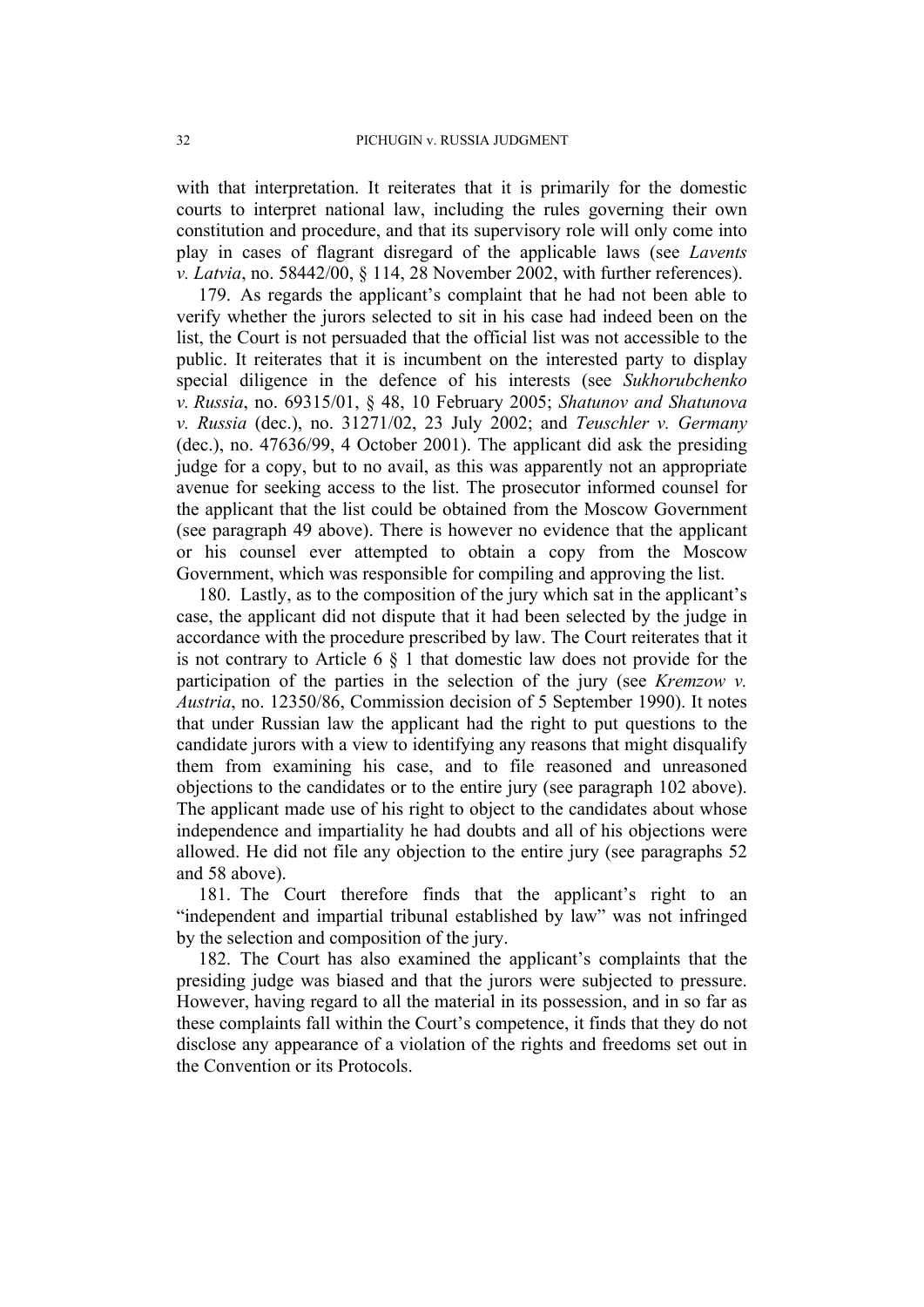183. It follows that this part of the application must be rejected as being manifestly ill-founded, pursuant to Article 35 §§ 3 (a) and 4 of the **Convention** 

#### **(b) Public and fair hearing**

184. The Court notes that these complaints are not manifestly illfounded within the meaning of Article 35 § 3 (a) of the Convention. It further notes that they are not inadmissible on any other grounds. They must therefore be declared admissible.

# *2. Merits*

#### **(a) Public hearing**

185. The Court reiterates that the holding of court hearings in public constitutes a fundamental principle enshrined in Article 6 § 1. This public character of proceedings protects litigants against the administration of justice in secret with no public scrutiny; it is also one of the means whereby confidence in the courts can be maintained. The administration of justice, including trials, derives legitimacy from being conducted in public. By rendering the administration of justice transparent, publicity contributes to fulfilling the aim of Article 6  $\S$  1, namely a fair trial, the guarantee of which is one of the fundamental principles of any democratic society, within the meaning of the Convention (see *Gautrin and Others v. France*, judgment of 20 May 1998, *Reports of Judgments and Decisions* 1998-III, § 42, and *Pretto and Others v. Italy*, judgment of 8 December 1983, Series A no. 71,  $\S$  21). There is a high expectation of publicity in ordinary criminal proceedings, which may well concern dangerous individuals, notwithstanding the attendant security problems (see *Campbell and Fell v. the United Kingdom*, judgment of 28 June 1984, Series A no. 80, § 87).

186. The requirement to hold a public hearing is subject to exceptions. This is apparent from the text of Article 6  $\S$  1 itself, which contains the provision that "the press and public may be excluded from all or part of the trial in the interests of morals, public order or national security in a democratic society, ... or to the extent strictly necessary in the opinion of the court in special circumstances where publicity would prejudice the interests of justice". Thus, it may on occasion be necessary under Article 6 to limit the open and public nature of proceedings in order, for example, to protect the safety or privacy of witnesses, or to promote the free exchange of information and opinion in the pursuit of justice (see *Martinie v. France* [GC], no. 58675/00, § 40, ECHR 2006-..., and *B. and P. v. the United Kingdom*, nos. 36337/97 and 35974/97, § 37, ECHR 2001-III).

187. The Court observes that in the applicant's criminal case the Moscow City Court ordered a trial in camera, referring to the fact that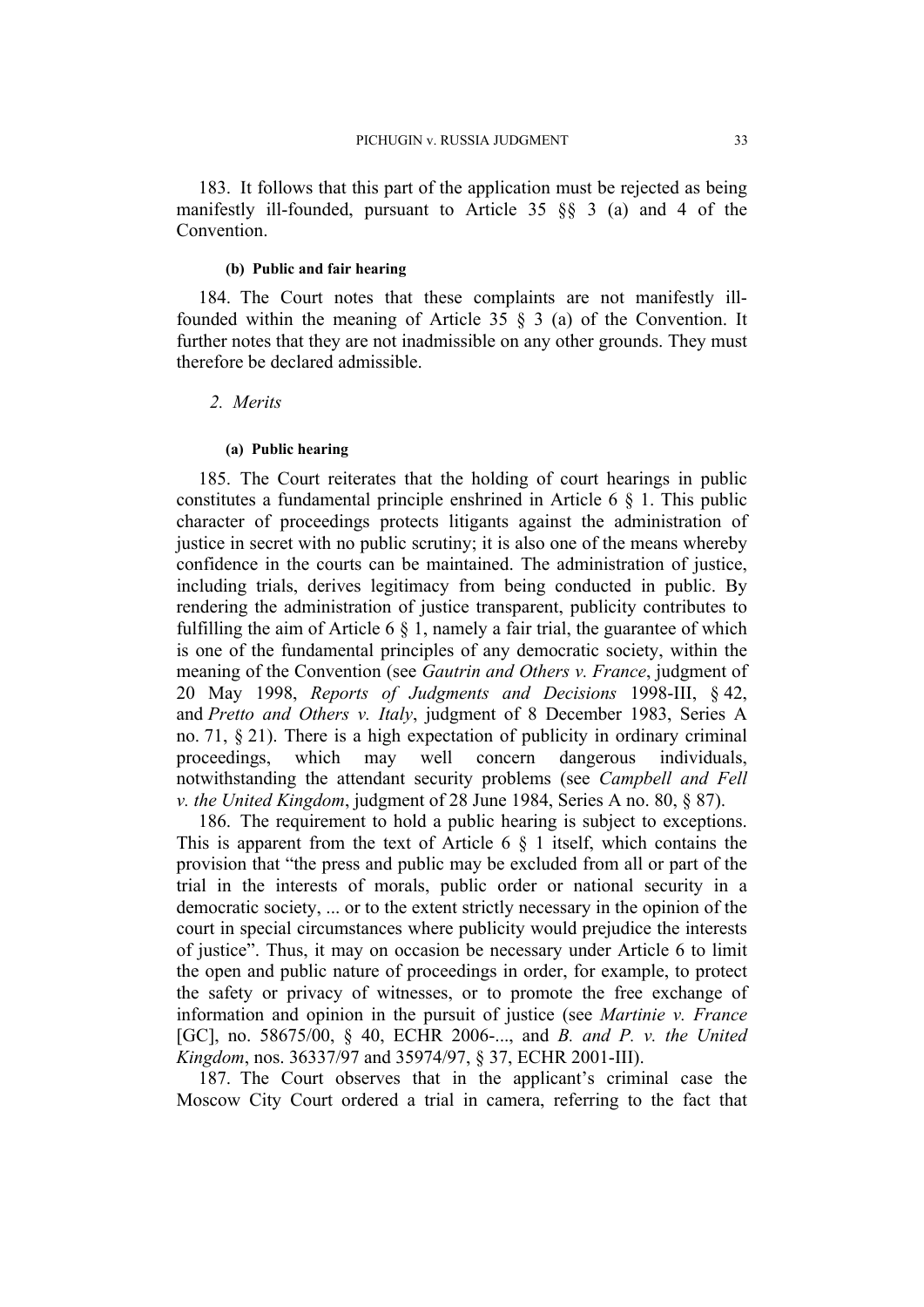materials containing state secrets would be discussed during the trial (see paragraph [48](#page-8-2) above). The Court reiterates in this connection that the mere presence of classified information in a case file does not automatically imply a need to close a trial to the public, without balancing openness with national security concerns. It may be important for a State to preserve its secrets, but it is of infinitely greater importance to surround justice with all the requisite safeguards, of which one of the most indispensable is publicity. Before excluding the public from criminal proceedings, courts must make specific findings that closure is necessary to protect a compelling governmental interest and limit secrecy to the extent necessary to preserve such an interest (see *Belashev v. Russia*, no. 28617/03, § 83, 4 December 2008, and *Romanova v. Russia*, no. 23215/02, § 155, 11 October 2011).

188. There is no evidence to suggest that these conditions were satisfied in the present case. The Moscow City Court did not elaborate on the reasons for holding the trial in camera. It did not indicate which documents in the case file were considered to contain State secrets or how they were related to the nature and character of the charges against the applicant. Nor did the Moscow City Court respond to the applicant's request to hold the trial publicly subject to clearing the courtroom for a single or, if need be, a number of secret sessions to read out classified documents (see paragraph [51](#page-8-3) above). Indeed, it follows from the applicant's submissions, not contested by the Government, that only about sixty documents out of more than seven thousand in the case file were classified as secret. The Court cannot but find that in such a situation the decision of the Moscow City Court to close the entire trial to the public was not justified. Finally, the decision to hold the trial in camera appears particularly striking in the light of the fact that none of the classified documents was eventually examined by the trial court (see paragraph [74](#page-11-0) above).

189. The Court further looks at the Government's other arguments to the effect that the exclusion of the public was necessary to ensure the safety of the participants in the proceedings and the impartiality of the trial. It notes, however, that the domestic courts, while making the decision to hold the trial in camera and dealing with the applicant's complaints in this connection, did not mention any risks to the safety of the participants in the trial or to the impartiality of the judicial proceedings as a justification for not allowing the public to attend. The Court is therefore not convinced that security concerns or any legitimate concerns for impartiality served as a basis for the decision to exclude the public from the trial.

190. In view of the above, the Court finds that dispensing with a public hearing was not justified in the circumstances of the present case.

191. The Court lastly observes – and the Government did not argue to the contrary – that the appeal hearing before the Supreme Court was also not open to the public. It therefore follows that the appeal proceedings before the Supreme Court did not remedy the lack of publicity during the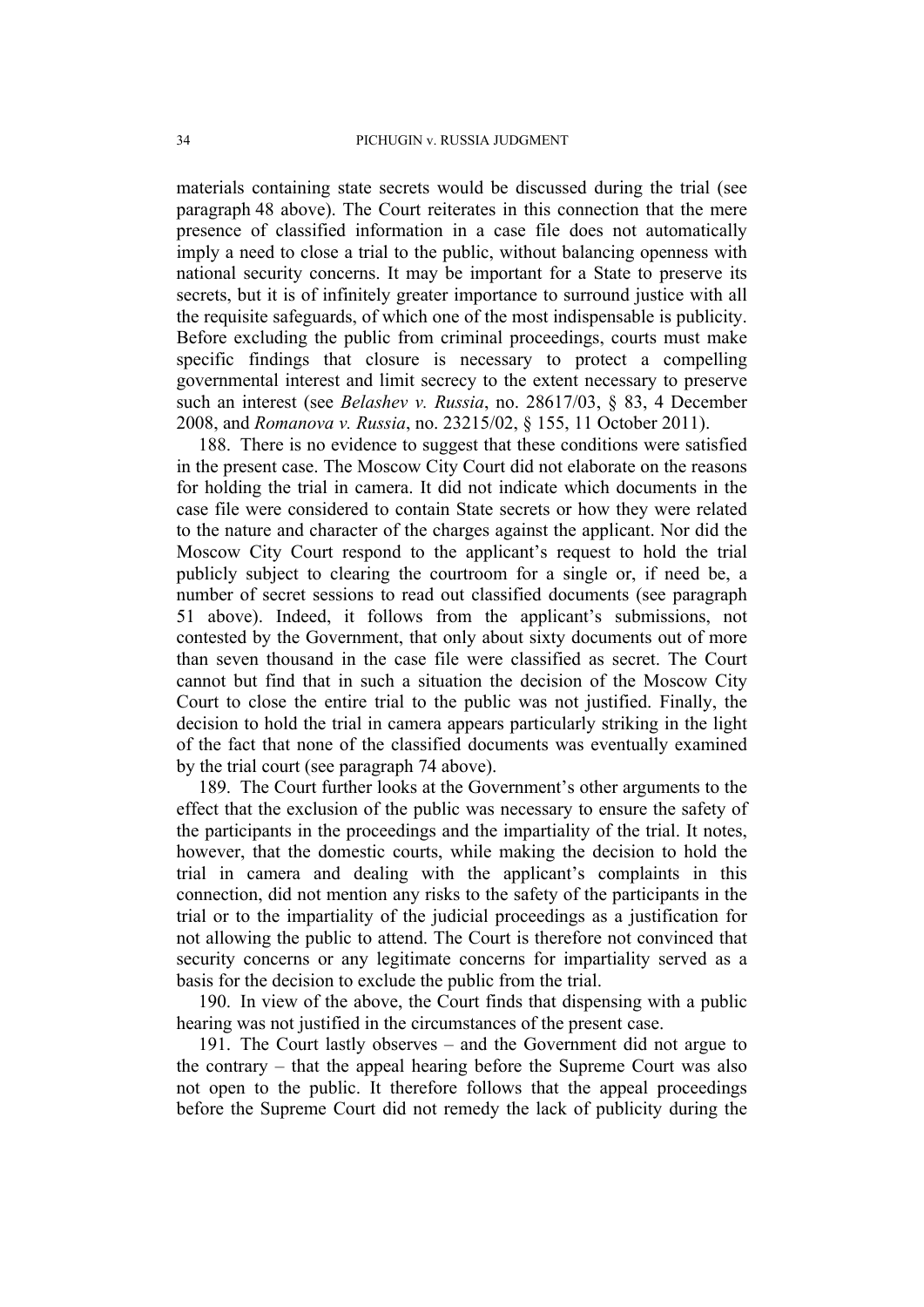trial before the Moscow City Court (see *Belashev*, cited above, § 87, and *Romanova*, cited above, § 159).

192. Having regard to these considerations, the Court concludes that there has been a violation of Article 6 § 1 of the Convention owing to the lack of a public hearing in the applicant's case.

#### **(b) Fair hearing**

193. The Court notes that the applicant raised a number of complaints relating to various procedural defects in the criminal proceedings against him. It will first examine the complaints relating to the questioning of prosecution witnesses.

194. The Court reiterates that the guarantees in paragraph 3 (d) of Article 6 are specific aspects of the right to a fair hearing set forth in paragraph 1 of that provision which must be taken into account in any assessment of the fairness of proceedings. In addition, the Court's primary concern under Article  $6 \S 1$  is to evaluate the overall fairness of the criminal proceedings. In making this assessment the Court will look at the proceedings as a whole having regard to the rights of the defence but also to the interests of the public and the victims that crime is properly prosecuted and, where necessary, to the rights of witnesses (see *Al-Khawaja and Tahery v. the United Kingdom* [GC], nos. 26766/05 and 22228/06, § 118, ECHR 2011, with further references).

195. Article 6 § 3 (d) enshrines the principle that, before an accused can be convicted, all evidence against him must normally be produced in his presence at a public hearing with a view to adversarial argument. Exceptions to this principle are possible but must not infringe the rights of the defence, which, as a rule, require that the accused should be given an adequate and proper opportunity to challenge and question a witness against him (see *Lucà v. Italy*, no. 33354/96, § 39, ECHR 2001-II). This principle requires that a defendant should know the identity of his accusers so that he is in a position to challenge their probity and credibility and should be able to test the truthfulness and reliability of their evidence, by having them orally examined in his presence, either at the time the witness was making the statement or at some later stage of the proceedings (see *Al-Khawaja and Tahery,* cited above, § 127). Where a conviction is based solely or to a decisive degree on depositions that have been made by a person whom the accused has had no opportunity to examine or to have examined, whether during the investigation or at the trial, the rights of the defence are restricted to an extent that is incompatible with the guarantees provided by Article 6 (see *Lucà,* cited above, § 40, with further references).

<span id="page-36-0"></span>196. Turning to the circumstances of the present case, the Court observes that, in the absence of reasons given for the jury's verdict, or of any reasoning in the appeal judgment as to whether the witness statements challenged by the applicant were decisive evidence against him or any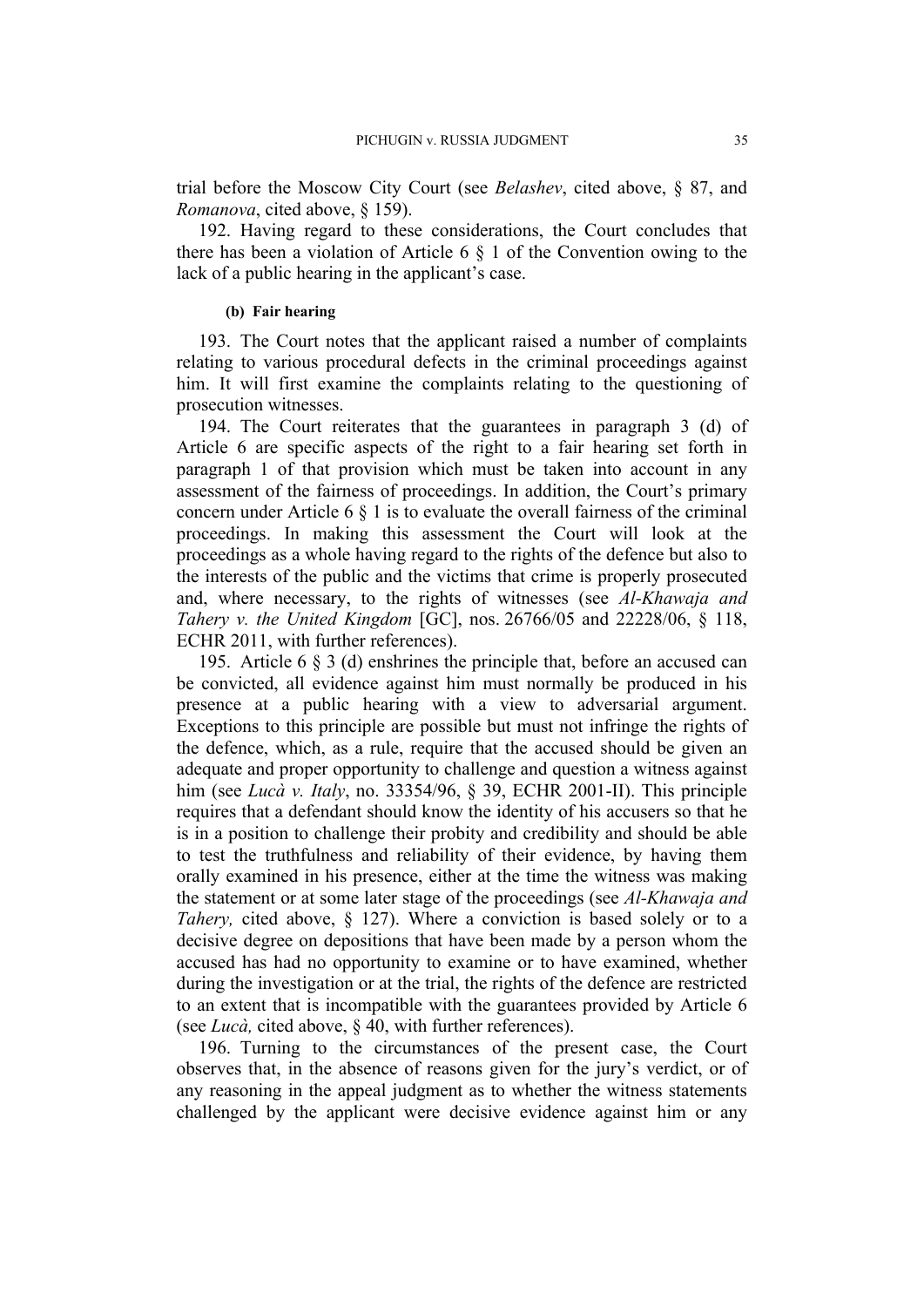arguments by the parties on this matter, it would be difficult to decide which witness statements could be considered the decisive basis for the applicant's conviction.

197. The Court reiterates that the word "decisive" should be narrowly understood as indicating evidence of such significance or importance as is likely to be determinative of the outcome of the case. Where the evidence of a witness is supported by other corroborative evidence, the assessment of whether it is decisive will depend on the strength of the supportive evidence; the stronger the corroborative evidence, the less likely that the evidence of the witness will be treated as decisive (see *Al-Khawaja and Tahery,* cited above, § 131).

198. Many witnesses were questioned at the applicant's trial. However, only three of them made statements implicating the applicant: his codefendant Mr P. and prosecution witnesses Mr K. and Mr S. All other witnesses did not know who had hired the killers and did not give any testimony against the applicant. Mr K. was the only witness who testified that he had discussed with the applicant the details of the murders of Mr Kl., Ms Ks. and Mr and Mrs G. and the reward promised for their committal.

199. Mr K.'s statements were corroborated by hearsay testimony from Mr P. and Mr S., who stated that they had learnt about the applicant's involvement in the attempted murders of Mr Kl. and Ms Ks. from Mr G. They also testified that Mr G. was afraid of being killed by the applicant. In the circumstances of the present case (see paragraph [196](#page-36-0) above) it is difficult to assess what weight was attached by the jury to Mr P.'s and Mr S.'s corroborative testimony. It is however worth noting that Mr P. and Mr S. were both hearsay witnesses whose second-hand testimony must have carried less weight than statements by Mr K. made from his personal knowledge (see, for similar reasoning, *Mirilashvili v. Russia*, no. 6293/04, § 218, 11 December 2008). Indeed, the truthfulness and accuracy of Mr G., whose statements against the applicant, not delivered under oath, were repeated by Mr P. and Mr S., could not be tested by cross-examination, and his demeanour when giving those statements could not be observed by the jury. Moreover, as regards Mr P., the Court has earlier found that a higher degree of scrutiny should be applied to assessment of statements by codefendants because the position in which the co-defendants find themselves while testifying is different from that of ordinary witnesses (see *Vladimir Romanov v. Russia*, no. 41461/02, § 102, 24 July 2008). Mr P., being a co-defendant, testified without being put under oath, that is, without any affirmation of the truth of his statements which could have rendered him punishable for perjury for wilfully making untrue statements. That circumstance must have had a negative impact on the strength of his testimony.

200. In view of the above, the Court finds that Mr K.'s testimony was the only first-hand testimony, given under oath, of the applicant's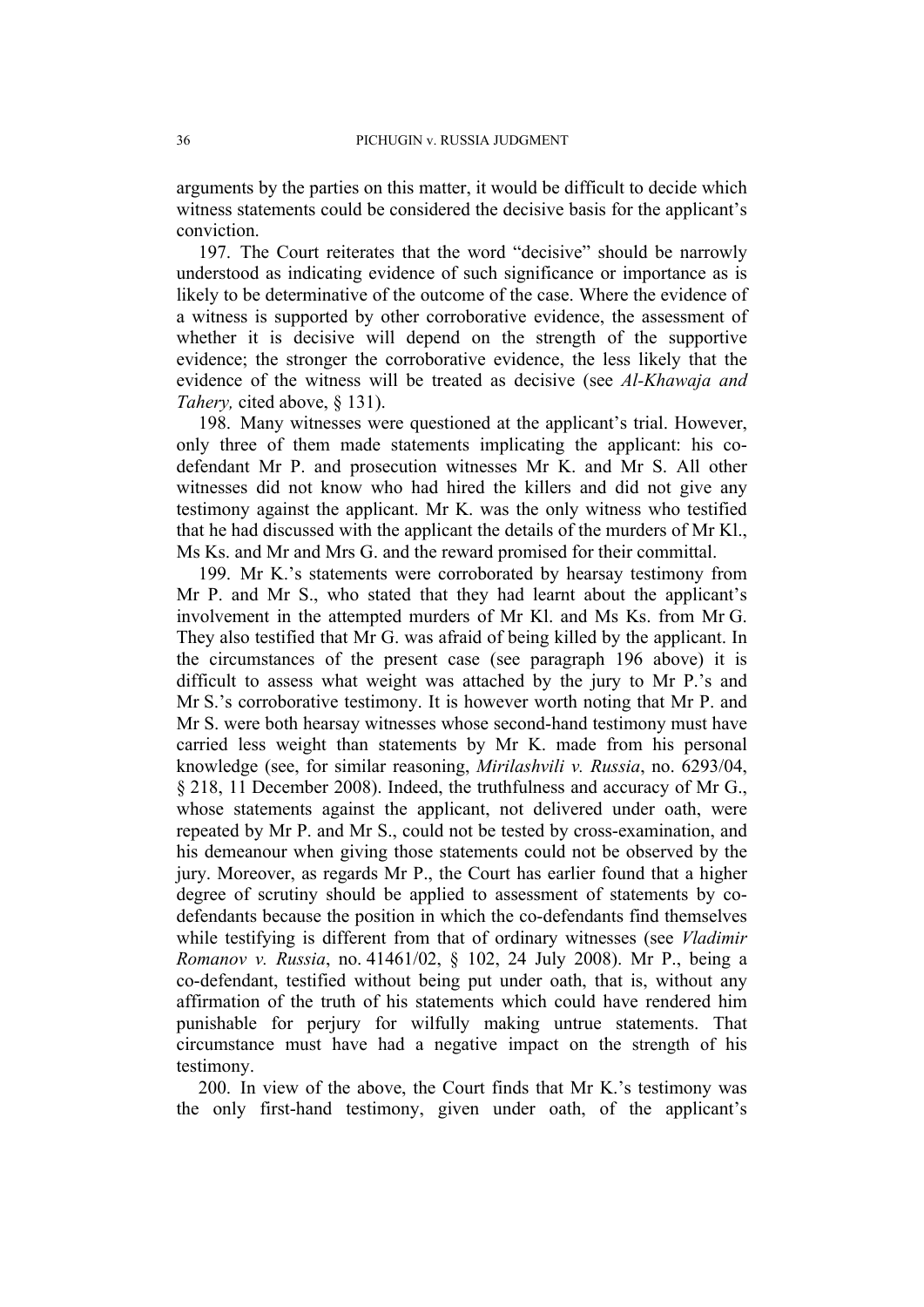involvement in the imputed murders. It was obviously evidence of great weight and without it the chances of a conviction would have significantly receded. For that reason it may be considered the decisive evidence against the applicant.

201. The Court notes that Mr K. was called and appeared as a witness at the applicant's trial. He gave evidence and was subjected to crossexamination. However, not having been warned about criminal liability for refusing to testify, although such warning was obligatory under domestic law (see paragraph [103](#page-15-0) above), he refused to answer some questions of the defence relating to the circumstances in which the imputed offences had been committed (see paragraphs [53,](#page-8-4) [54,](#page-8-5) [61](#page-9-1) and [65](#page-10-0) above).

202. The Court considers that as a result of the refusal by a prosecution witness to answer questions put by the defendant, the essence of his right to challenge and question that witness may be undermined. It reiterates in this connection that the Convention is intended to "guarantee not rights that are theoretical or illusory but rights that are practical and effective". This is particularly true for the guarantees enshrined in Article 6, in view of the prominent place held in a democratic society by the right to a fair trial with all the guarantees under that Article (see *Stanev v. Bulgaria* [GC], no. 36760/06, § 231, 17 January 2012; *Perez v. France* [GC], no. 47287/99, § 80, ECHR 2004-I; and *Artico v. Italy*, 13 May 1980, § 33, Series A no. 37).

203. There are a number of reasons why a witness may refuse to reply to questions put by the defendant, such as fear for his safety (see *Lucà,* cited above,  $\S$  40), the painfulness for the victim of retelling the details of a sexual abuse (see *Zdravko Petrov v. Bulgaria*, no. 20024/04, §§ 35 and 37, 23 June 2011) or the right not to incriminate oneself (see *Craxi v. Italy (no. 1)*, no. 34896/97, § 86, 5 December 2002). Under Russian law the only valid reason for exempting a witness from his duty to testify is his reliance on the privilege against self-incrimination (see paragraph [103](#page-15-0) above). In the present case, however, no reasons were advanced by Mr K. for his refusal to answer the questions. In particular, he did not invoke his privilege against self-incrimination, but simply stated that he did not wish to reply to the questions.

204. The Court finds peculiar the reaction of the presiding judge to such an unmotivated refusal by a witness to reply to questions. Being the ultimate guardian of the fairness of the proceedings, she was required under domestic law to take all necessary measures to ensure observance of the principles of adversarial proceedings and equality of arms (see paragraph [104](#page-15-4) above). However, when asked by counsel for the applicant to remind Mr K. of his statutory duty to answer questions and his possible criminal liability for refusing to do so, the presiding judge replied that Mr K. was entitled not to answer (see paragraph [55](#page-9-2) above). She did not give any explanation as to why Mr K. could be exempted from his duty to answer questions, as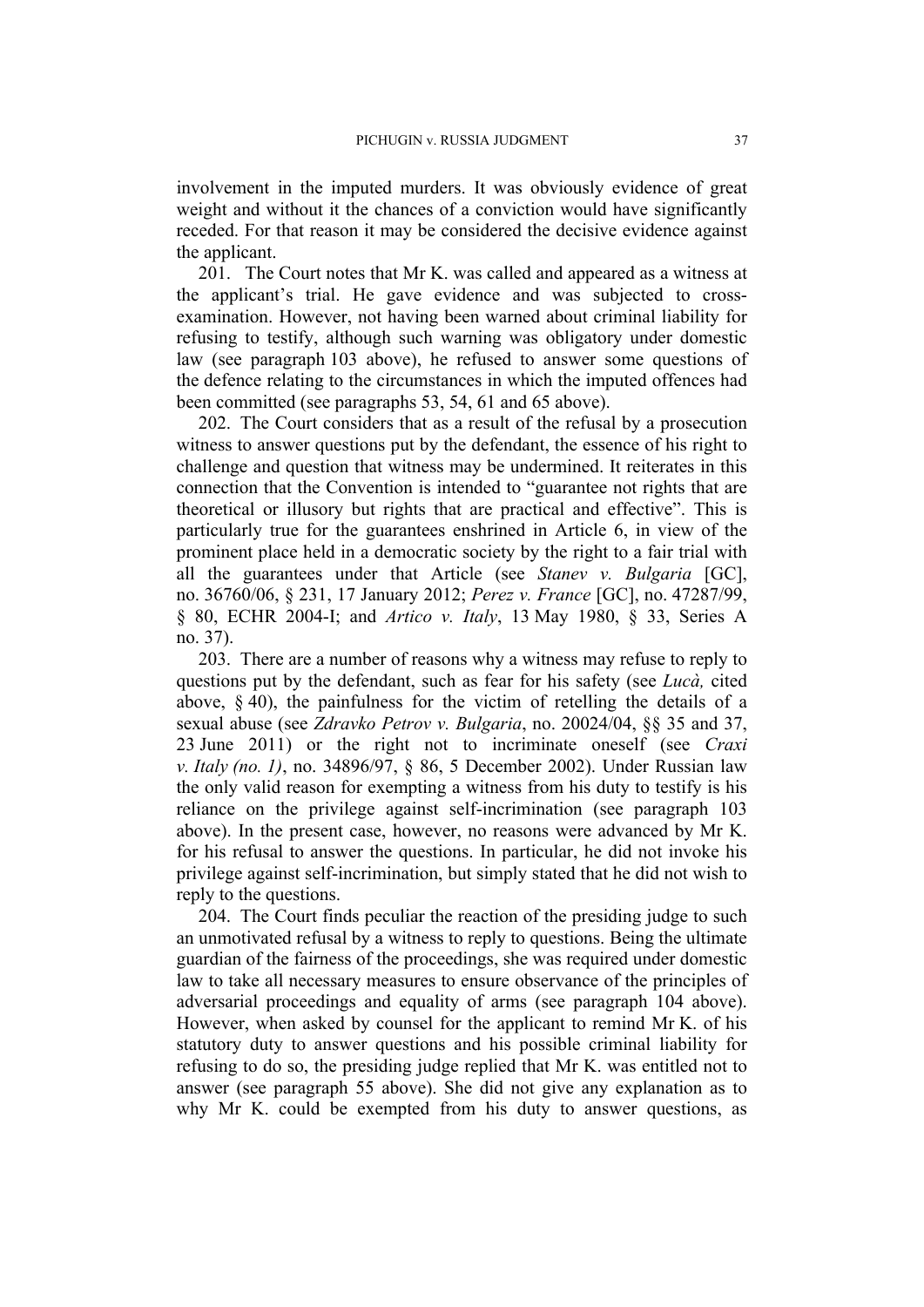established by Article 56 of the CCrP (see paragraph [103](#page-15-0) above). Nor did she refer to any legal provision authorising such an exemption.

205. In such circumstances, the Court cannot but find that as a result of the gratuitous permission given by the presiding judge to Mr K. not to answer certain questions of the defence relating to the circumstances in which the imputed offences had been committed, the applicant's right to challenge and question that witness, guaranteed by Articles 6 § 1 and 6 § 3 (d), was significantly restricted.

206. The applicant's situation was further aggravated by the fact that he was not permitted to question Mr K. about certain factors that might have undermined his credibility.

207. The Court has previously found a violation of Article 6 § 1 in a case where the information that the key prosecution witness was a longstanding police informant who had received a considerable monetary reward, police protection and immunity from prosecution in exchange for testifying against the applicants was withheld by the prosecution from the defence and the jury. The Court found that as a result of that concealment the defence had been deprived of an opportunity through cross-examination to seriously undermine the credibility of the key witness (see *Rowe and Davis v. the United Kingdom* [GC], no. 28901/95, §§ 62-67, ECHR 2000-II).

208. In another case the Court has found that it is essential that the defence be able to demonstrate that the witness is prejudiced, hostile or unreliable. It has held that inculpatory evidence against the accused may well be "designedly untruthful or simply erroneous" and that it is important that the defence should possess information permitting it, through crossexamination, to test the author's reliability or cast doubt on his credibility (see *Kostovski v. the Netherlands*, 20 November 1989, § 42, Series A no. 166).

209. The Court considers that, given the importance of the evidence given by Mr K., it was essential that his credibility should be open to testing by cross-examination.

210. The Court observes that the presiding judge dismissed all questions concerning Mr K.'s criminal record, the reasons for not giving testimony inculpating the applicant during his first questionings in 1999 and his motivation for starting to give such evidence in 2003, as well as concerning possible pressure on him from the prosecuting authorities (see paragraphs [56,](#page-9-3) [63](#page-9-4) and [64](#page-10-1) above). It notes that it was the jury's task to determine what weight, if any, should be attached to Mr K.'s statement against the applicant. In order to perform that task they needed to be aware of all relevant circumstances affecting the statement's accuracy and credibility, including any incentive Mr K. might have had to misrepresent the facts. It was therefore important for the defence to discuss the above issues in the presence of the jury in order to test Mr K.'s reliability and credibility. The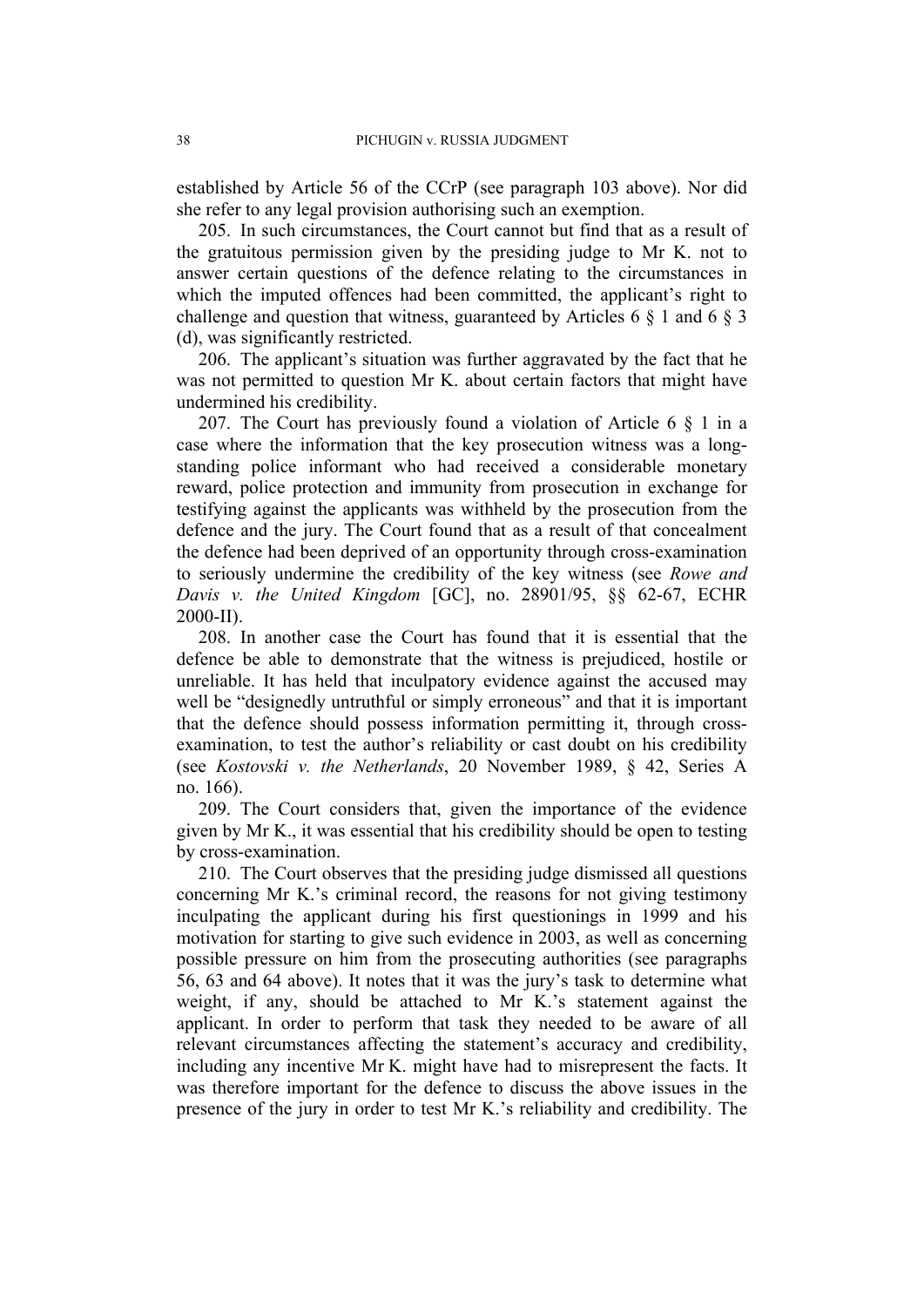Court is concerned about the presiding judge's statement that counsel for the applicant "were not allowed to cast doubts on witness statements" (see paragraph [56](#page-9-3) above) and that the jury "[did not] need not know [Mr K.'s] motivation for giving testimony [against the applicant]" (see paragraph [64](#page-10-1) above).

211. Having regard to the fact that the applicant was not allowed to question Mr K. about the factors that might undermine the credibility of his testimony, which was decisive evidence against the applicant, the Court finds that the applicant's defence rights were significantly restricted.

212. The Court concludes that as a result of Mr K.'s refusal, supported by the presiding judge, to reply to certain questions about the circumstances in which the imputed offences had been committed, and the prohibition, imposed by the presiding judge, against questioning Mr K. about certain factors that might undermine his credibility, the applicant's defence rights were restricted to an extent incompatible with the guarantees provided by Article 6 §§ 1 and 3 (d) of the Convention. In these circumstances, the applicant cannot be said to have received a fair trial.

213. It follows that there has been a violation of Article 6 §§ 1 and 3 (d) of the Convention.

214. In view of the above, there is no need to examine separately the remaining allegations made by the applicant in relation to the fairness of the trial.

# VI. APPLICATION OF ARTICLE 41 OF THE CONVENTION

#### 215. Article 41 of the Convention provides:

"If the Court finds that there has been a violation of the Convention or the Protocols thereto, and if the internal law of the High Contracting Party concerned allows only partial reparation to be made, the Court shall, if necessary, afford just satisfaction to the injured party."

#### **A. Damage**

216. The applicant claimed 170,000 euros (EUR) in respect of pecuniary damage, representing his loss of earnings during the detention pending trial. He also claimed EUR 20,000 in respect of non-pecuniary damage.

217. The Government submitted that there was no causal link between the claims for pecuniary damage and the complaints lodged by the applicant. Moreover, the applicant had not produced any supporting documents. As to the claim for non-pecuniary damage, the Court had no competence to review the domestic authorities' decision to bring charges against the applicant. The claim for non-pecuniary damage was therefore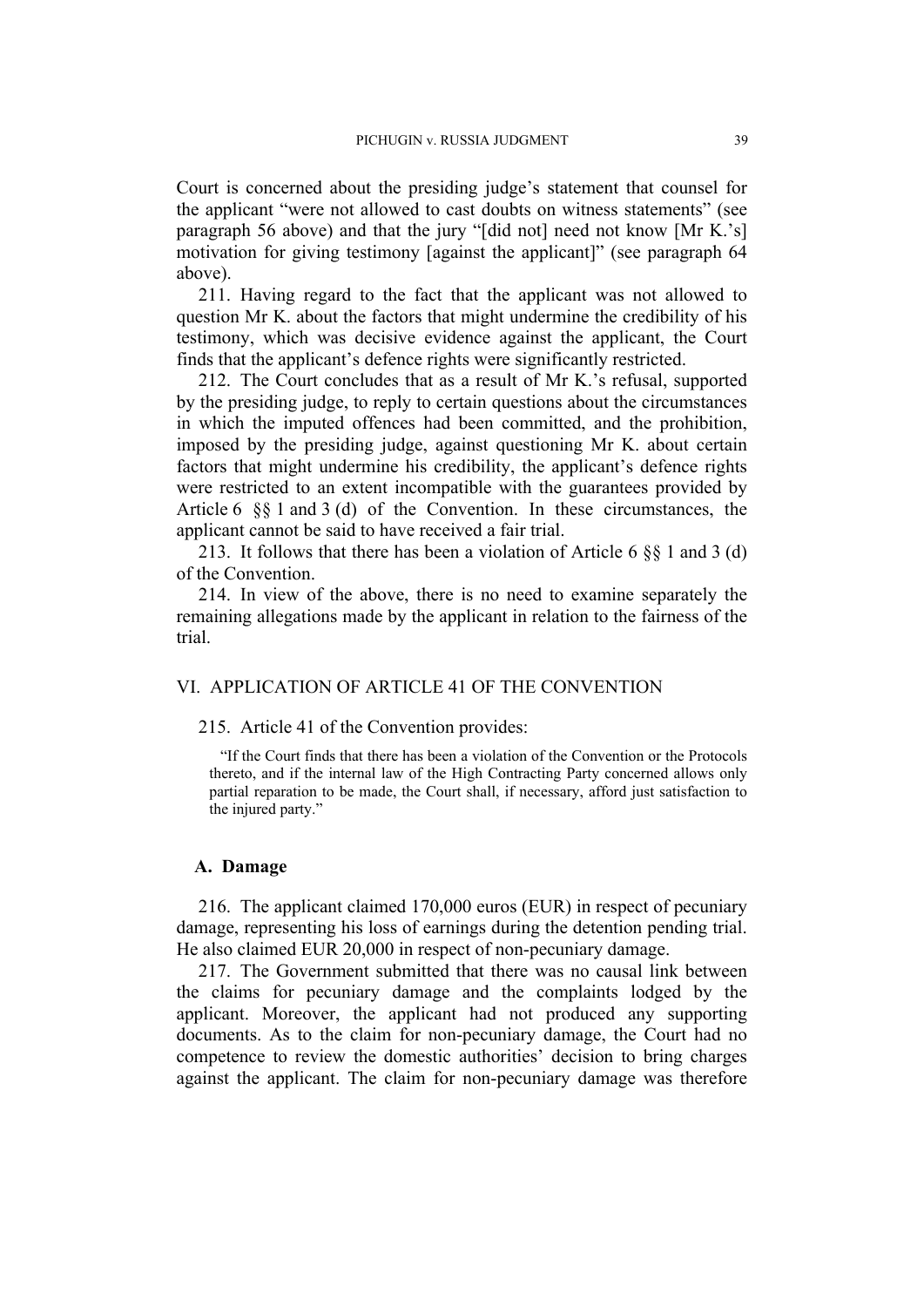manifestly ill-founded. In any event the amount claimed was excessive. The finding of a violation would in itself constitute sufficient just satisfaction.

218. The Court observes that there was no causal link between the violations found and the alleged loss of earnings (see *Nakhmanovich v. Russia*, no. 55669/00, § 102, 2 March 2006). It therefore rejects the claim for pecuniary damage.

219. The Court further observes that it has found a combination of violations in the present case. In particular, it has found a violation of Article 6 § 1 of the Convention in conjunction with Article 6 § 3 (d) thereof. The Court reiterates that when an applicant has been convicted despite a potential infringement of his rights as guaranteed by Article 6 of the Convention he should, as far as possible, be put in the position in which he would have been had the requirements of that provision not been disregarded, and that the most appropriate form of redress would, in principle, be trial de novo or the reopening of the proceedings, if requested (see *Öcalan v. Turkey* [GC], no. 46221/99, § 210 in fine, ECHR 2005-IV, and *Sakhnovskiy v. Russia* [GC], no. 21272/03, § 112, 2 November 2010). The Court notes, in this connection, that Article 413 of the Russian Code of Criminal Procedure provides that criminal proceedings may be reopened if the Court finds a violation of the Convention (see paragraph [107](#page-16-0) above).

220. As to the applicant's claims in respect of non-pecuniary damage, the Court considers that the applicant's sufferings and frustration cannot be compensated for by a mere finding of a violation. Nevertheless, the particular amount claimed appears excessive. Making its assessment on an equitable basis, it awards EUR 6,500 in respect of non-pecuniary damage, plus any tax that may be chargeable on that amount.

# **B. Costs and expenses**

221. Relying on legal fee agreements, the applicant claimed 216,500 Russian roubles, that is about EUR 6,085, for legal fees incurred before the Court.

222. The Government considered the amount claimed by the applicant to be excessive. Moreover, it was substantiated by documents in part only.

223. According to the Court's case-law, an applicant is entitled to reimbursement of his costs and expenses in so far as it has been shown that these have been actually and necessarily incurred and are reasonable as to quantum. In the present case, regard being had to the documents in its possession and to the fact that a number of the applicant's complaints were rejected, the Court considers it reasonable to award the sum of EUR 3,000, plus any tax that may be chargeable to the applicant on that amount.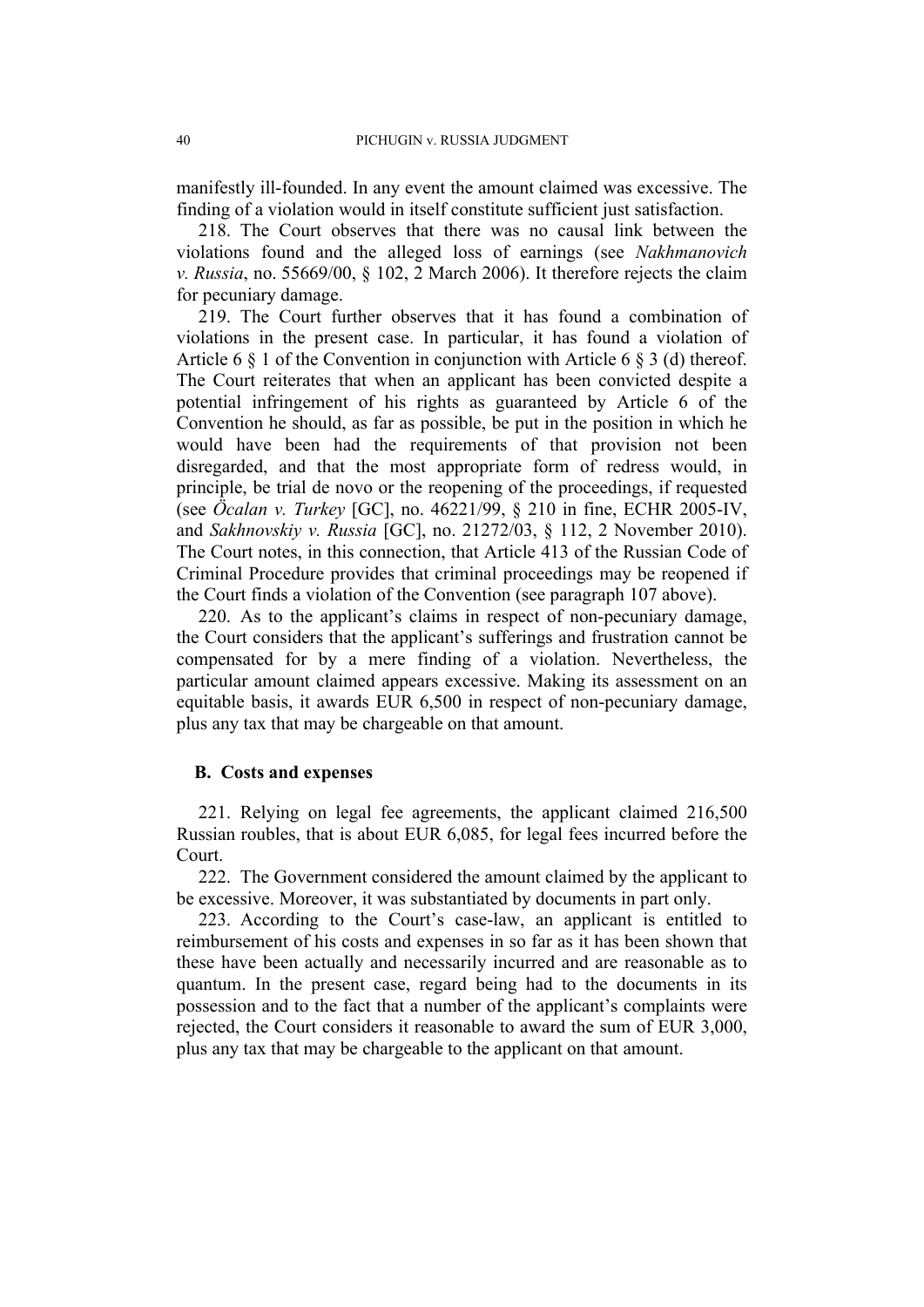#### **C. Default interest**

224. The Court considers it appropriate that the default interest rate should be based on the marginal lending rate of the European Central Bank, to which should be added three percentage points.

# FOR THESE REASONS, THE COURT UNANIMOUSLY

- 1. *Declares* the complaints concerning the alleged unlawfulness of the applicant's detention, its excessive length, the alleged violation of his right to a speedy judicial decision concerning the lawfulness of his detention, the lack of a public hearing and the alleged unfairness of the criminal proceedings against him admissible and the remainder of the application inadmissible;
- 2. *Holds* that there has been no violation of Article 5 § 1 of the Convention;
- 3. *Holds* that there has been a violation Article 5 § 3 of the Convention;
- 4. *Holds* that there has been no violation of Article 5 § 4 of the Convention on account of the length of the proceedings in the applicant's appeals against the detention orders of 21 June and 13 August 2003;
- 5. *Holds* that there has been a violation of Article 5 § 4 of the Convention on account of the excessive length of the proceedings in the applicant's appeals against the detention orders of 12 February, 13 April, 17 June and 9 December 2004;
- 6. *Holds* that there has been a violation of Article 5 § 4 of the Convention on account of the failure to examine the applicant's appeal against the detention order of 10 March 2005;
- 7. *Holds* that there has been a violation of Article 6 § 1 of the Convention on account of the lack of a public hearing in the criminal proceedings against the applicant;
- 8. *Holds* that there has been a violation of Article 6 §§ 1 and 3 (d) of the Convention on account of the absence of an adequate and effective opportunity to challenge Mr K.'s statements against him;
- 9. *Holds* that there is no need to examine the remaining complaints under Article 6 §§ 1 and 3 of the Convention;